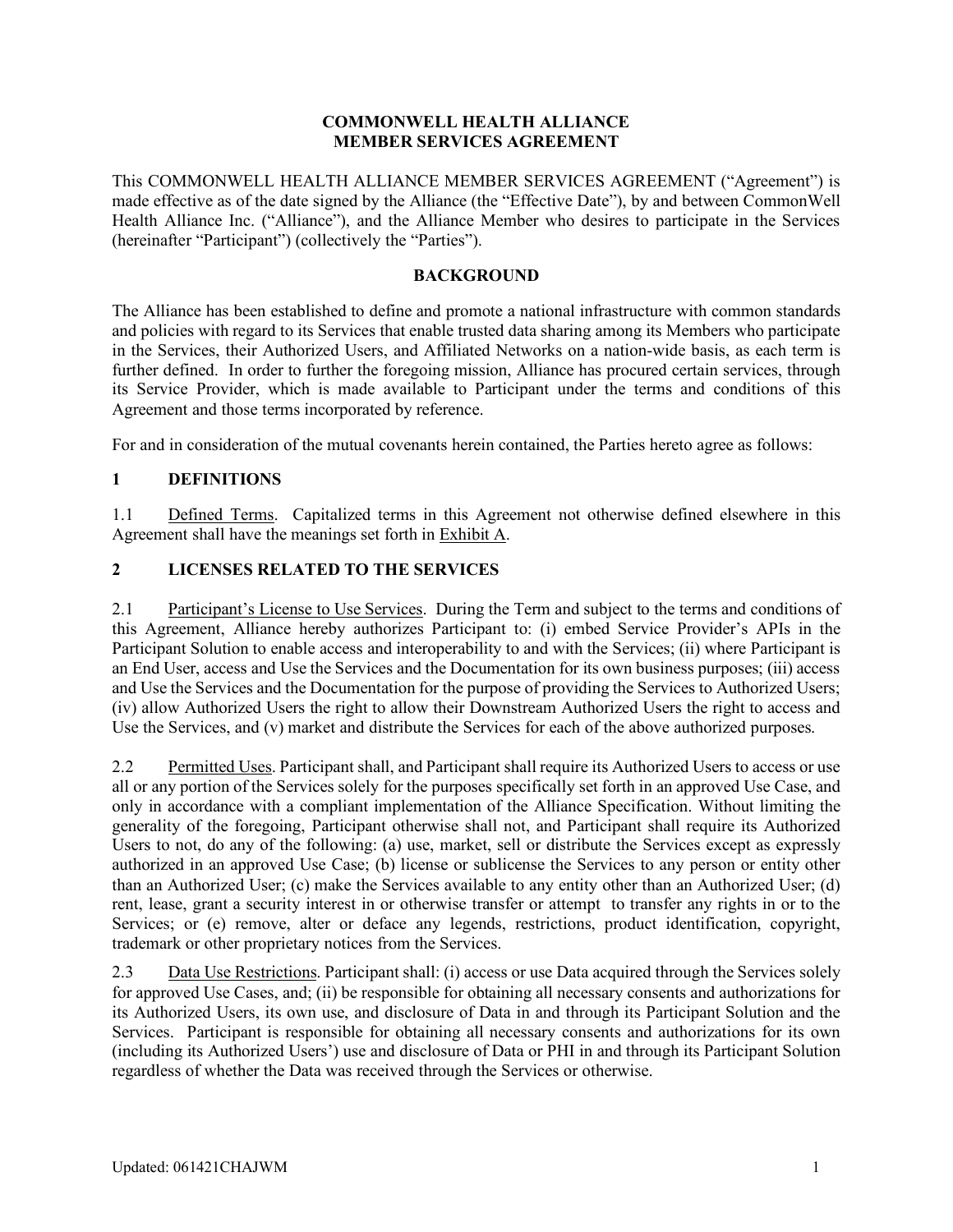2.4 Alliance License to Use Data and PHI. Participant grants Alliance the right to use data, including but not limited to Data, PHI and de-identified PHI acquired through the Services, solely to provide the Services, and solely for the benefit of the Alliance and the Services, and for system administration of the Services within the scope of the Agreement, and for no other purpose. Notwithstanding the foregoing, nothing herein shall be deemed to restrict Alliance from using Data and PHI to improve or enhance the Services, including without limitation providing services, including authentication services, and to enable Authorized Users to participate in the Alliance in accordance with approved Use Cases. For the avoidance of doubt, any reference to Alliance in this Section 2 shall mean Alliance and its Service Provider(s). The Parties acknowledge that additional Use Cases may be approved that are not currently contemplated, and such additional Use Cases may include access to Affiliated Networks, and may require changes in compliance obligations.

### **3 THE SERVICES.**

3.1 User Management. Where Participant provides access to the Services in a manner requiring a user to use Login Credentials, Participant agrees to institute an Authorized User management process including but not limited to: (a) a process to designate and terminate Authorized Users and their Permitted Users, including the issuance of usernames and passwords, (b) registration of Authorized Users, (c) Participant and Authorized User obligations to ensure each Authorized User and Permitted User is appropriately credentialed and/or authenticated in accordance with Alliance Policies, (d) reporting requirements regarding adverse changes to licensing status, and (e) a process for Participant and its Permitted Users to report any adverse changes to Authorized User and Permitted User qualifications.

3.2 Service Level Commitment. Alliance will provide the Services in accordance with the service level commitments set forth in Exhibit C. Alliance's ability to meet the service levels is dependent on the Participant Solution and Participant Interface properly functioning with the Services pursuant to the Alliance Specification.

3.3 Modification; Discontinuance; Suspension. Alliance reserves the right to modify, discontinue, and suspend the availability of the Services, in whole or in part, upon written notification if: (a) Alliance determines in its sole and reasonable discretion that such suspension is necessary to comply with or to mitigate potential or actual damages or liability associated with a Breach, a potential Breach, or Applicable Law, or; (b) immediately if Alliance determines in its reasonable business judgment that the performance, integrity or security of the Services, Data, PHI, or Confidential Information of any party is being adversely impacted or in danger of being compromised, as a result of access to the Services by any party, and in such a case the Alliance will provide written notice of any action as soon as reasonably practical given the circumstances.

3.4 Regulatory. Alliance is not responsible for Participant, or any Authorized User, or Downstream Authorized User's compliance with any legal or regulatory requirements imposed on or through the use of the Services. Future regulations or industry practices may affect performance of the Services and require Alliance, Service Provider, Participants, or other Authorized Users to meet additional regulatory requirements or to discontinue using some or all of the Services. In the event a Party receives written notice from a regulatory authority with jurisdiction over such Party, or with jurisdiction over the subject matter of the Services, that requires or advises such Party to alter or discontinue its provision or use of the Services, the Parties will negotiate in good faith to execute an amendment to this Agreement within ninety (90) days after receipt of such notice (or sooner if required by the regulatory authority or Applicable Law), in as narrow a manner and scope as is necessary to comply with such notice. If, after the Parties have engaged in such good faith negotiations, either Party determines in good faith that such an amendment is not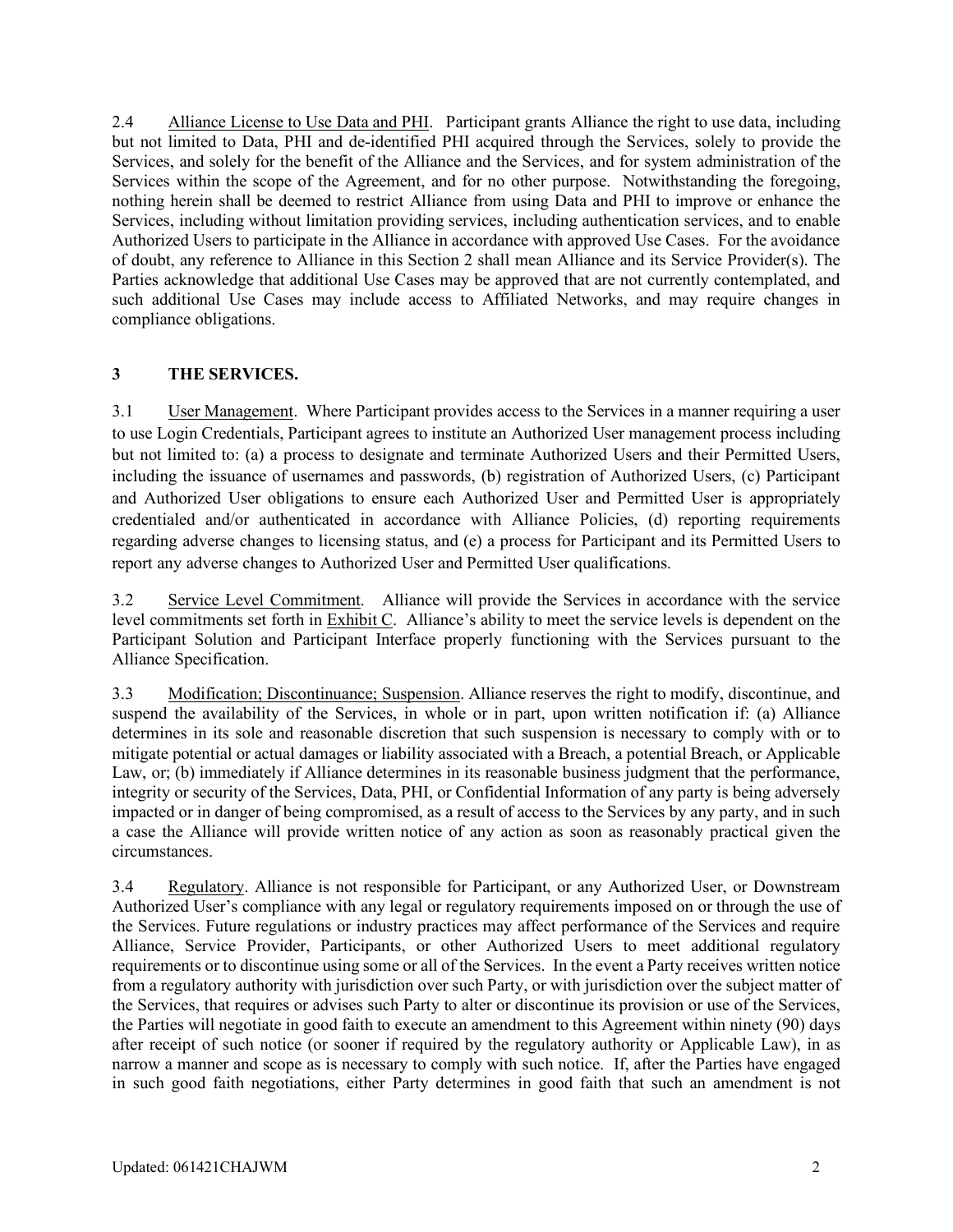reasonably possible, then such Party may terminate this Agreement upon thirty (30) days' advance written notice.

3.5 Implementation Plan. If applicable, the Parties shall use commercially reasonable efforts to follow the implementation plan that specifies the performance of Implementation Services as well as all prerequisite tasks that a Participant and Authorized User shall complete in preparation for, and during, the implementation process ("Implementation Plan") as set forth in Exhibit E. The Parties understand and acknowledge that the timeframes specified in an Implementation Plan represent good faith estimates and are subject to change, depending on variables encountered in the implementation process. No Party is obligated to perform to the extent such performance is adversely affected by the other Party's failure to adhere to the Implementation Plan. The Implementation Plan may also include hardware, software, environmental, connectivity, and other specifications, dependencies, or conditions that must be met prior to implementation, as well as for Authorized User's use, of the Services.

### **4 PARTICIPANT OBLIGATIONS**

4.1 Business Practices. Participant will not make any representations, warranties or guarantees with respect to the specifications, features or functionality of the Services that are inconsistent with or are in addition to the terms and conditions set forth herein.

4.2 Services. Participant will use commercially reasonable efforts to provide and support the Participant Solution and the Participant Interface to its Authorized Users in a manner that facilitates the successful utilization of the Services by such parties. If Participant is a Contributor Member as described in the Alliance Bylaws, the Bylaw's Contributor Membership Performance Obligations ("CMPO") shall apply to Participant.

4.3 Training Materials. Participant will cooperate with Alliance and Service Provider with any Alliance requested efforts to develop training materials for Authorized Users or Downstream Authorized Users regarding obtaining the Services, complying with Alliance Policies, or documenting consent, consent functionality, or patient identification obligations, as appropriate, as they relate to the Services.

4.4 Participant Warranties.

4.4.1 General. Participant represents and warrants that it is duly organized, validly existing and in good standing under the laws of the state in which it was organized or incorporated and that it has full power and authority to enter into and consummate the transactions contemplated in this Agreement.

4.4.2 Eunctionality. Participant represents and warrants that it shall provide the Participant Interface and Participant Solution in all material respects in accordance with the Documentation and in compliance with the Implementation Plan, and the Alliance Specification. In the event of breach of this warranty, Participant will use reasonable efforts to repair or replace the nonconforming portion of Participant Interface and Participant Solution in a timely manner so that it performs in accordance with such warranty. The obligations in the foregoing sentence shall be the sole and exclusive remedy of the Parties under this Section.

4.4.3 Compliance with Laws. Participant represents and warrants that it shall comply with all Applicable Laws in performing its obligations or exercising its rights under this Agreement.

4.4.4 Compliance with Alliance Policies. Participant represents and warrants that it shall comply with all applicable Alliance Policies, including but not limited to the Alliance Data, Security, and Privacy Policy available at [www.commonwellalliance.org/data-and-security.](http://www.commonwellalliance.org/data-and-security)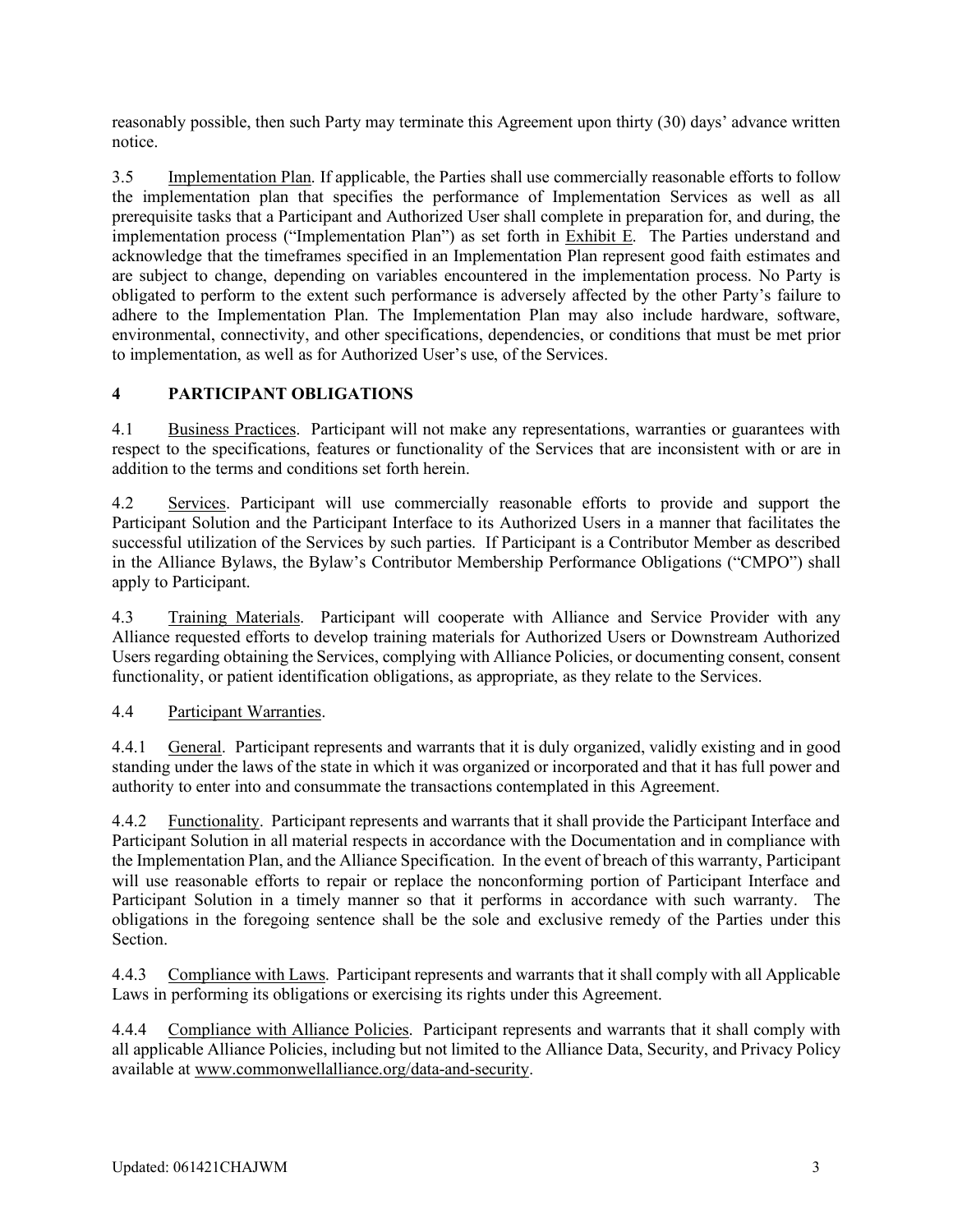4.4.5 BAAs. Participant represents and warrants that: (i) Participant maintains a business associate agreement and any other appropriate agreements with each of its Authorized Users that authorizes access, use and disclosure of Data and PHI as necessary for that Participant's participation in the Services; (ii) Participant will comply with its business associate agreements with its Authorized Users in connection with the use or provision of the Services, and; (iii) Alliance's use, access and disclosure of PHI on behalf of Participant and its Authorized Users to provide the Services is permitted under Participant's BAAs or other agreements with Authorized Users.

4.4.6 Minimum Terms. Where Participant is acting as an End User, Participant shall be subject to the End User License Agreement ("EULA") and where Participant is not an End User, Participant represents and warrants that it shall incorporate the EULA, either directly or by reference, into a legally binding agreement with its Authorized Users (each a "Authorized User Agreement") who have access to or allow access to the Services. The EULA is available a[t www.commonwellalliance.org/commonwell-eula](https://www.commonwellalliance.org/commonwell-eula/) and may be updated from time to time.

Participant shall include the following notice in its Authorized User Agreements:

## **The EULA is a legally binding agreement between Authorized User and Alliance, and Service Provider is a third-party beneficiary of the EULA.**

4.4.7 Compliance Confirmation. Participant shall require all of its Authorized Users to comply with the EULA and all applicable Alliance Policies. In the event that the Participant becomes aware of a material non-compliance with any of the obligations stated in the EULA or any applicable Alliance Policy by one of its Authorized Users, then Participant shall promptly notify the Authorized User in writing that its failure to correct any such deficiencies within the stated timeframe constitutes a material breach of the Authorized User Agreement, which may result in termination of such agreement.

4.5 Carequality Services. The Parties agree that in addition to the Services, Participant has the option to make Carequality Services available to its Authorized Users. In the event Participant makes Carequality Services available to an Authorized User, such services may involve access to, use of, and re-disclosure of information that the Alliance obtains by virtue of being a Carequality Implementer (the "Carequality Services").

4.5.1 Participant Carequality Obligations. Prior to making Carequality Services available to an Authorized User, Participant represents and warrants that it shall: (a) contractually require such Authorized User to comply with all applicable Carequality Connection Terms or other applicable terms and conditions for adopted Carequality Use Cases; (b) provide written notice to such Authorized User that the Carequality Connection Terms constitute a binding written agreement between such Authorized User and Alliance, and; (c) receive adequate authority and consents from such Authorized User for Authorized User to participate in the Carequality Services, including but not limited to any applicable exchange Activity related thereto. "Carequality Connection Terms" means the Carequality terms and conditions, which may be updated from time to time and available from Carequality, available here: [\[https://carequality.org/resources/\]](https://carequality.org/resources/). For the purpose of this Agreement "Carequality Implementer" has the meaning provided in the Carequality Connection Terms.

4.5.2 Carequality Services and Fees. Participants who elect to make Carequality Services available to their Authorized Users shall be obligated to pay any applicable Carequality fees in accordance with Exhibit B.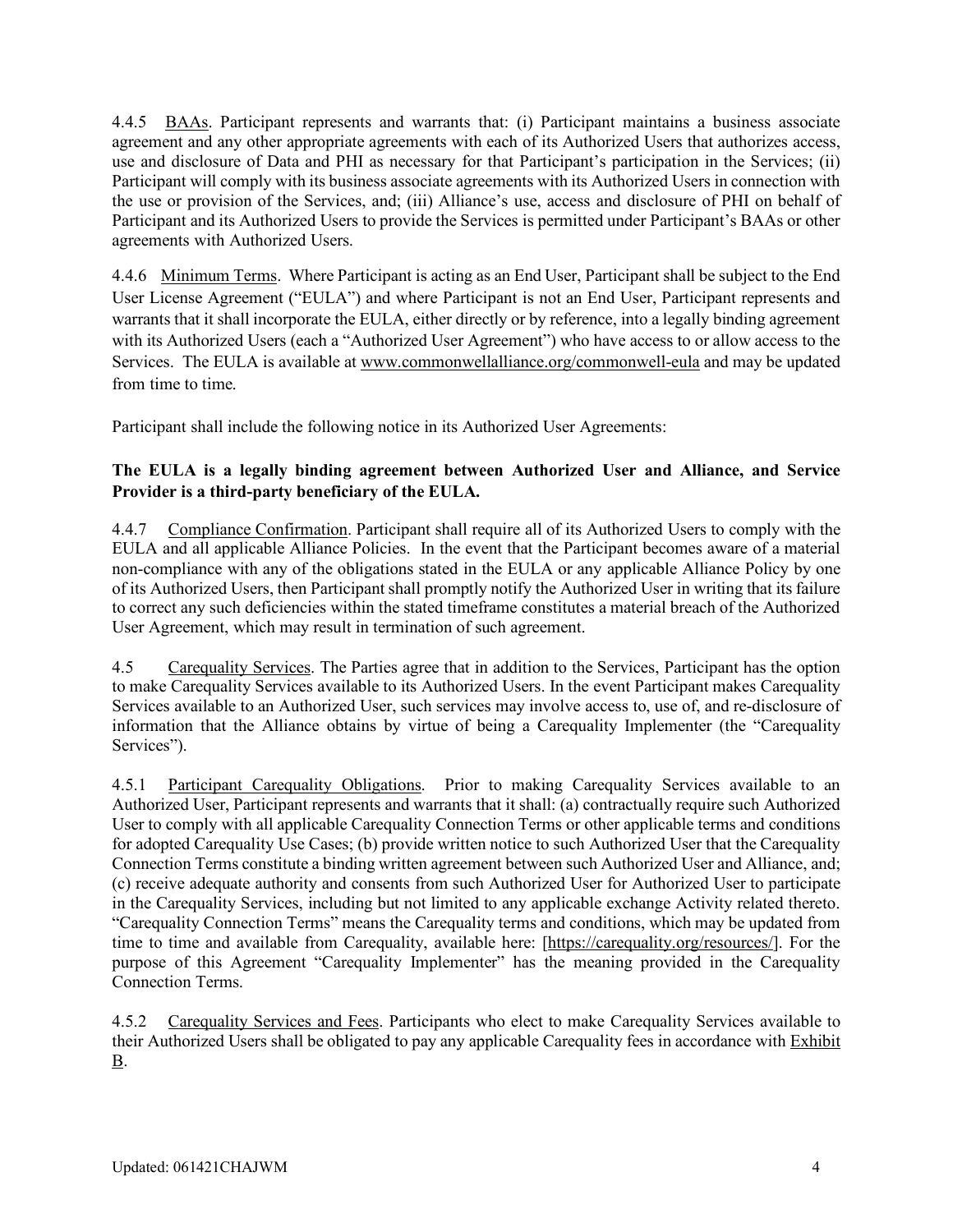4.5.3 Alliance and Participant Carequality Obligations. Alliance and Participant agree to cooperate with each other regarding the delivery of the Carequality Services; provided that other than the notification obligations as provided in this paragraph, the terms and conditions of the Agreement apply to Participant and Alliance with respect to the Carequality Services, which shall be deemed Services for the purpose of the Agreement. Each party shall: (a) notify the other party as soon as possible with regards to events requiring notification in connection with the Carequality Connection Terms, and; (b) facilitate compliance with Carequality Connection Terms notification obligations between Alliance and its Connections.

## 4.6 ROI Services.

4.6.1 If Participant participates in the ROI Services, Participant represents and warrants that it shall include the following terms ("ROI Connection Terms"):

4.6.1.1 Participant shall be certified in accordance with the ROI Certification Process prior to participation (such certified Participants to be referred to as "ROIParticipants"), and;

4.6.1.2 If Participant is a Data Retrieval Vendor, Record Copier or EHR Vendor, Participant represents and warrants that it: (i) has obtained and stored all necessary directives, consents and authorizations required under applicable law and regulations for use and disclosure of PHI in accordance with ROI Use Cases, and (ii) shall not direct the use and disclosure of PHI as otherwise prohibited by applicable laws and regulations.

4.6.2 Participants providing ROI Services to Authorized Users shall include the following in its Participant-Authorized User Agreements:

4.6.2.1 The ROI Connection Terms constitute a binding written agreement between such ROI Participant andAlliance;

4.6.2.2 Service Provider and Alliance shall be third-party beneficiaries of the payment terms between Participant and Data Retrieval Vendors and the Data Requestors.

4.6.3 Fees Related ROI Services. Certain fees apply to ROI Services, including fees and related invoicing terms applicable to Data Retrieval Vendors. For information about applicable Data Retrieval Vendor fees, please see the fee schedule provided by Alliance's service provider, available here: [https://datafileexchange.com/data-transaction-fees,](https://datafileexchange.com/data-transaction-fees) or another location designated by the Alliance or it's service provider.

## **5 ALLIANCE OBLIGATIONS**

5.1 Business Practices. Alliance will not make any representations, warranties or guarantees with respect to the specifications, features or functionality of any Participant Solution or Participant Interface that are inconsistent with or are in addition to the terms and conditions set forth herein.

5.2 Services. Subject to the terms and conditions of this Agreement, Alliance agrees to provide support as described in Exhibit D.

5.3 Alliance Warranties.

5.3.1 General. Alliance represents that it is duly organized, validly existing and in good standing under the laws of the state in which it was organized or incorporated and that it has full power and authority to enter into and consummate the transactions contemplated in this Agreement. Alliance further warrants that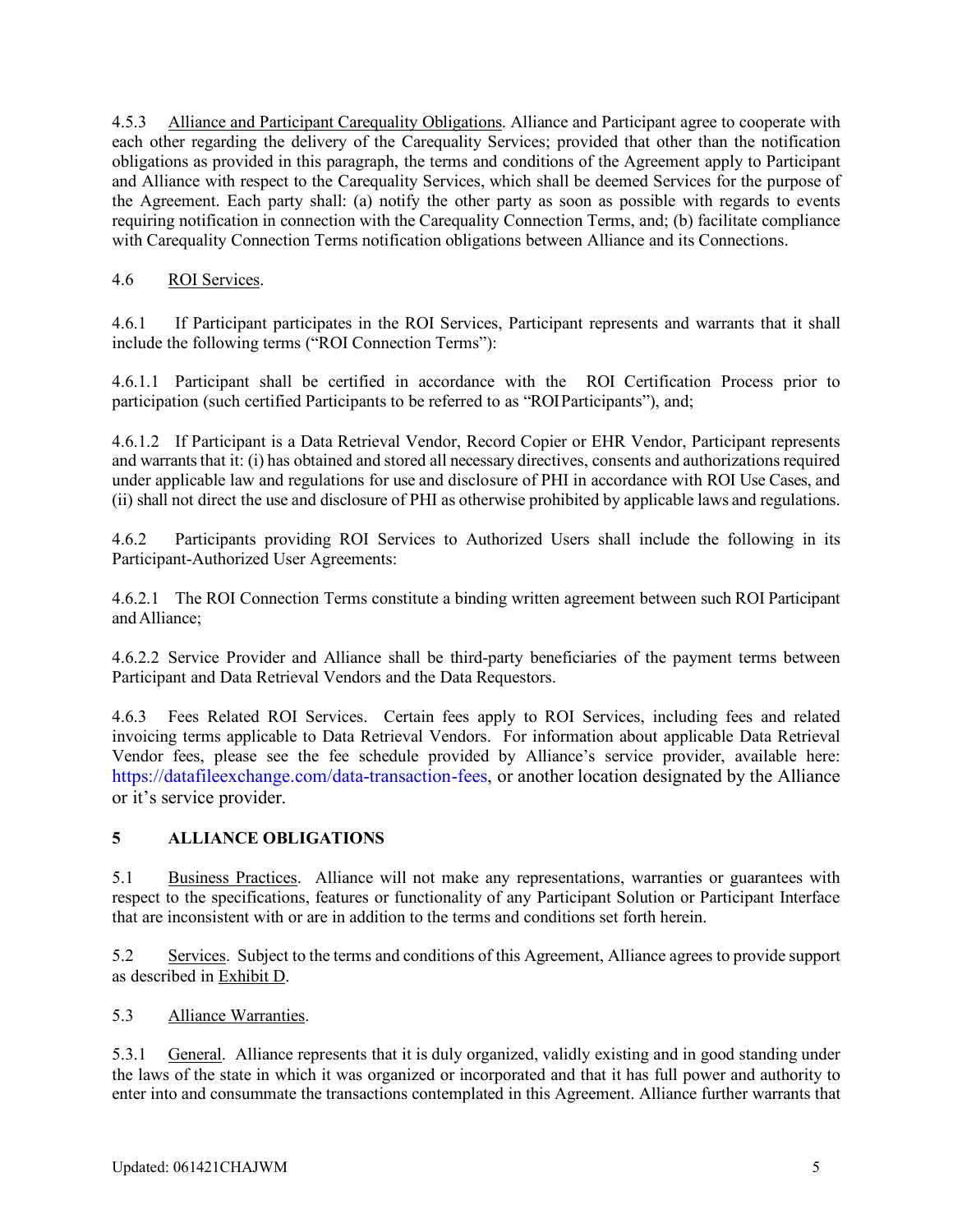the execution and performance of this Agreement does not violate the terms of any security agreement, license, or any other contract or written instrument to which it is a party.

5.3.2 Functionality. Alliance will make available the Services in all material respects in accordance with the Documentation and in compliance with the Alliance Specification. In the event of a breach of this warranty, Alliance will be given a reasonable opportunity to repair or replace the nonconforming portion of Services in a timely manner so that it performs in accordance with such warranty; provided Alliance will be relieved from its obligation to perform to the extent such performance is adversely affected by Participant's or any Authorized User's failure to adhere to its performance obligations under this Agreement or applicable Authorized User Agreement.

5.3.3 Compliance with Laws. Alliance agrees to comply with all Applicable Laws in performing its obligations under this Agreement.

5.3.4 Services Warranty. Alliance warrants to Participant that all Services will be performed in a professional manner by trained and skilled personnel.

### **6 ALLIANCE DOCUMENTATION AMENDMENT PROCESS**

Modifications to the Services, approved Use Cases, Applicable Laws, or other circumstances may require the Alliance to modify its Polices or terms to other agreements ("Documentation"), and in such a case the applicable Documentation may be amended by Alliance in accordance with the Alliance Documentation Amendment Process available a[t www.commonwellalliance.org/commonwell-documentation-amendment](https://www.commonwellalliance.org/commonwell-documentation-amendment-process/)[process.](https://www.commonwellalliance.org/commonwell-documentation-amendment-process/)

#### **7 PRICING AND PAYMENTS**

7.1 Fees and Invoicing Terms. Participant shall pay Alliance all applicable fees and charges for the implementation and operation of the Services in accordance with Exhibit B.

7.2 Expenses. Neither Party will be responsible for expenses incurred by the other relating to the subject matter of this Agreement unless such expenses were authorized in writing by an authorized representative of such Party. Any such expenses must be authorized in advance by the Party, reasonably incurred and documented, and in conformance with its own travel reimbursement policy which if applicable will be provided upon request.

7.3 Taxes. All amounts payable in connection with this Agreement are exclusive of sales, use, and value-added taxes and withholding taxes. Each Party is responsible for the payment of its own taxes.

## **8 TERM AND TERMINATION**

8.1 Term. The term of this Agreement shall commence on the Effective Date and continue for the thirty-six (36) months from the Effective Date (the "Initial Term"). At the end of the Initial Term, the Agreement will automatically renew for additional subsequent one (1) year periods (each a "Subsequent Renewal Term", collectively, the "Term") unless either Party provides notice of its intent not to renew the Agreement at least one hundred and twenty (120) days prior to the end of the then current Term, unless otherwise terminated in accordance with Section 8.2.

8.2 Termination for Cause. Either party may terminate the Agreement upon notice if the other: (i) materially breaches the Agreement and fails to remedy, or fails to commence reasonable efforts to remedy, such breach within thirty (30) days after receiving notice of the breach from the terminating Party, (ii) infringes or misappropriates the terminating Party's (including its licensor's) Intellectual Property Rights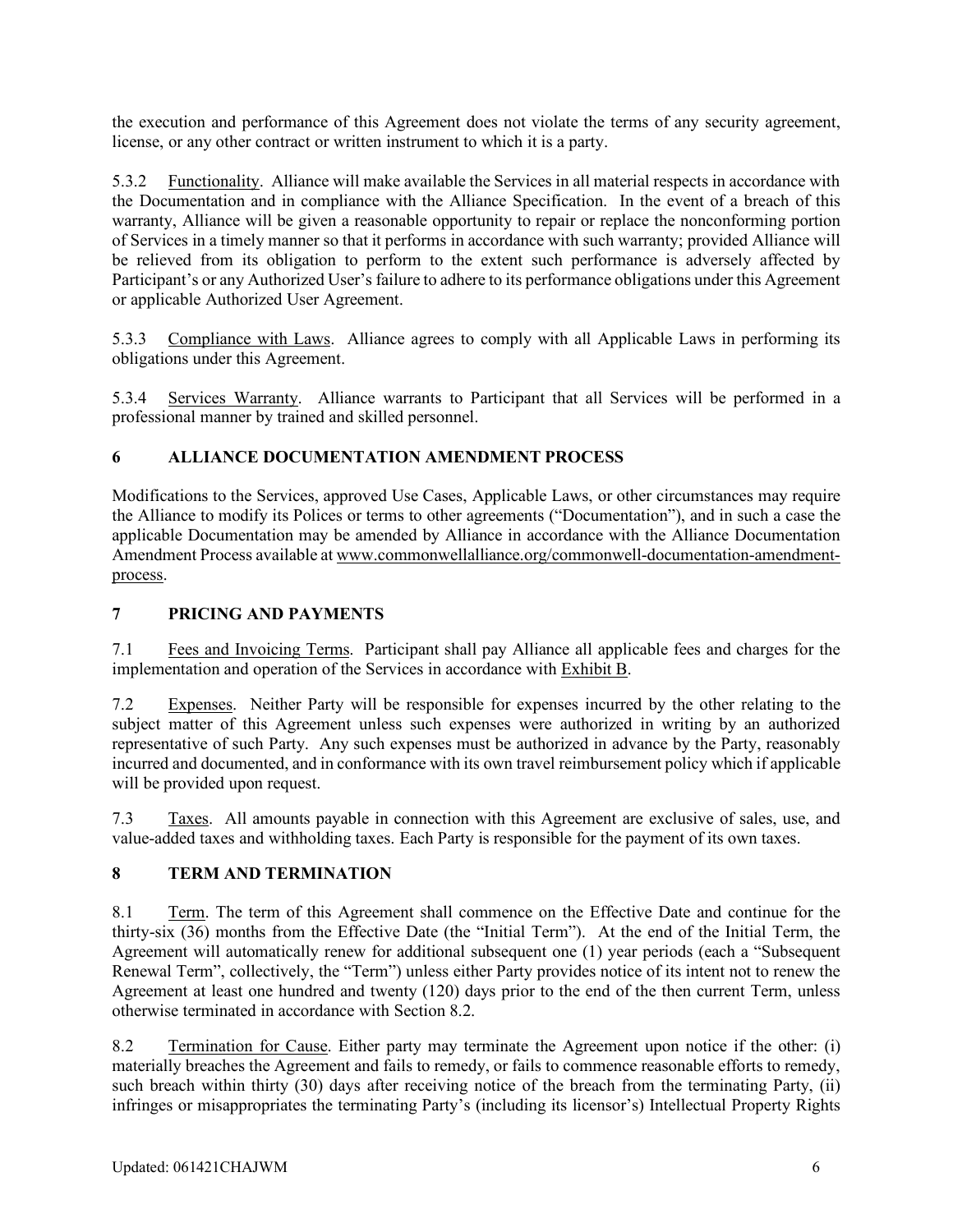and fails to remedy, or fails to commence reasonable efforts to remedy, such breach within thirty (30) days after receiving notice of the breach from the terminating Party, (iii) materially breaches this Agreement in a manner that cannot be remedied, or (iv) commences dissolution proceedings or ceases to operate in the ordinary course of business. Alliance may suspend the Services upon thirty (30) days' notice to Participant in the event Participant fails to pay any Alliance, Service Provider, or other fees or charges related to membership in the Alliance, the Services, or other services or offerings made available through the Services or the Alliance, if the failure to pay such fees remains uncured at the end of such notice period. This Agreement shall terminate automatically and without notice in the event Participant's membership in the Alliance is terminated for any reason. Unless the Alliance has agreed in writing to an exception, Participant's Membership Agreement, and Participant's Membership in the Alliance, shall be terminated automatically in the event this Agreement is terminated for Cause by Alliance.

8.3 Transition Services. In order to allow for the orderly transition of the Services upon termination or expiration of this Agreement pursuant to Sections 8.1, if requested in writing by Participant, Alliance shall, where available from its Service Provider, continue to provide the Services at the same level as prior to the termination or expiration, on the same terms and conditions and service levels (the "Transition Services"), from the date of the termination for up to twenty four (24) months after the termination or expiration date (the "Transition Period") on the same terms and conditions applicable at the time of termination; provided that no Services shall be migrated to a new service provider outside of the Production Transition Period. The "Production Transition Period" shall be a specified period of time to be agreed upon by the Parties, but which shall not exceed four (4) weeks, during which the Services will be migrated to the new Service Provider. The Transition Period shall cease immediately upon the termination of the Production Transition Period. The Transition Period may be extended one (1) week if required, or as otherwise agreed by the Parties. Notwithstanding the foregoing, in the event the Transition Services go beyond the Services being provided by the Service Provider at the time of expiration, the Parties shall agree on the terms, conditions, and fees for any such additional transition services in writing. For clarification, Service Provider shall not be responsible for providing any Transition Services that differ from the existing Services unless the terms, conditions and fees for such Transition Services are set forth in a writing signed by both parties. In addition to Transition Services, Service Provider shall make available to Participant, Data Migration Services. Data Migration Services shall be available on a time and materials basis from Service Provider, payable to Service Provider in accordance its then current fees.

#### 8.4 Obligations upon Termination.

8.4.1 Alliance shall not be obligated to provide any Services to Participant if Participant is in breach of any material terms of this Agreement, including Participant's obligation to pay applicable fees. Upon Termination and for a period of sixty (60) days, Data Migration Services shall be available on a time and materials basis from Alliance or on its behalf, in accordance with an agreement mutually agreed upon between Participant and Alliance or the party providing such services. "Data Migration Services" shall mean those services and access necessary for Participant to complete its transition following termination of this Agreement, including without limitation, access to a health records and applicable document links.

8.4.2 Participant will promptly cease using and destroy or return to Alliance, at its request, all advertisements and promotional materials that bear any Alliance Marks and all Confidential Information of Alliance; Participant will promptly: (i) cease use of the Services; and (ii) certify in writing to Alliance that Participant has complied with its obligations under this Section; and (iii) each Party will, promptly return to the other Party or destroy all copies (including partial copies) of Confidential Information disclosed by the other Party and certify in writing to the other Party that it has complied with its obligations under this Section. Participant acknowledges and agrees that its obligations under this Section applies to the above described materials and Confidential Information of Alliance and its Services Provider.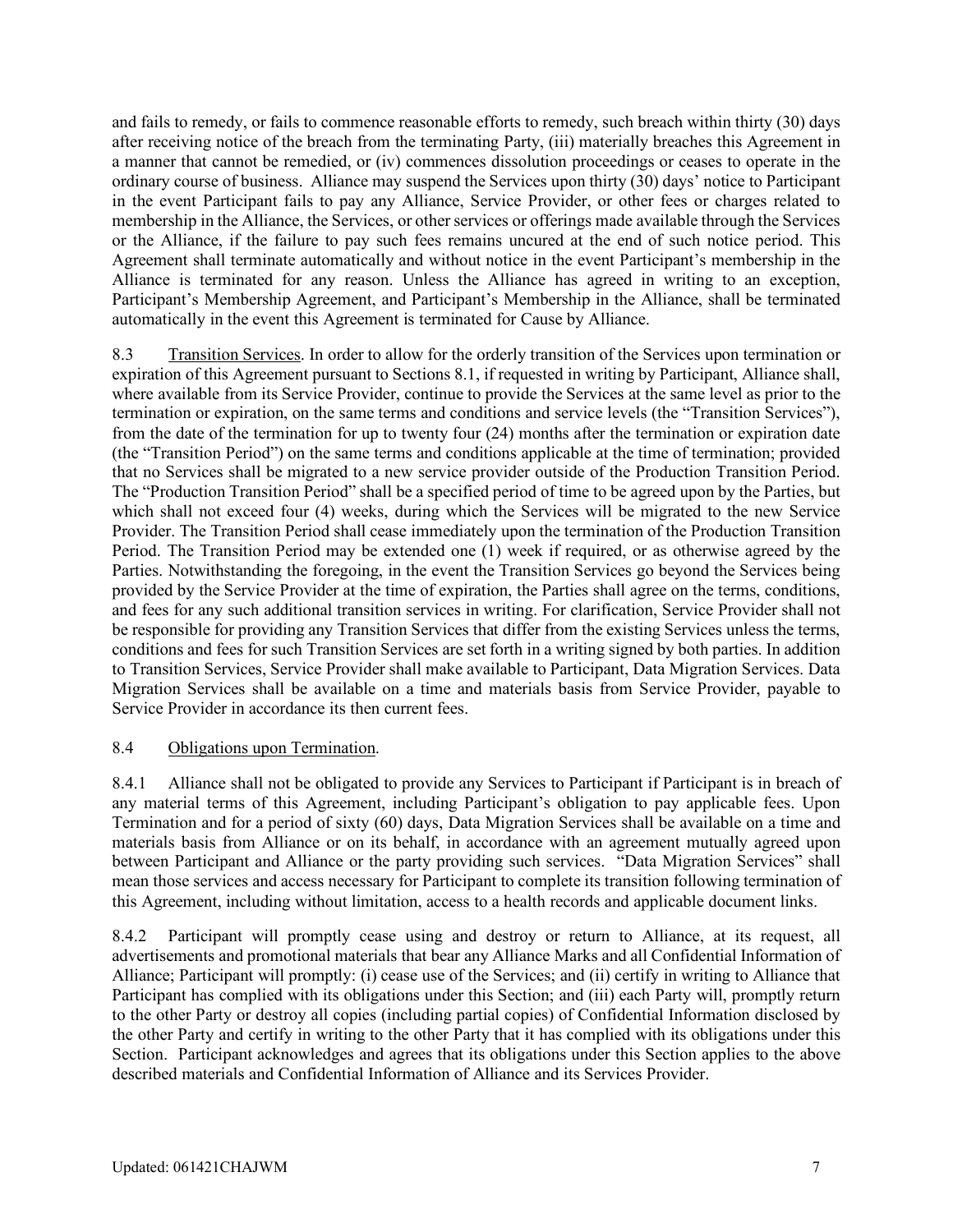8.4.3 Survival of Provisions. The following provisions of this Agreement shall survive termination or expiration of this Agreement and will remain in full force and effect: 1.1 (Defined Terms); 2.4 (Alliance Licenses to Use Data and PHI); 3.4 (Regulatory); 4.1 (Business Practices); 4.4 (Participant Warranties); 7 (Pricing and Payment); 8 (Term and Termination); 9 (Confidentiality); 10 (Intellectual Property); 12 (Limitation of Liability); 13 (Third Party Beneficiaries), 14 (Dispute Resolution), and; 15 (General Terms).

## **9. CONFIDENTIALITY**

9.1 Confidentiality. Alliance and Participant may disclose to the other their Confidential Information, and the use of the Services may allow the parties to receive the Confidential Information of other Participants, Authorized Users, or Individuals. Except as expressly permitted by this Agreement, neither Party will: (1) disclose any other party's Confidential Information except (x) to its Permitted Users, including employees, contractors, or service providers, and representatives who have a need to know and are bound by confidentiality terms no less restrictive than those contained in this Section, or (y) to the extent required by Applicable Law following prompt notice of such obligation to the other Party; or (2) use or reproduce another party's Confidential Information for any purpose other than performing its obligations under this Agreement or enjoying the rights granted under this Agreement. Each Party will use reasonable care in handling and securing Confidential Information that it receives in or through the Services by employing commercially reasonable security measures used for its own proprietary information of similar nature. For the purpose of this Section, Alliance shall include Alliance, and its employees, contractors, agents, board of directors, and representatives, who may receive Confidential Information during their involvement with the Alliance, and Alliance shall obligate such persons to comply with obligations of confidentiality at least as protective as those in this Agreement.

9.2 Period of Confidentiality. The restrictions on use, disclosure and reproduction of Confidential Information set forth herein, with respect to Confidential Information that constitutes a "trade secret" (as that term is defined and applicable under Applicable Law), shall be perpetual, and will, with respect to other Confidential Information, remain in full force and effect during the Term and for three (3) years following the termination of this Agreement.

9.3 Injunctive Relief. The Parties agree that the breach, or threatened breach, of another Party's Confidential Information or Intellectual Property Rights may cause irreparable harm without adequate remedy at law. Upon any such breach or threatened breach, a Party will be entitled to seek injunctive relief to prevent the other Party from commencing or continuing any action constituting such breach. Nothing in this Section will limit any other remedy available to either Party.

## **10 INTELLECTUAL PROPERTY**

10.1 Alliance Ownership. As between Alliance and Participant, Alliance shall retain all rights title and interest in and to Alliance Confidential Information and Alliance Background Technology. Except as otherwise provided in this Agreement, nothing in this Agreement will be deemed to transfer any ownership interest to Participant, or other party, in Alliance Background Technology, Alliance Confidential Information, or Third- Party Materials provided by Alliance. Ownership of all right, title and interest in and to the Intellectual Property Rights in the Alliance Specification shall be governed by the terms of the Alliance Membership Agreement. Licensing of the Alliance Specification shall be governed by the Membership Agreement and other licenses applicable to the use of the Alliance Specification that are approved and made available by the Alliance.

10.2 Participant Ownership. As between Alliance and Participant, Participant will own all right, title and interest in and to the Participant Confidential Information, Participant Solution, and Participant Materials, including any and all Intellectual Property Rights therein. The Alliance agrees not to take any step to disassemble, decompile, or reverse engineer or otherwise derive a source code equivalent of the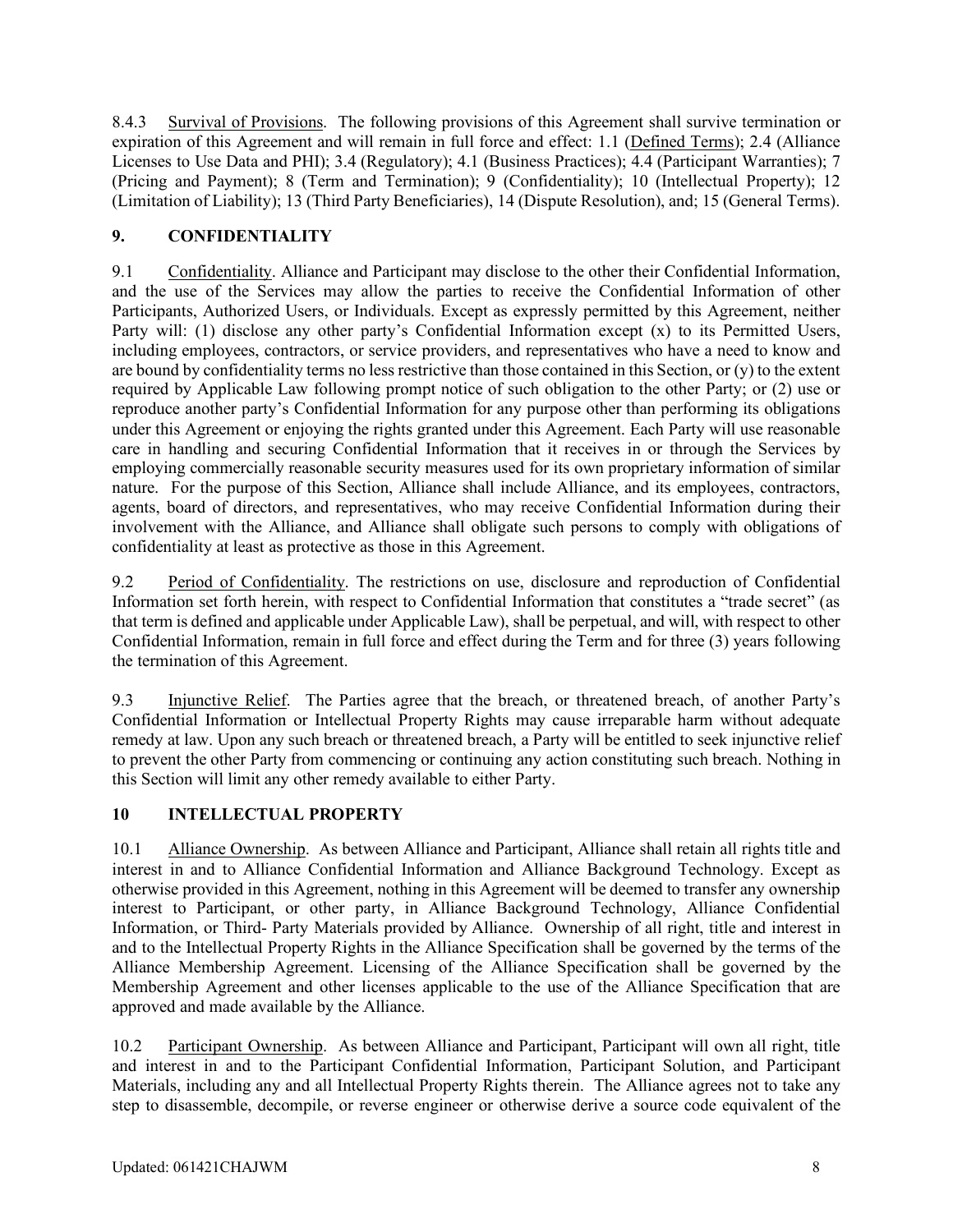software in the Participant Confidential Information or to permit any third party to do so; provided, however, nothing in the foregoing shall prevent Alliance from exercising the rights granted in this Agreement in such Confidential Information. Nothing in this Agreement will be deemed to transfer any ownership interest to Alliance or any other party in such Participant Confidential Information, Participant Solution and Participant Materials or Third Party Materials provided by a Participant to Alliance. Any Participant Solution, Participant Materials or Third Party Materials provided by Participant to Alliance and any modifications thereto are, and shall remain, the property of Participant or a third party, as applicable.

10.3 Service Provider Ownership. The Parties agree that as between Participant and Service Provider, Service Provider shall own all right, title and interest in and to Service Provider Confidential Information and Service Provider Technology, including Service Provider's Background Technology and any Existing Service Provider Offerings. Nothing in this Agreement will be deemed to transfer any ownership interest to Participant, or to any other participant, or other party, in Service Provider Technology, Existing Service Provider Offerings, or Third-Party Materials provided by Service Provider to Participant or any other participant.

10.4 Feedback and General Knowledge. Participant may from time to time identify problems, solutions to identified problems, provide suggestions, comments or other feedback related to the Services ("Feedback") to Alliance. Participant will not provide Feedback that includes Confidential Information of Participant or third party. Participant grants Alliance a non-exclusive, royalty-free, fully paid, perpetual, non-revocable, sub-licensable, license in and to its Intellectual Property Rights (except for any patent or trademark rights) in and to its Feedback to develop, manufacture, make, have made, reproduce, have reproduced, modify, use, export, import, create derivative works of, offer to sell and sell such Feedback with the Services or other products and services or to grant others the right to do so. Each Party retains the right to use any generalized knowledge, ideas, concepts, techniques, methodologies, practices, processes and know-how learned by its personnel in the course of performing services in connection with this Agreement, whether learned prior to, on or after the Effective Date.

10.5 No Implied Rights. Except as may be expressly stated in writing, nothing contained herein or implied pursuant to the business relationship between the Parties shall be construed to give any implied rights or interests to one Party in the rights or interests of any other Party in such Party's Intellectual Property Rights.

### 10.6 Intellectual Property Infringement Indemnification by Participant.

10.6.1 Duty to Defend and Indemnification. Participant will defend, indemnify, and hold the Alliance, its officers, directors, and representatives ("Indemnified Parties") harmless, from any action or other proceeding brought by a third party against the Indemnified Parties at Participant's sole cost and expense to the extent that such action or proceeding is based on a claim by a third party that (a) the use or sale of the Participant Materials or Participant Solution infringes any U.S. copyright or U.S. patent, (b) the Participant Materials or Participant Solution incorporate any misappropriated trade secrets, or (c) any Participant trademark or service mark provided by Participant infringes any U.S. trademark or service mark. Participant will pay any damages finally awarded against Indemnified Parties, including any award of costs, as a result thereof; provided, that the Indemnified Parties (i) notifies Participant of the claim as promptly as practical, but in any event timely enough so as not to prejudice any defense, (ii) provides Participant with all reasonably requested cooperation, information and assistance, and (iii) gives Participant sole authority to engage defense counsel, control the litigation, and defend and settle the claim at the Participant's sole cost and expense. For the avoidance of doubt, so long as the Participant is satisfying the obligation to the Indemnified Parties to defend and settle the claim at the Participant's sole cost and expense, Participant will not be obligated to reimburse Indemnified Parties for any attorneys' fees for attorneys engaged by any Indemnified Party or other costs and expenses incurred at the direction of any Indemnified Party to defend or settle the claim. For the avoidance of any doubt, with respect to any claims that are Participant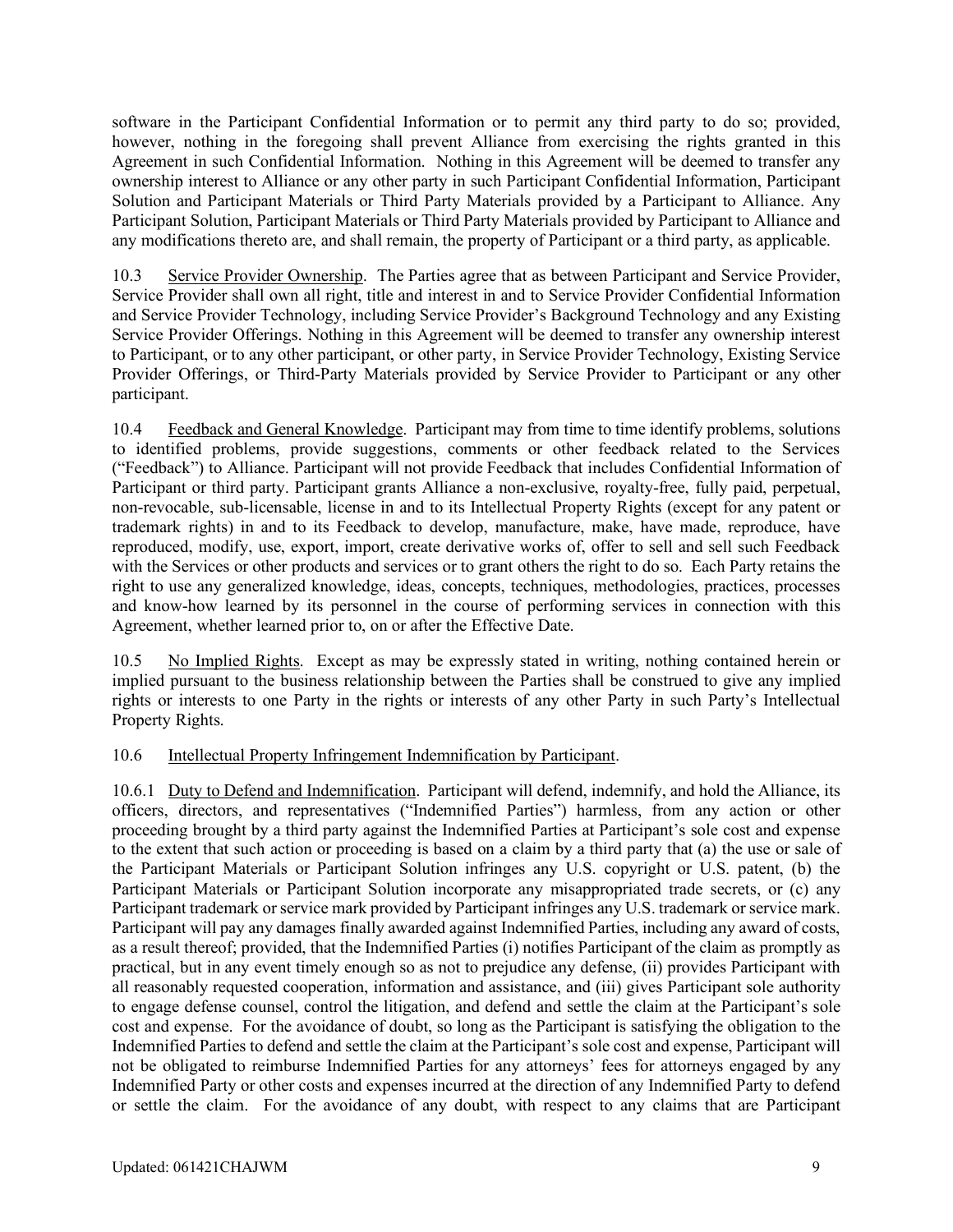Combination Claims (as defined in Section 10.6.2 below), Participant will indemnity the Indemnified Parties for expert witness fees for experts engaged by both Participant and the Indemnified Parties, but will not indemnify the Indemnified Parties for expert witness fees or other costs solely attributable to the Indemnified Party, such as e-discovery costs.

10.6.2 Exclusions. Participant will have no obligations under Section 10.6.1 to the extent a claim arises from any use by Indemnified Parties of Participant Materials, Participant Solutions, or Participant trademarks in a manner not contemplated by this Agreement or the Documentation, or use of the Participant Materials or Participant Solutions in combination with products, services or activities not provided by Participant unless (i) Participant Materials or Participant Solutions provided by the Participant perform the point(s) of novelty of the invention in the asserted patent, (ii) none of the limitations in any asserted patent claim are met by a design choice made by Indemnified Parties for which there existed a reasonable, noninfringing substitute, and (iii) any limitations of any asserted patent claim(s) that are attributable to products, services or activities of Indemnified Parties combined with the Participant Materials or Participant Solutions are insubstantial to the point(s) of novelty, for example, the combination of the Participant Materials or Participant Solutions with a generic network or one or more staple hardware elements (i.e., generic display, storage media) when such combined elements are insubstantial to the point(s) of novelty ("Participant Indemnified Combination Claims").

10.6.3 Infringement Remedies. If a claim of infringement or misappropriation for which an Indemnified Party is entitled to be indemnified under Section 10.6.1 arises, then Participant may, at its sole option and expense: (i) obtain for an Indemnified Party the right to continue using the Participant's trademark, Participant Solutions or Participant Materials or (ii) terminate the affected Services license and terminate Participant's rights and obligations under this Agreement with respect to such Services.

10.6.4 Exclusive Remedy. THE FOREGOING IS PARTICIPANT'S SOLE AND EXCLUSIVE OBLIGATIONS, AND THE INDEMNIFIED PARTIES' SOLE AND EXCLUSIVE REMEDIES, WITH RESPECT TO INTELLECTUAL PROPERTY INFRINGEMENT OR TRADE SECRET MISAPPROPRIATION.

## **11 TRADEMARKS**

11.1 Limited License to Alliance Marks. Subject to the terms and conditions of this Agreement, Alliance grants Participant a non-exclusive, non-transferable right to use and display the Alliance trademarks and service marks provided by Alliance, as may be updated from time to time in Alliance's sole discretion (the "Alliance Marks"), to advertise and promote the Services and otherwise as necessary or appropriate for Participant to exercise its rights or perform its obligations under this Agreement, all subject to Participant's compliance with the Alliance's Trademark Usage Guidelines, as may be modified from time to time. Participant acknowledges and agrees that Alliance owns the Alliance Marks and that any and all goodwill and other proprietary rights that are created by or that result from Participant's use of the Alliance Marks inure solely to the benefit of Alliance. Participant will not at any time contest or aid in contesting the validity or ownership of the Alliance Marks or take any action in derogation of Alliance's rights therein, including, without limitation, applying to register any trademark, trade name or other designation that is confusingly similar to any Alliance Mark.

11.2 Limited License to Participant Marks. Subject to the terms and conditions of this Agreement, Participant grants Alliance a non-exclusive, non-transferable right to use and display the Participant trademarks and service marks provided by Participant, as may be updated from time to time in Participant's sole discretion (the "Participant Marks"), to advertise and promote the Services and otherwise as necessary or appropriate for Alliance to exercise its rights or perform its obligations under this Agreement. Alliance acknowledges and agrees that Participant owns the Participant Marks and that any and all goodwill and other proprietary rights that are created by or that result from Alliance's use of the Participant Marks inure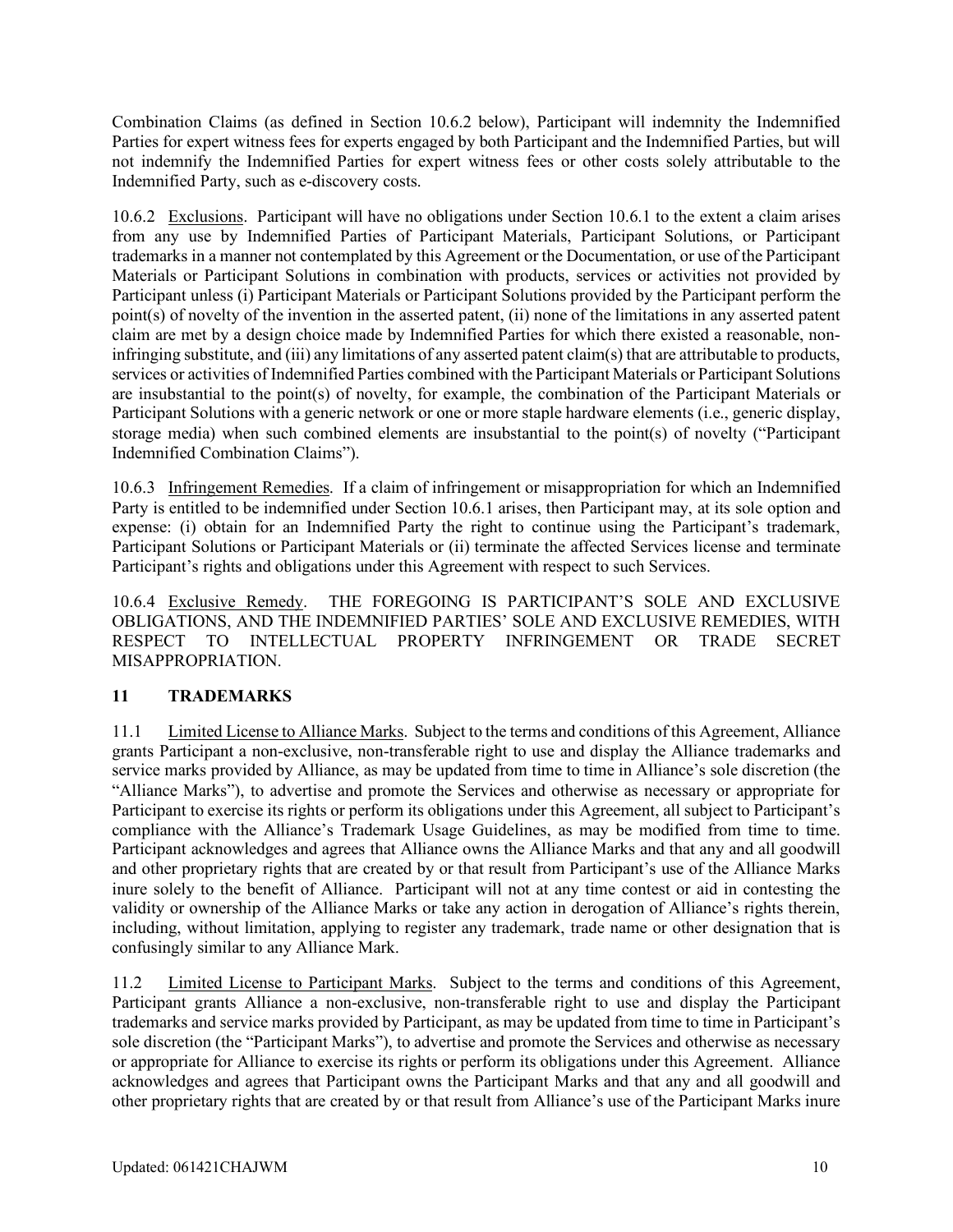solely to the benefit of Participant. Alliance will not at any time contest or aid in contesting the validity or ownership of the Participant Marks or take any action in derogation of Participant's rights therein, including, without limitation, applying to register any trademark, trade name or other designation that is confusingly similar to any Participant Mark.

### **12 LIMITATION OF LIABILITY**

12.1 TOTAL DAMAGES. EXCEPT FOR DAMAGES RELATED TO A BREACH OF PARTICIPANT'S OBLIGATIONS UNDER SECTION 9 (CONFIDENTIALITY) AND PARTICIPANT'S INDEMNIFICATION OBLIGATIONS UNDER SECTION 10.6 (INDEMNIFICATION) PARTICIPANT'S TOTAL CUMULATIVE LIABILITY UNDER, IN CONNECTION WITH OR RELATED TO THIS AGREEMENT WILL BE LIMITED TO THREE MILLION (\$3,000,000) DOLLARS, OR ACTUAL DAMAGES, WHICHEVER IS LESS. THE TOTAL CUMULATIVE LIABILITY (INCLUDING ANY LIABILITY TO OTHER MEMBERS PURSUANT TO OTHER MEMBER SERVICES AGREEMENTS) OF THE ALLIANCE UNDER, IN CONNECTION WITH OR RELATED TO THIS AGREEMENT WILL BE LIMITED TO ACTUAL DAMAGES, THREE MILLION (\$3,000,000) DOLLARS, OR THE AMOUNT ACTUALLY COVERED BY ITS INSURANCE POLICY, WHICHEVER IS LESS.

12.2 EXCLUSION OF DAMAGES. EXCEPT FOR EACH PARTY'S LIABILITIES RELATED TO A BREACH OF ITS OBLIGATIONS UNDER SECTIONS 8 (CONFIDENTIALITY) AND PARTICIPANT'S INDEMNIFICATION OBLIGATIONS UNDER SECTION 10.6 (INDEMNIFICATION) AND SUBJECT TO THE LIMITATIONS OF LIABILITY IN SECTION 12.1, IN NO EVENT WILL EITHER PARTY BE LIABLE TO THE OTHER PARTY, IN CONNECTION WITH, OR RELATED TO THIS AGREEMENT FOR ANY SPECIAL, INCIDENTAL, INDIRECT, OR CONSEQUENTIAL DAMAGES, INCLUDING, BUT NOT LIMITED TO, LOST PROFITS OR LOSS OF GOODWILL, WHETHER BASED ON BREACH OF CONTRACT, WARRANTY, TORT, PRODUCT LIABILITY, OR OTHERWISE, AND WHETHER OR NOT ANY PARTY HAS BEEN ADVISED OF THE POSSIBILITY OF SUCH DAMAGE.

12.3 MATERIAL CONSIDERATION. THE PARTIES ACKNOWLEDGE THAT THE FOREGOING LIMITATIONS ARE A MATERIAL CONDITION FOR THEIR ENTRY INTO THIS AGREEMENT.

12.4 DISCLAIMER OF WARRANTY. EXCEPT AS SET FORTH IN SECTION 4.4 AND 5.3 EACH PARTY PROVIDES ITS CONFIDENTIAL INFORMATION, AND THE ALLIANCE PROVIDES THE SERVICES "AS IS" WITHOUT WARRANTY OF ANY KIND, EITHER EXPRESS OR IMPLIED. NO PARTY WARRANTS THAT SUCH PARTICIPANT INTERFACE, PARTICIPANT SOLUTION, SERVICE PROVIDER INTERFACE OR THE SERVICES WILL MEET ANY OTHER PARTY'S REQUIREMENTS OR THAT THEIR OPERATION WILL BE UNINTERRUPTED OR ERROR FREE. EACH PARTY DISCLAIMS ANY WARRANTIES OF MERCHANTABILITY AND FITNESS FOR A PARTICULAR PURPOSE.

12.5 DATA FORMAT, LOSS OR DAMAGE DISCLAIMERS. ALLIANCE AND PARTICIPANT ACKNOWLEDGE AND AGREE THAT ANY PHI OR DATA, WHETHER IN A RECORD OR OTHERWISE RECEIVED BY ALLIANCE OR SERVICE PROVIDER THROUGH THE SERVICES FROM ANY PARTY OR THIRD PARTY, SHALL BE IN A FORMAT THAT CONFORMS WITH SPECIFICATIONS SET FORTH IN THE ALLIANCE SPECIFICATION OR OTHERWISE AGREED UPON BY THE PARTIES IN WRITING. ACCORDINGLY, ALLIANCE DISCLAIMS FOR ITSELF AND FOR SERVICE PROVIDER ANY AND ALL LIABILITY RESULTING FROM OR RELATED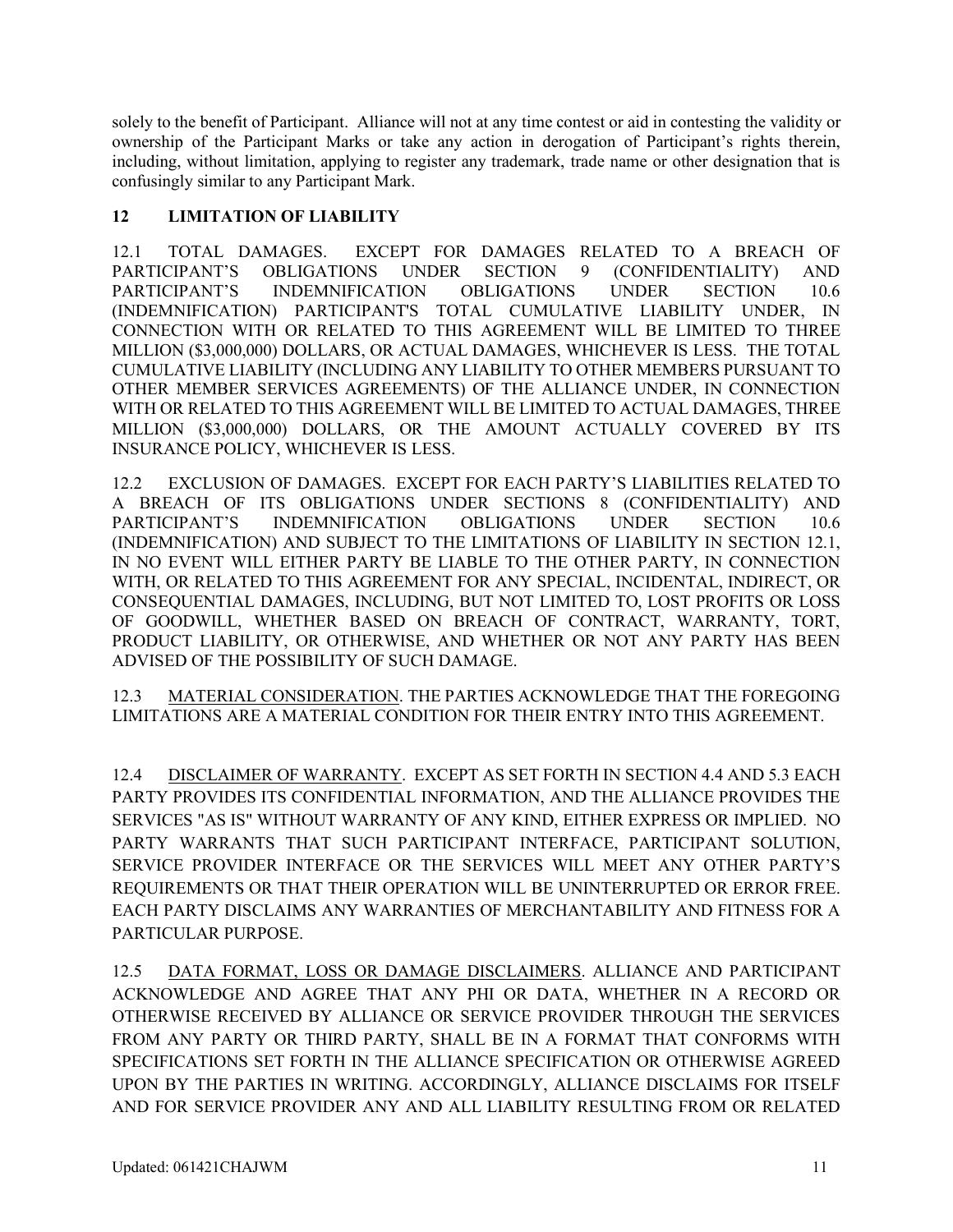TO INACCURATE DATA OR OMISSIONS OR ERRORS IN THE DATA TRANSMITTED FROM THE PARTIES OR THIRD PARTIES, INCLUDING INFORMATION SUBMITTED BY PATIENTS OR PROVIDERS THROUGH USE OF THE SERVICES. WITHOUT LIMITING THE LIABILITY DISCLAIMERS IN THIS AGREEMENT AND EXCEPT AS OTHERWISE EXPRESSLY PROVIDED IN THIS AGREEMENT, NEITHER ALLIANCE NOR ITS SERVICE PROVIDER ARE LIABLE FOR ANY LOSS OF OR DAMAGE TO ANY PHI OR DATA OF ANY PARTY, OR OTHER PARTY, OR INDIVIDUAL, INCLUDING BUT NOT LIMITED TO PARTICIPANT, ITS AUTHORIZED USERS, DOWNSTREAM AUTHORIZED USERS, THIRD PARTIES, OR OTHER USERS, OR THE UNAVAILABILITY OF ANY OF THE SERVICES, DATA OR PHI.

## **13 THIRD PARTY BENEFICIARIES**

13.1 Participant. Participant shall be a third party beneficiary to the Alliance rights in the following sections in its written agreement with Service Provider(s): (Participant Ownership); (Transition Services); (Obligations upon Termination); (Warranties ); (Indemnification), and (Data, Security and Privacy).

13.2 Service Provider. Participant acknowledges Service Provider shall be a third-party beneficiary to the Alliance's rights under the following sections of this Agreement: 2 (Licenses Related to the Services); 3.4 (Regulatory); 4 (Participant Obligations); 7 (Pricing and Payments); 9 (Confidentiality); 10.3 (Service Provider Ownership); 10.4 (Feedback and General knowledge); 10.5 (no implied rights) and 10.6.1 (Duty to Defend and Indemnification by Participant.

13.3 Alliance. Participant acknowledges and agrees that Alliance is a third party beneficiary to Participant's rights under its Authorized User Agreements with regards to any warranties, indemnification, and limitations of liability.

13.4 Except as specifically set forth herein, nothing in this Agreement will confer any right, remedy, or obligation upon anyone other than the Parties.

## **14 DISPUTE RESOLUTION**

The Parties shall attempt in good faith to resolve any dispute. Subject to Section 9.3 (injunctive Relief), if the Parties are unable to resolve a dispute through good faith negotiation, the Parties agree that any and all disputes, claims or controversies arising out of or relating to this Agreement will be determined exclusively by confidential, final and binding arbitration, in accordance with the then existing Arbitration Rules and Procedures of JAMS located within the state of Delaware. Disputes, claims and controversies subject to final and binding arbitration under this Agreement include, without limitation, all those that otherwise could be tried in court to a judge or jury in the absence of this agreement. **BY AGREEING TO SUBMIT ALL SUCH DISPUTES, CLAIMS AND CONTROVERSIES TO BINDING ARBITRATION, THE PARTIES EXPRESSLY WAIVE ANY RIGHTS TO HAVE SUCH MATTERS HEARD OR TRIED IN COURT BEFORE A JUDGE OR JURY OR IN ANOTHER TRIBUNAL.** Any award will be final, binding and conclusive upon the Parties, subject only to judicial review provided by statute, and a judgment rendered on the arbitration award can be entered in any state or federal court having jurisdiction thereof. Unless otherwise specifically provided for in this Agreement, the Parties shall bear their own legal fees and costs for all claims.

### **15 GENERAL TERMS**

15.1 Certification. At Alliance's written request, Participant will furnish Alliance with a certification signed by an officer of Participant verifying that Participant is in compliance with the terms and conditions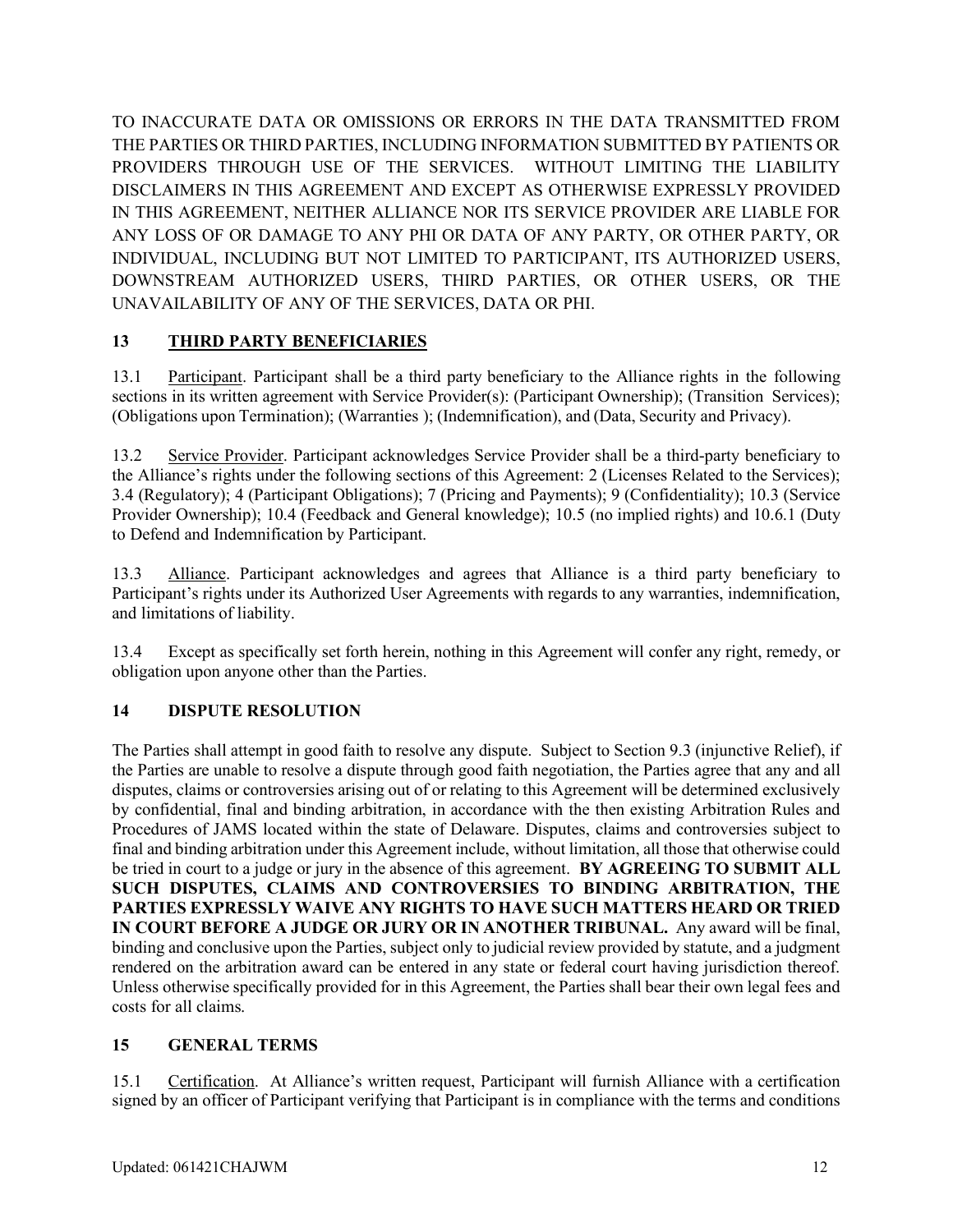of this Agreement including with regards to any payment terms or obligations. At Alliance's request, Participant will furnish Alliance with any detail or documentation supporting such certification, as reasonably requested by Alliance.

15.2 Export Control. This Agreement is subject to governmental laws, orders and other restrictions regarding the export, import, re-export or use ("Control Laws") of the Services and Documentation, including technical data and related information ("Regulated Materials"). Alliance and Participant shall comply, and Participant shall cause its Authorized Users to comply, with all Control Laws relating to the Regulated Materials in effect in, or which may be imposed from time to time by, the United States or any country into which any Regulated Materials are shipped, transferred, or released. Alliance and Participant may permit use of the Services by any outsourcing or facility management service provider only with Alliance's prior written approval.

15.3 Insurance.Participant agrees, at its own expense, to maintain policies as follows: (a) commercial general liability insurance with a minimum limit of \$3,000,000 per occurrence and \$3,000,000 annual aggregate; (b) professional errors and omissions liability insurance with \$3,000,000 per claim and \$3,000,000 annual aggregate; (c) statutory workers compensation and employers liability coverage with \$1,000,000 limit each accident or disease, and; (d) cyber and HIPAA cyber insurance liability insurance with \$3,000,000 per claim and \$3,000,000 annual aggregate.

15.4 Books and Records. If required by Section 952 of the Omnibus Reconciliation Act of 1980, 42 U.S.C. Section  $1395x(v)(1)(1)$ , for a period of four years after the Services are furnished, each Party agrees to make available, upon the written request of the Secretary of Health and Human Services, the Comptroller General, or their representatives, this Agreement and such books, documents, and records as may be necessary to verify the nature and extent of the Services with a value or cost of \$10,000 or more over a twelve month period.

15.5 Governing Law and Venue. This Agreement is governed by and will be construed in accordance with the laws of the State of Delaware, exclusive of its rules governing choice of law and conflict of laws and any version of the Uniform Commercial Code.

15.6 Competition Law Compliance. The Parties agree to conduct their activities in compliance with the spirit and letter of any applicable state and federal competition laws and their existing compliance policies.

15.7 Assignment. Except as it relates to the transfer of its Membership and assignment of its Membership Agreement as set forth in the Membership Agreement or the Bylaws, and except upon written approval of the Alliance, Participant may not transfer, assign, sublicense or otherwise delegate any of its rights or obligations under this Agreement, by operation of law or otherwise.

15.8 Severability. If any part of a provision of this Agreement is found illegal or unenforceable, it will be enforced to the maximum extent permissible, and the legality and enforceability of the remainder of that provision and all other provisions of this Agreement will not be affected.

15.9 Notices. All notices relating to the Parties' legal rights and remedies under this Agreement will be provided in writing and will reference this Agreement. Such notices will be deemed given when sent by national commercial overnight carrier, at the time of receipt confirmed by the recipient from such carrier on delivery, or via e-mail upon actual delivery. All notices to a Party will be sent to its address set forth on the signature page of this Agreement, or to such other address as may be designated by that Party by notice to the sending Party.

15.10 Waiver. Failure to exercise or enforce any right under this Agreement will not act as a waiver of such right.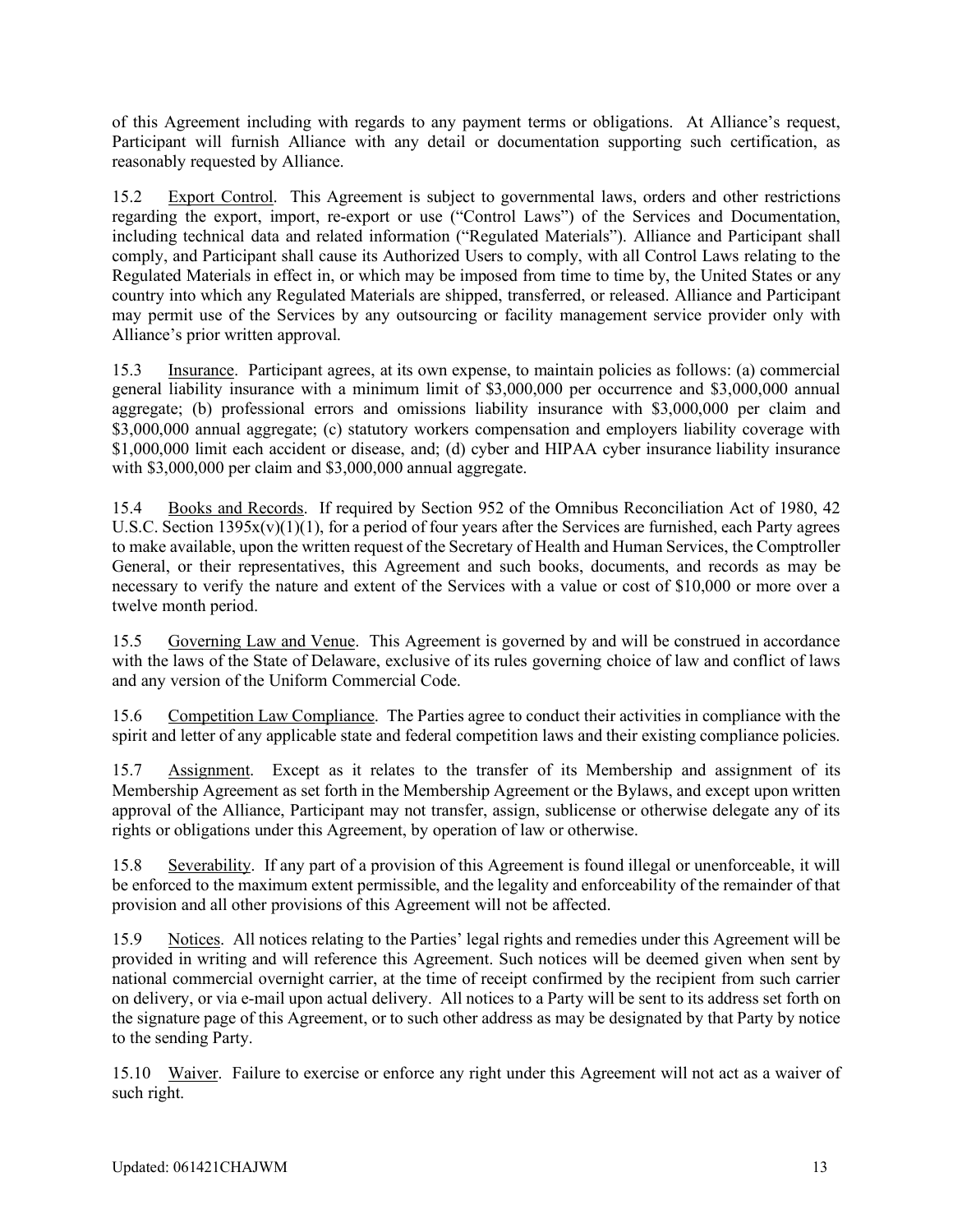15.11 Force Majeure. Except for the obligation to pay money, a Party will not be liable to the other for any failure or delay caused by a Force Majeure Event, whether or not such matters were foreseeable, and such failure or delay will not constitute a material breach of this Agreement.

15.12 Amendment. This Agreement may be modified, or any rights under it waived, only by a written document executed by the authorized representatives of the Parties.

15.13 Relationship of Parties. Each Party is an independent contractor of the other Party. This Agreement will not be construed as constituting a relationship of employment, agency, partnership, joint venture or any other form of legal association. Neither Party has any power to bind the other Party or to assume or to create any obligation or responsibility on behalf of the other Party or in the other Party's name.

15.14 Publicity. Neither Party will make any public announcement or press release regarding this Agreement, or any activities performed hereunder without the prior written consent of the other Party.

15.15 Construction of Agreement. This Agreement will not be presumptively construed for or against any Party. Section titles are for convenience only. As used in this Agreement the word "include" means "includes without limitation." The Parties may execute this Agreement in one or more counterparts, the combination of which shall be deemed an original and one and the same instrument.

15.16 Entire Agreement. This Agreement, including the Schedules, Exhibits, and documents incorporated by reference, constitute the complete and exclusive agreement between the Parties with respect to the subject matter hereof, superseding and replacing all prior agreements, communications, and understandings (written and oral) regarding its subject matter, including without limitation any letter of intent executed between the Parties. Terms and conditions on or attached to purchase orders will be of no force or effect.

This Agreement is executed by an authorized representative of each Party.

[Signature blocks on next page]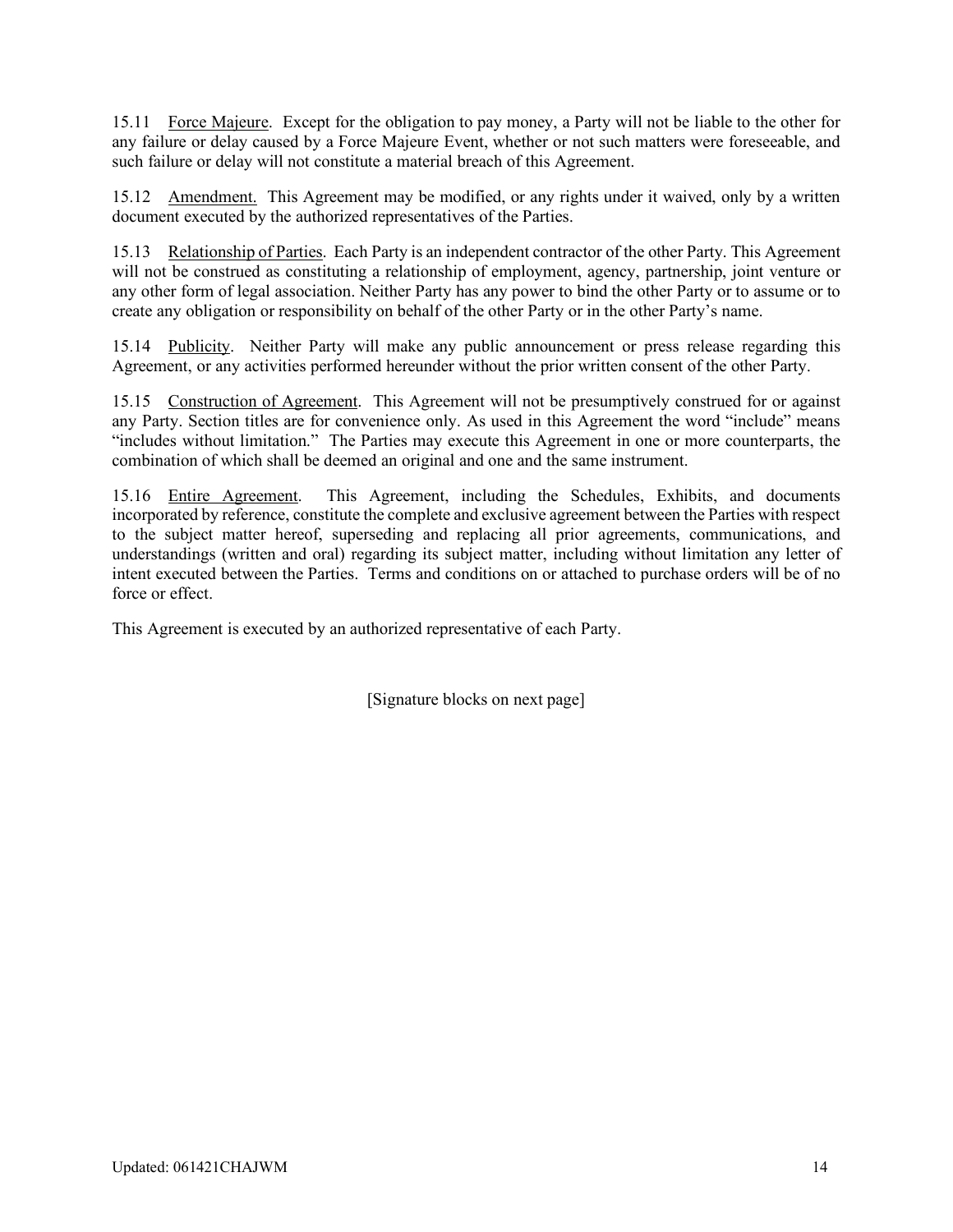# **COMMONWELL HEALTH ALLIANCE INC. MEMBER/PARTICIPANT:**

| Signature:                                                         | Signature:                                                                                                            |
|--------------------------------------------------------------------|-----------------------------------------------------------------------------------------------------------------------|
| Name: Paul L Wilder                                                | Name:                                                                                                                 |
| Title: Executive Director                                          | Title: $\qquad \qquad$                                                                                                |
| Date:                                                              | Date:                                                                                                                 |
| <b>Alliance Address:</b>                                           | Participant Name and Contact Information<br>Full Participant Name:                                                    |
| 75 Arlington Street, Suite 500,<br>Boston, MA 02116                | <u> 1989 - Johann Stoff, deutscher Stoff, der Stoff, der Stoff, der Stoff, der Stoff, der Stoff, der Stoff, der S</u> |
| Attn: Executive Director                                           | <u> 1989 - Johann Stoff, deutscher Stoff, der Stoff, der Stoff, der Stoff, der Stoff, der Stoff, der Stoff, der S</u> |
| Attn: Legal Counsel                                                |                                                                                                                       |
| Jim Markwith<br>520 Pike Street<br>Suite 2500<br>Seattle, WA 98101 |                                                                                                                       |

**\_\_\_\_\_\_\_\_\_\_\_\_\_\_\_\_\_\_\_\_\_\_\_\_\_\_\_\_\_\_**

with e-mail to: jim@markwithlaw.com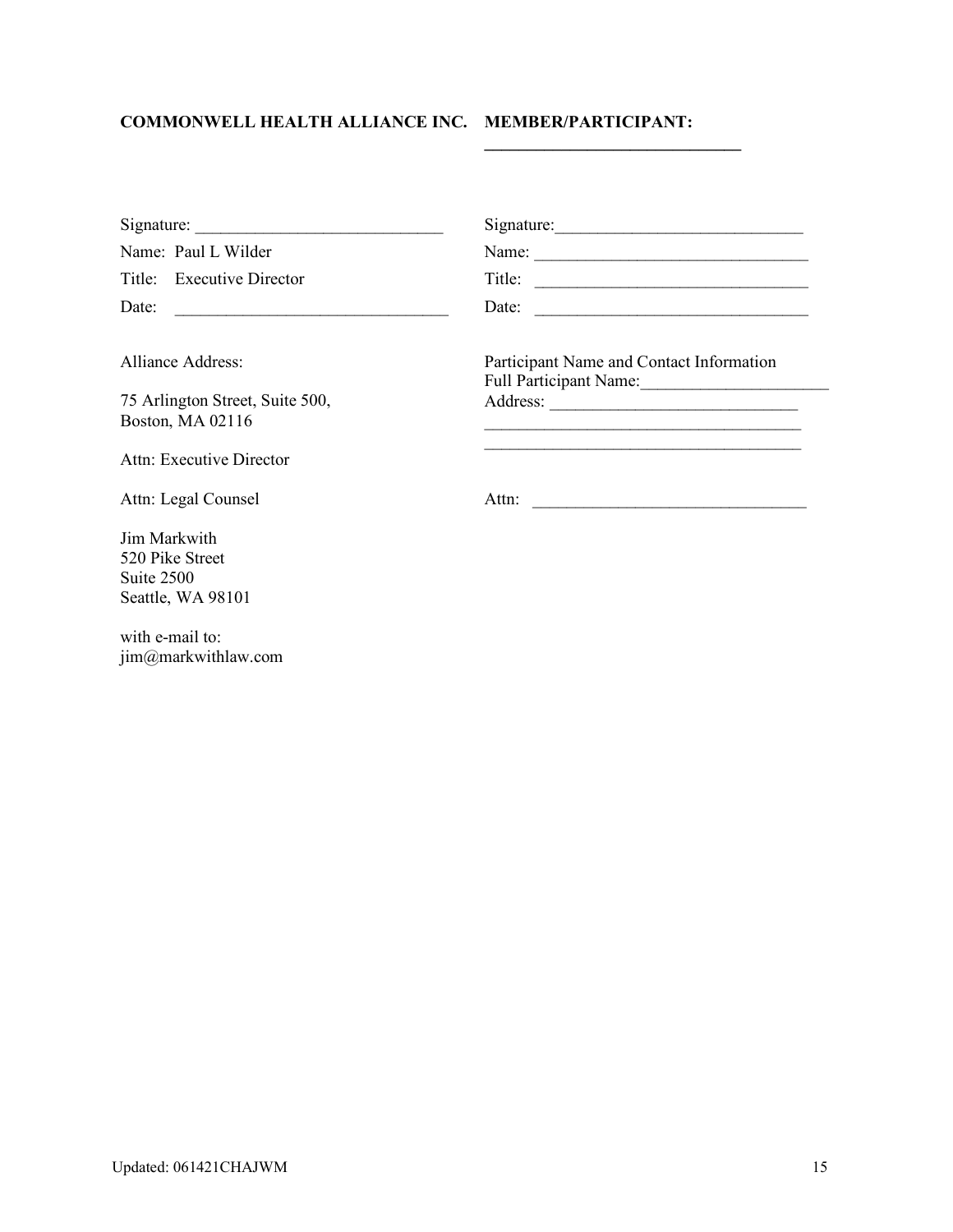#### **EXHIBIT A CommonWell Health Alliance Member Services Agreement Definitions**

**"Affiliated Networks"** means networks that operate with or connect to the Alliance Services and/or network, including those currently existing and those that may come to exist in the future.

"**Agreement**" shall have the meaning set forth in the introductory paragraph of the first page of this agreement.

"**Alliance Policies**" means all policies approved by the Alliance relating to the Alliance or the Services, as updated from time to time.

"**API**" means application programming interface.

"**Applicable Laws**" means all laws (including common law), statutes, rules, regulations, ordinances, formal written guidance, codes, permits and other authorizations and approvals having the effect of law of the United States, any foreign country or any domestic or foreign state, county, city or other political subdivision, including without limitation agreements and operating procedures required to operate with any government agency or government sponsored healthcare exchange.

**"Authorized User(s)"** means a party that accesses or uses the Services in accordance with an authorized Use Case that has a written agreement directly with Participant, which may include but which shall not be limited to Individuals, Connectors, Providers, and ROI Participants.

**"Authorized User Agreement"** means a legally binding agreement between a Participant and one or more Authorized Users that may receive or have access to or make the Services available to third parties. In the event of any conflict or inconsistency between or among Applicable Law, the Authorized User Agreement, and any other terms and conditions, the following shall be the order of precedence to the extent of such conflict or inconsistency: (i) Applicable Law, (ii) this Agreement; (iii) Authorized User Agreement, and (iii) any other terms and conditions agreed to by the parties to the extent such terms and conditions are less restrictive than the preceding.

**"Background Technology"** means materials and technologies and all Intellectual Property thereto and therein, which is (i) developed, owned by, or licensed to either party, before or after the Effective Date, and (ii) which is created or obtained independently of the Agreement. The Parties understand and agree that Alliance Background Technology includes, but is not limited to, the Alliance Specification and Alliance Documentation.

"**Brokered Query Transaction**" means a single document query by an Authorized Participant or a Customer.

**"Bylaws"** means the then current Alliance Bylaws approved by the Alliance Board of Directors.

**"Confidential Information"** means non-public information, including technical, marketing, financial, personnel, planning, and other information that is marked confidential or which the receiving Party should reasonably know to be confidential. Without limitation, Confidential Information may include Data, Participant Solution, Participant Materials, Service Provider Materials, Service Provider Interfaces, object code, and source code. Confidential Information will not include: (a) information lawfully obtained or created by the receiving Party independently of the disclosing Party's Confidential Information without breach of any obligation of confidence, (b) information that enters the public domain without breach of any obligation of confidence, (c) Protected Health Information or PHI, the protection of which will be governed by the CommonWell Health Alliance Data and Security Policy located at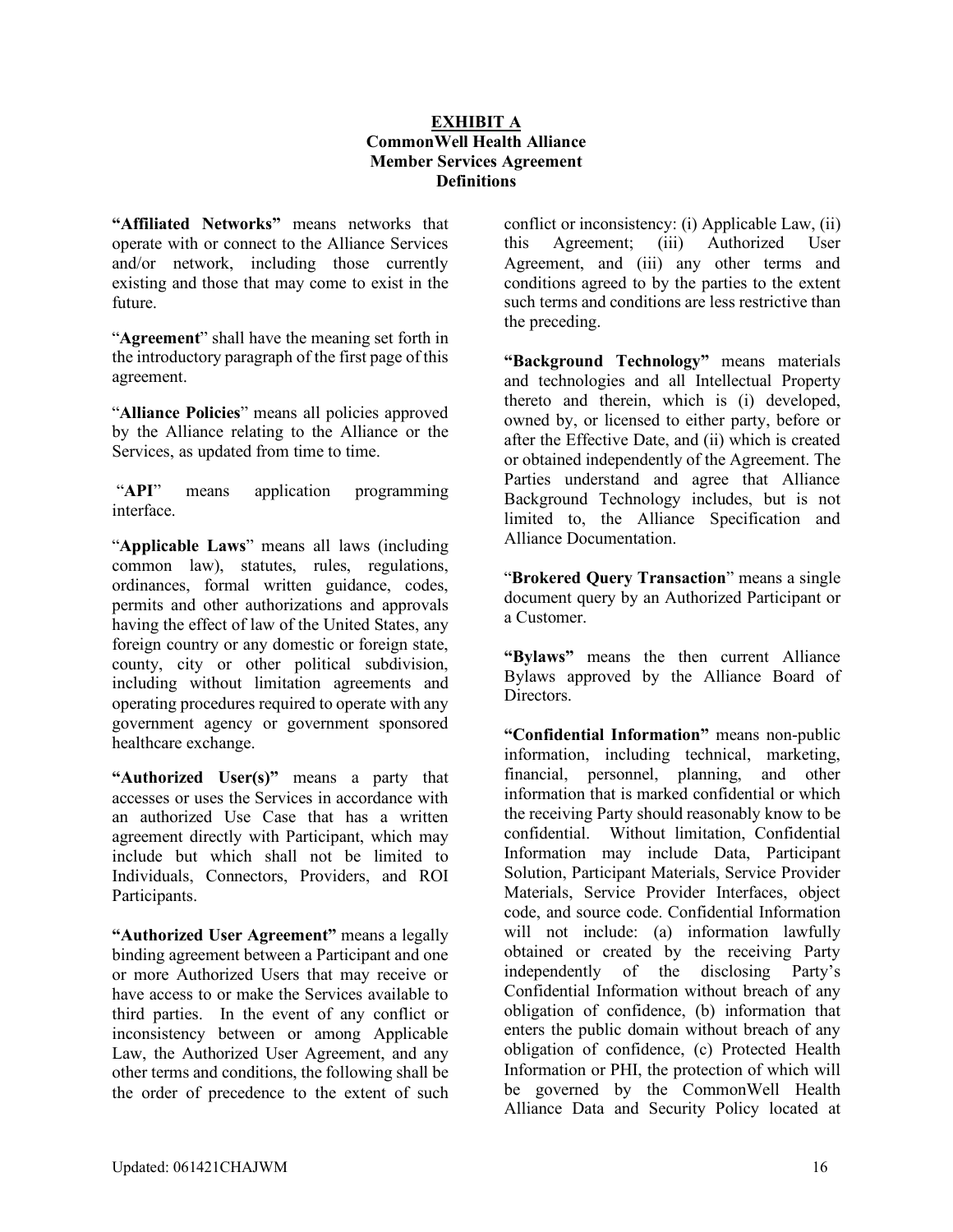[www.commonwellalliance.org/data-and-](https://www.commonwellalliance.org/data-and-security/)

[security,](https://www.commonwellalliance.org/data-and-security/) (d) information disclosed for unrestricted release with the written approval of the disclosing Party, or (e) information the receiving Party is obligated to disclose by order or regulation of any governmental entity; provided, however, the receiving Party has given timely notification, to the extent it is reasonably permissible under the circumstances, to the disclosing Party prior to the date of disclosure and the receiving Party uses commercially reasonable efforts to obtain confidential treatment of such information.

"**Data**" means the information and files that a Participant may receive from or deliver to Alliance or a Service Provider through the Services, except PHI.

**"Data Retrieval Vendor"** means the ROI Participants who contract with Data Requestors to fulfill health record requests through the ROI Services.

"**Data Requestors**" means the entities requesting clinical data pursuant to approved ROI Use Cases.

"**Documentation**" means user documentation developed by Alliance or Service Provider, namely, guidelines and information that describes processes and procedures related to use of the Services, including without limitation protocols around user authorizations and access and other measures that facilitate enhanced protections for the network accessing and using the Services, and developer guides or operating manuals containing the functional specifications for the Services and that Alliance or Service Provider provides to Participants, as may be reasonably modified from time to time by Alliance or Service Provider.

"**Downstream Authorized User**" means a party with a written agreement directly with an Authorized User, and each subsequent downstream Authorized User.

**"Electronic Health Information" or "EHI"** means Electronic Protected Health Information, and any other information that identifies the individual, or with respect to which there is a reasonable basis to believe the information can be used to identify the individual and is transmitted by or maintained in "electronic media," as defined at 45 CFR § 160.103, that relates to the past, present, or future health or condition of an individual; the provision of health care to an individual; or the past, present, or future payment for the provision of health care to an individual.

**"End User"** means the last person or party in the chain of Authorized Users in an authorized Use Case, which may be a Provider, Individual, or other final consumer of the Services in accordance with an approved Use Case.

"**End User License Agreement**" means the End User License Agreement, as updated from time to time, available [www.commonwellalliance.org/commonwell](http://www.commonwellalliance.org/commonwell-eula)[eula](http://www.commonwellalliance.org/commonwell-eula) and which may be updated from time to time.

"**Enrollment Transaction**" means a single transaction to enroll a patient by a Participant or Authorized User.

**"Existing Service Provider Offerings"** means Service Provider's products and services, including any of Service Provider's Background Technology related thereto, that exist prior to the Effective Date of this Agreement, and that are developed by Service Provider independent of the Alliance Specification and independent of Alliance Background Technology before or after the Effective Date.

"**Force Majeure Event**" means any cause beyond the reasonable control of a Party that could not, by reasonable diligence, be avoided, including acts of God, acts of war, terrorism, riots, embargoes, pandemics, acts of civil or military authorities, denial of or delays in processing of export license applications, fire, floods, earthquakes, accidents, or strikes.

"**Implementation Services**" means the services provided to allow access to and to optimize the Services and/or Participant Interface for use in the Participant's clinical environment.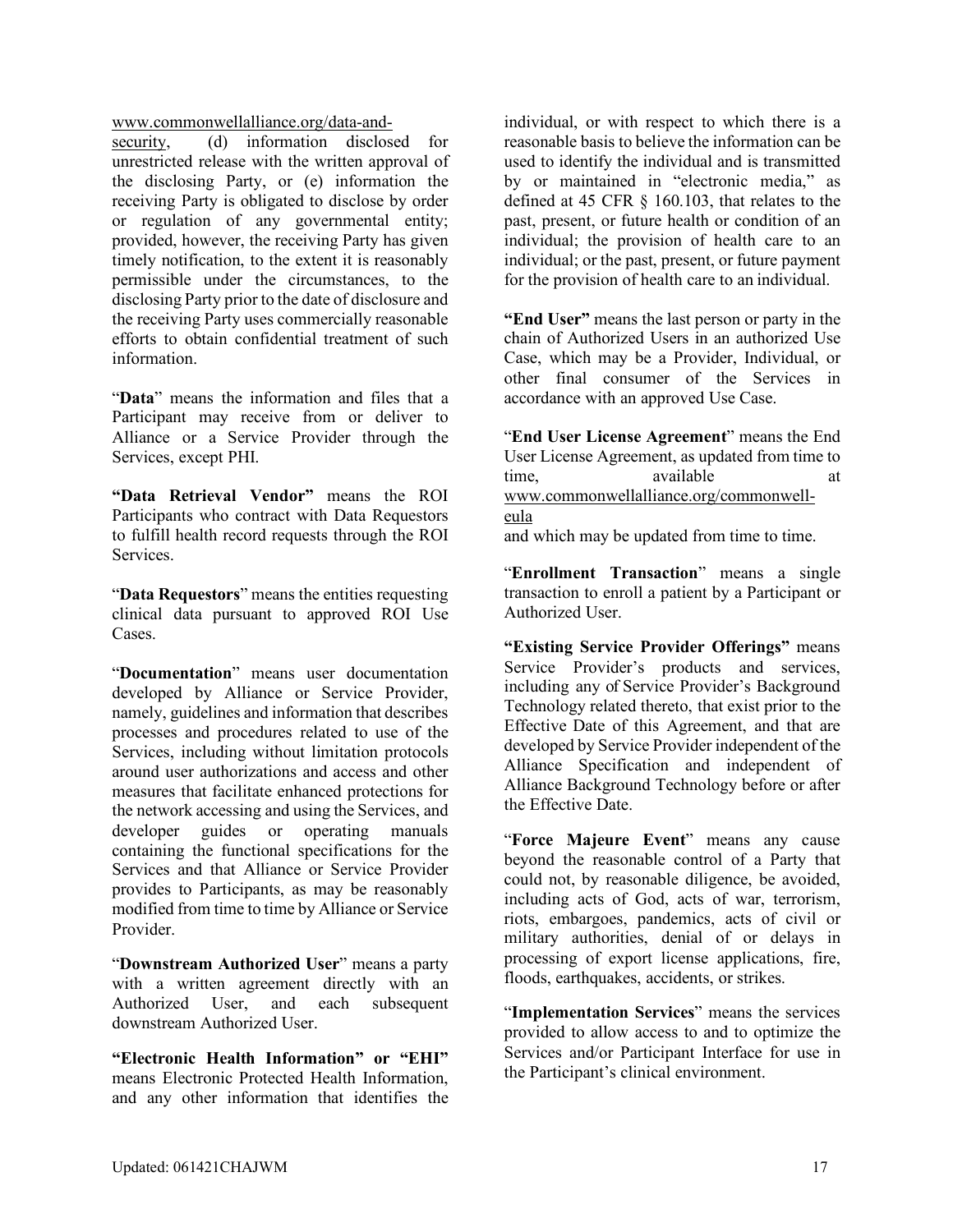"**Independent Participant IP**" shall mean all embodiments of Intellectual Property Rights (and the Intellectual Property Rights therein) owned, created or reduced to practice by such Participant prior to the execution of this Agreement, or independently of the activities set forth in this Agreement.

**"Individual"** means an individual person that uses the Services on an individual basis. Individuals may have a direct relationship with the Alliance, Participant, or Authorized Users, but does not include Patients. Individuals for example may be a user of a PHR.

**"Individual Access Services"** means approved Use Cases relating to the use of the Services by an Individual.

**"Initiator Member"** means a Member that queries for data under the Treatment Use Case but does not have clinical patient data to share back.

"**Intellectual Property Rights**" means all forms of legal rights and protections in any country of the world regarding intellectual property rights, including all right, title and interest arising under common and statutory law to all: (i) letters patents, provisional patents, design patents, PCT filings, algorithms, other industrial property rights and other rights to inventions or designs; (ii) trade secret and equivalent rights in confidential or proprietary information and know-how; (iii) copyrights, mask works, moral rights or other literary property or author's rights; (iv) rights regarding trade names, logos, domain names, URLs, trademarks, service marks and other proprietary indicia or addresses and all goodwill associated therewith; (v) any similar, corresponding or equivalent rights relating to intangible intellectual property; and (vi) all applications, registrations, issuances, divisions, continuations, continuations-in-part, renewals, reissuances and extensions of the foregoing.

"**Login Credentials**" means unique user identification and password combination, as well as any other applicable security measures that are required by Service Provider to allow Participant, a Participant or a User to gain access to the Services.

"**Malicious Code**" means any viruses, worms, unauthorized cookies, trojans, malicious software, "malware" or other program, script, routine, subroutine or data that either (i) disrupts, or is designed to disrupt, the proper operation of the system or device into which it is introduced, the Services (or any part thereof), or any hardware or software of Service Provider, Alliance, a Participant or a Participant, or (ii) upon the occurrence of an event, the passage of time or the taking of or failure to take any action, shall cause or result in a system, device, the Services (or any part thereof) or any hardware, software, or data used by Service Provider, Alliance, a Participant or a Participant to be improperly accessed, destroyed, altered, damaged or otherwise made inoperable or unreadable.

"**Membership Agreement**" means a CommonWell Health Alliance Membership Agreement adopted by the Alliance.

**"Participant"** means the Alliance Member or other Alliance authorized entity or person that has entered into this Agreement or other authorized agreement directly with the Alliance in order to participate in or allow access to the Services.

"**Participant Interface**" means the software integrated with the applicable Participant Solution to allow the exchange of data unidirectionally or bi-directionally with the Services in accordance with the Alliance Specification and the interface specifications for any Data or PHI originating from and unique to Participant systems or the Participant's system, as well as the software integrated with the applicable Participant Solution to exchange Data and PHI with other Companies.

"**Participant Materials**" means (a) Independent Participant IP, (b) Participant and Participant business requirements, work-flows, and operational processes ("Participant Processes") and the Participant Interfaces and related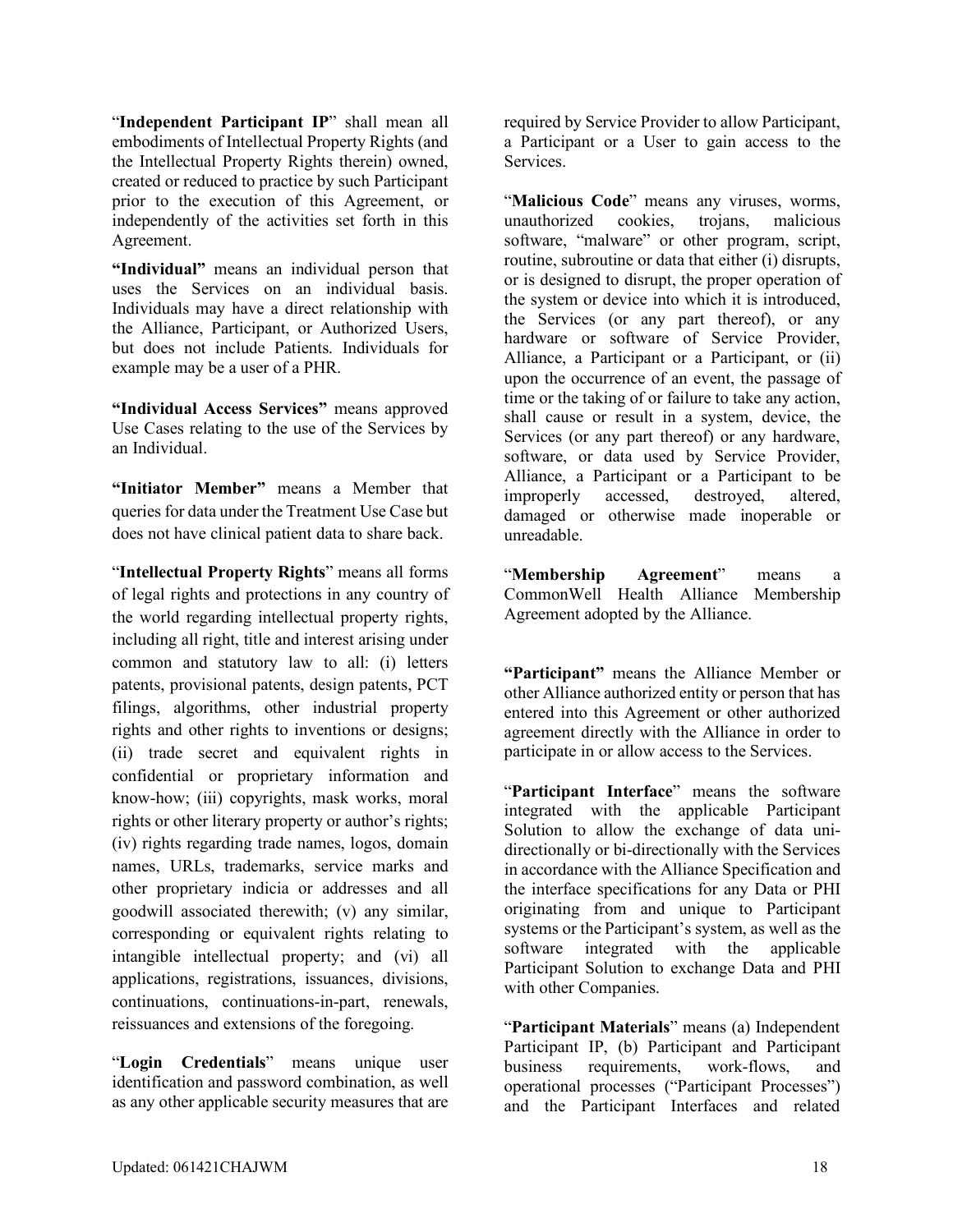materials, concepts and inventions in the Participant Processes and Participant Interfaces created by Participant whether before, on or after the Effective Date, and (c) all modifications and derivative works of the foregoing.

"**Participant Solution**" means the applicable Participant electronic medical record solution or healthcare information technology solution that manages patient related data for such Participant.

"**Party**" or "**Parties**" references party or both Participant and Alliance.

"**Permitted User**" means any individual user (including a physician or any other individual) of the Services authorized to use the Services by a Participant or Authorized User or Downstream Authorized User. Permitted Users may be employed by such parties, but in all cases shall be authorized by such parties to use the Services.

"**Protected Health Information**" or "**PHI**" will have the same meaning as the term "protected health information" in 45 C.F.R. § 160.103, as applied to the information created, received, maintained or transmitted by Service Provider or on behalf of Alliance or a Participant.

**"Provider"** means a healthcare provider facility, practice group, physician (including any individual or legal entity), or other health care provider permitted by an Authorized User to access the Services or any enrollment user interface to utilize the Services.

**"PHR"** means a personal health record intended to be used by an Individual.

"Record Copier" means an entity that obtains, monitors, and maintains the record of provider consent and authorization necessary to retrieve clinical data through the ROI Services. For clarity, a Record Copier, Data Retrieval Vendor, and EHR Vendor may be the same entity or different entities.

"**Responder Only Members**" means those Members who provide data to the network, but do not perform queries. Responders shall be considered Contributor Members of the Alliance.

"**ROI Certification Process**" means the certification process adopted by the Alliance and Service Provider necessary for participation in the ROI-related Use Cases.

**"ROI Services**" means services related to requests for patient data in accordance with an approved ROI Use Case, for example fulfillment of payer requests for patient data.

"**ROI Use Case**" means a specific Use Case authorized by the Alliance and as incorporated and identified as and ROI Use Case in the Specification.

"**Service Provider Interface**" means the application program interfaces that Service Provider makes available to Alliance, Participant or Authorized Users in connection with accessing or exchanging data with the Services.

**"Service Provider Materials**" means (a) the Independent Service Provider IP, Services and Service Provider Interfaces and related materials, concepts and inventions created by Service Provider whether before, on or after the Effective Date, (b) all other tools, utilities, methodologies, templates and processes developed or owned by Service Provider, and (c) all modifications and derivative works thereof.

"**Services**" means any of the services Alliance or its Service Provider provides to Participants, Authorized Users, and Permitted Users under this Agreement.

"**Service Adopters**" are Members committed to connecting to the network and building CommonWell Services into their software, and who use the Services. Service Adopters also become Contributor Members as defined in the Alliance Bylaws. Contributor Members may actively participate in Alliance committees where they can both influence and vote on the direction of the Alliance and its service offerings.

"**Service Provider**" means the Service Provider retained by the Alliance to provide the Services.

"**Specification**" means each document designated as a "CommonWell Health Alliance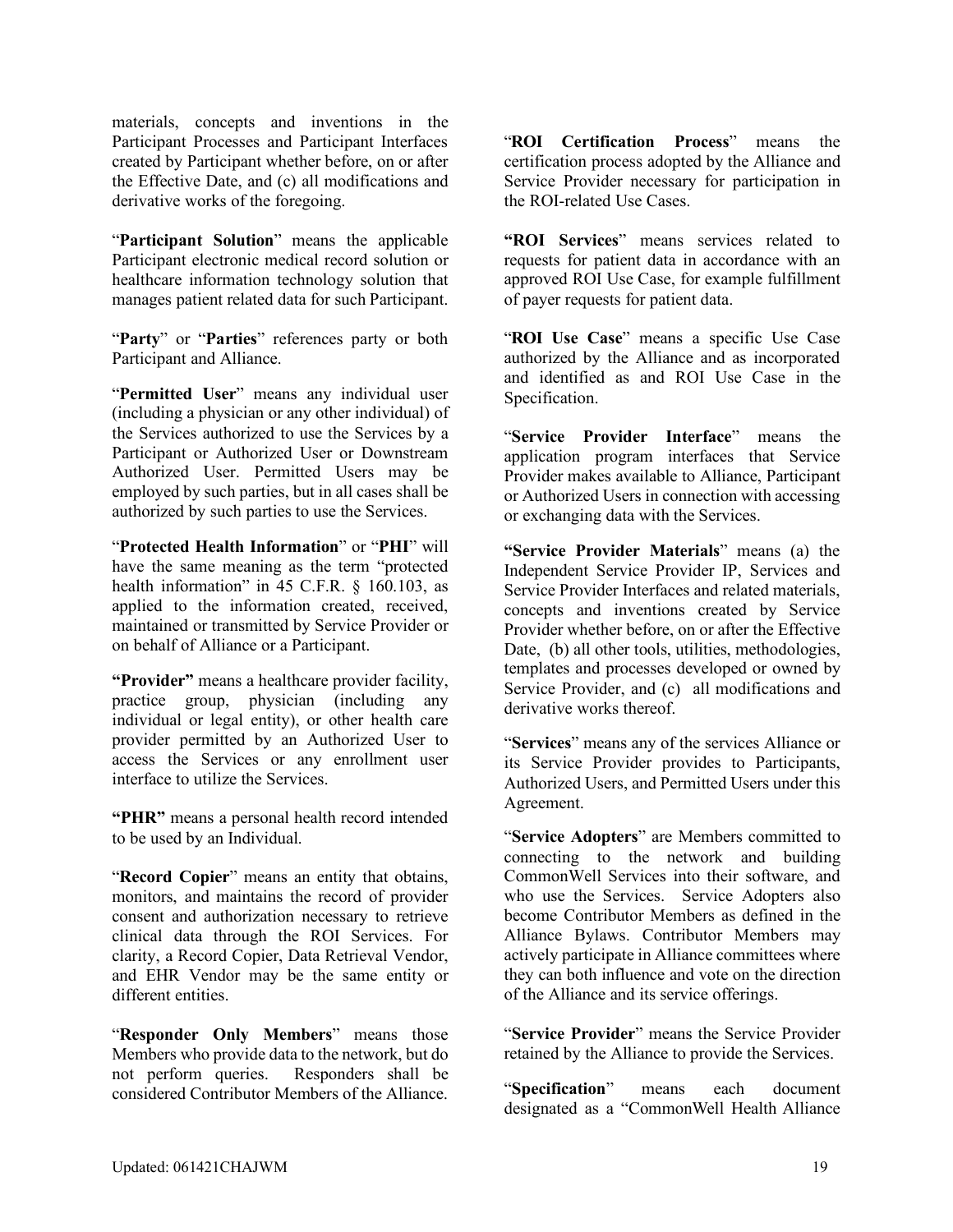Specification" as finally adopted and approved by the Board of Directors pursuant to the Bylaws which is located here: "Alliance Specification" means each document designated a "CommonWell Health Alliance Specification" as finally adopted and approved by the Alliance. The most current version of the Alliance Specification may be obtained at [www.commonwellalliance.org/connect-to-the](https://www.commonwellalliance.org/connect-to-the-network/use-cases-and-specifications/)[network/use-cases-and-specifications.](https://www.commonwellalliance.org/connect-to-the-network/use-cases-and-specifications/)

"**Third Party Materials**" means data, software, or other materials owned by third parties provided or used by Alliance, Service Provider, Participants, their licensors, or other Adopters, under this Agreement.

"**Transaction**" means the combination of a Brokered Query Transaction and an Enrollment Transaction.

"**Upstream Authorized User**" means an Authorized User (as defined above) that provides services to a Downstream Authorized User pursuant to a Downstream Authorized User Agreement.

"**Use**" means any access, creation, receipt, maintenance, transmission, use or disclosure.

**"Use Case"** means a specific Use Case authorized by the Alliance and as incorporated into the Specification.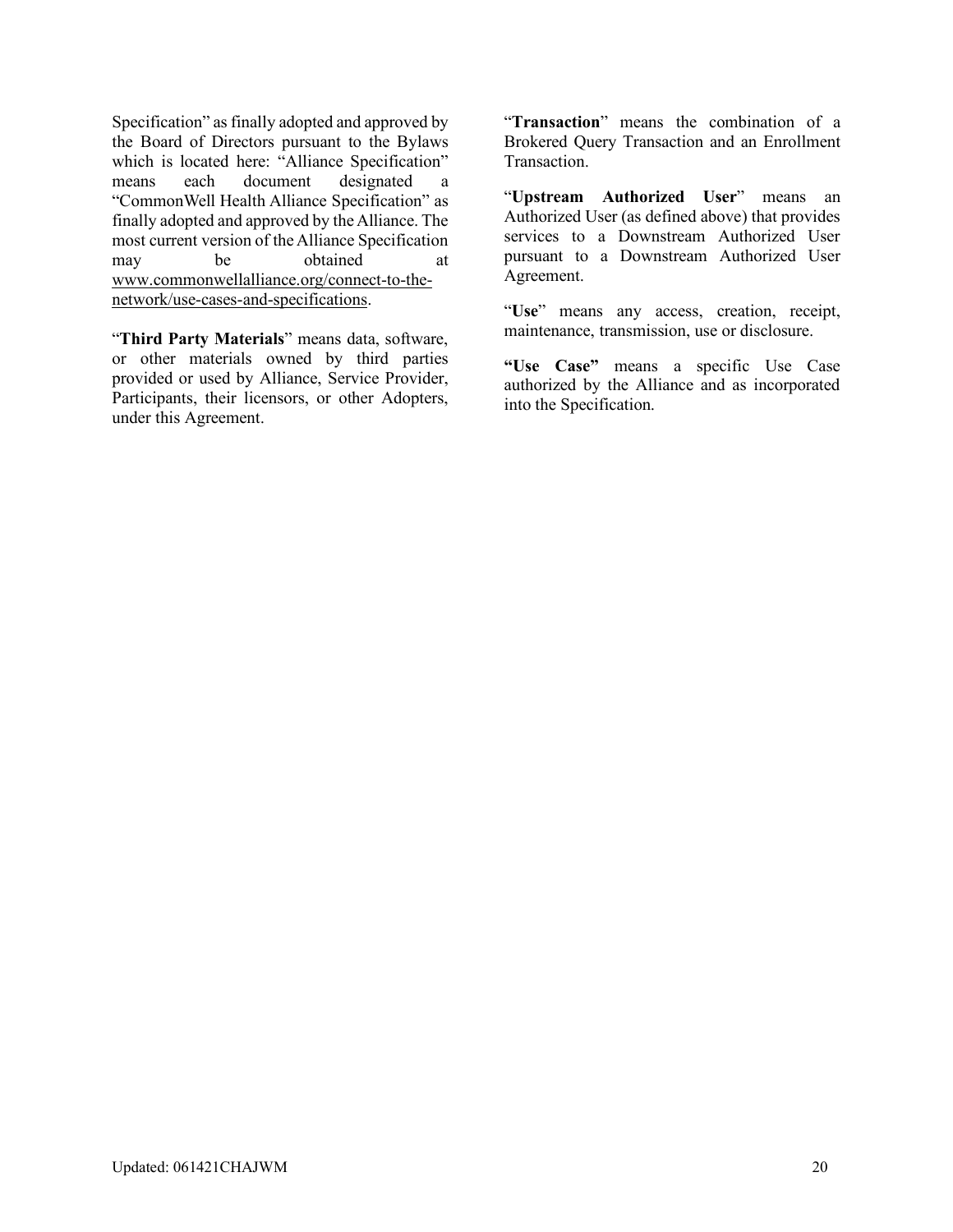### **EXHIBIT B FEE SCHEDULE FEES/RATES**

| Tier           | Member's Applicable<br>Revenues | Service Adopters<br>All Available Use Cases<br>(Includes Service and<br>Membership) | <b>Service Adopters</b><br><b>Payment and Operations</b><br><b>Use Cases Only</b><br>(Includes Service and<br>Membership) | <b>General Member</b><br>Membership<br>Only |
|----------------|---------------------------------|-------------------------------------------------------------------------------------|---------------------------------------------------------------------------------------------------------------------------|---------------------------------------------|
| ш              | $<$ \$5 million                 | \$7,500                                                                             |                                                                                                                           |                                             |
| $\overline{2}$ | \$5-10 million                  | \$10,000                                                                            |                                                                                                                           | \$5,000                                     |
| $\overline{3}$ | \$10-25 million                 | \$15,000                                                                            | \$20,000                                                                                                                  |                                             |
| $\overline{4}$ | $$25-50$ million                | \$25,000                                                                            |                                                                                                                           | \$10,000                                    |
| 5              | \$50-100 million                | \$40,000                                                                            |                                                                                                                           | \$15,000                                    |
| 6              | \$100-250 million               | \$75,000                                                                            | \$30,000                                                                                                                  | \$25,000                                    |
| $\overline{7}$ | $$250-500$ million              | \$125,000                                                                           | \$45,000                                                                                                                  | \$25,000                                    |
| 8              | \$500M-1 billion                | \$185,000                                                                           | \$60,000                                                                                                                  | \$35,000                                    |
| 9              | \$1-3 billion                   | \$275,000                                                                           | \$90,000                                                                                                                  | \$50,000                                    |
| 10             | $>$ \$3 billion                 | \$450,000                                                                           | \$100,000                                                                                                                 | \$50,000                                    |

## **Annual Fees are based on Member level and Adopted Use Cases as follows:**

\* Utilizing the Payment and Operations Use Case requires a minimum Membership Fee of twenty thousand dollars (\$20,000). For Members with revenue below twenty five million dollars (\$25,000,000) that utilize the Treatment and/or or Patient Access Use Cases, but also opt to utilize Payment and Operations Use Case, the minimum Payment and Operations Use Cases Only Membership rate of \$20,000 shall apply.

Service Adopters: Members committed to connecting to the network and building CommonWell Services into their software, and who have adopted the Services. Members who adopt services also become Contributor Members of the Alliance, allowing them to actively participate in committees where they can both influence and vote on the direction of the Alliance and its service offerings.

General Members: Those organizations that are not yet ready to or do not intend to adopt the Services, and as further defined in the Alliance Bylaws. Members are encouraged to participate in Alliance activities and committees, including providing input on committee discussions and proposals.

Responder Only Members: These Members provide data to the network, but do not perform queries. Responders shall be considered Contributor Members of the Alliance.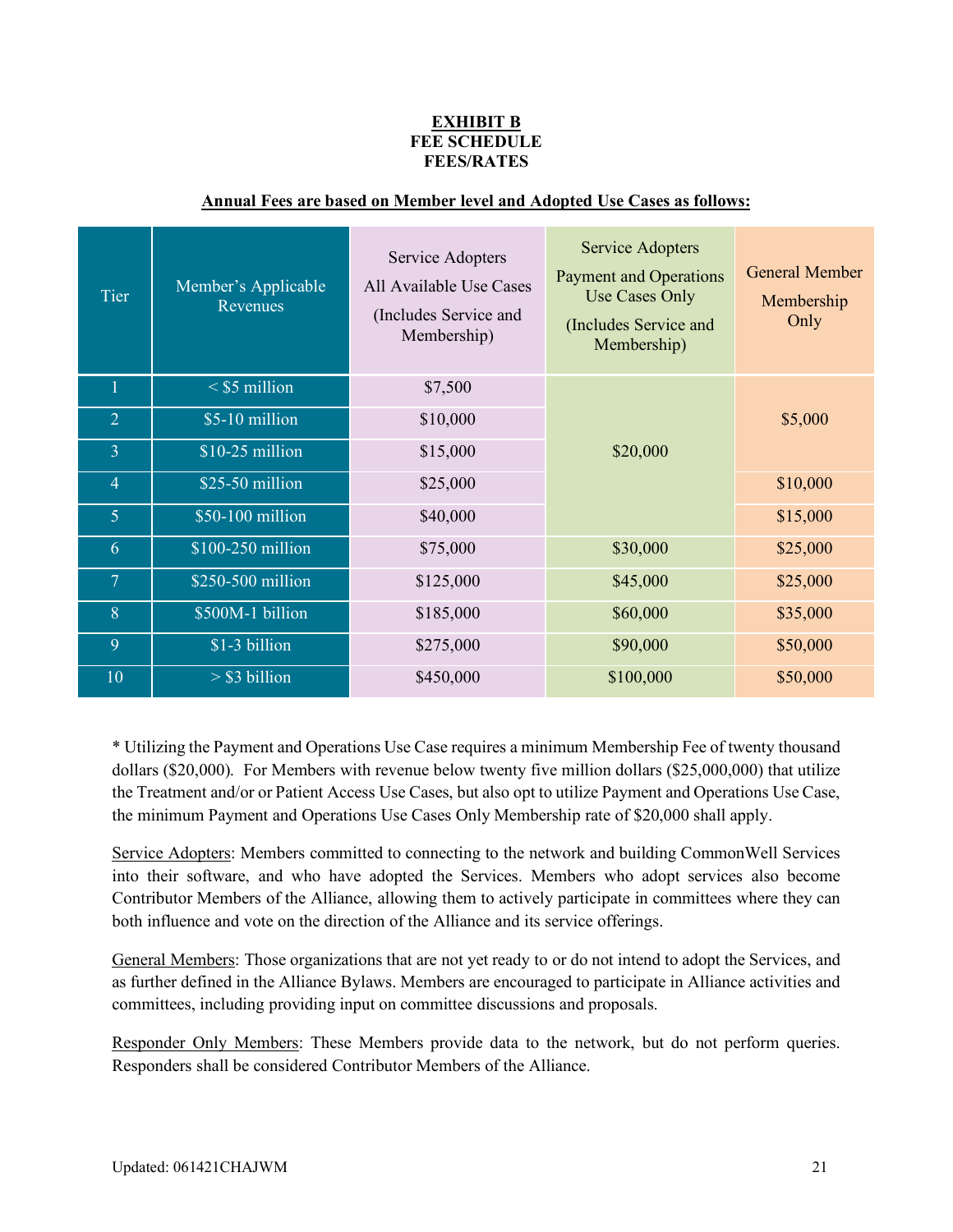All Use Cases includes document based exchange for Treatment, Request (patient access), Payment and Operations.

Coverage and Legal Use Cases, when and if approved and generally available, shall be included in the All Use Case and Payment and Operations categories above without additional Membership fees.

Future Use Cases may require different and/or additional fees, terms and conditions.

### **Use Cases and Related Fees**

For additional details about a particular Use Case please see applicable terms in the Alliance Specification.

Treatment: \$0 in additional transaction fees. Request under this Use Case are unlimited as long as the Member's product is also responding to data queries. Connection to and from Carequality is also included with membership under this use case. Initiator only products using the Treatment use case should request Member pricing and will be based on the particular situation.

Request: \$0 in additional transaction fees. Request is a query by the individual patient facilitated by a personal health record or equivalent connected product. Unlimited queries are included with Membership using the All Available Use Cases column in the table above.

Payment: Members under the Payment Use Case are allowed to query clinical records on behalf of Payors (health plans) that will be used for healthcare Payment activities (as the term is defined in 45 CFR § 164.501). Fees associated with record retrieval under a Payment Use Case are subject to terms published by the applicable service provider.

Operations: Members under the Operations Use Case are allowed to query clinical records on behalf of Payors (health plans) that will be used for Health care operations (as the term is defined in 45 CFR § 164.501). Fees associated with record retrieval under a Payment Use Case are subject to terms published by the applicable service provider.

#### **Applicable Revenue**

Applicable revenue is the sum of all revenue for the Member's health information technology business units.

For CommonWell Connectors, applicable HIT Revenue shall include all revenue of the Connector added to the sum of all HIT Revenues for the Member's clients.

For Members utilizing Payment and Operations services only, revenue shall also include revenue generated as an aggregator for record requestors.

#### **Additional:**

Initiator Member: Members that query for data under the Treatment Use Case, but do not have clinical patient data to share back to the network.

Membership rates for Initiator only Members under the Treatment Use Case will vary based on HIT product form and function.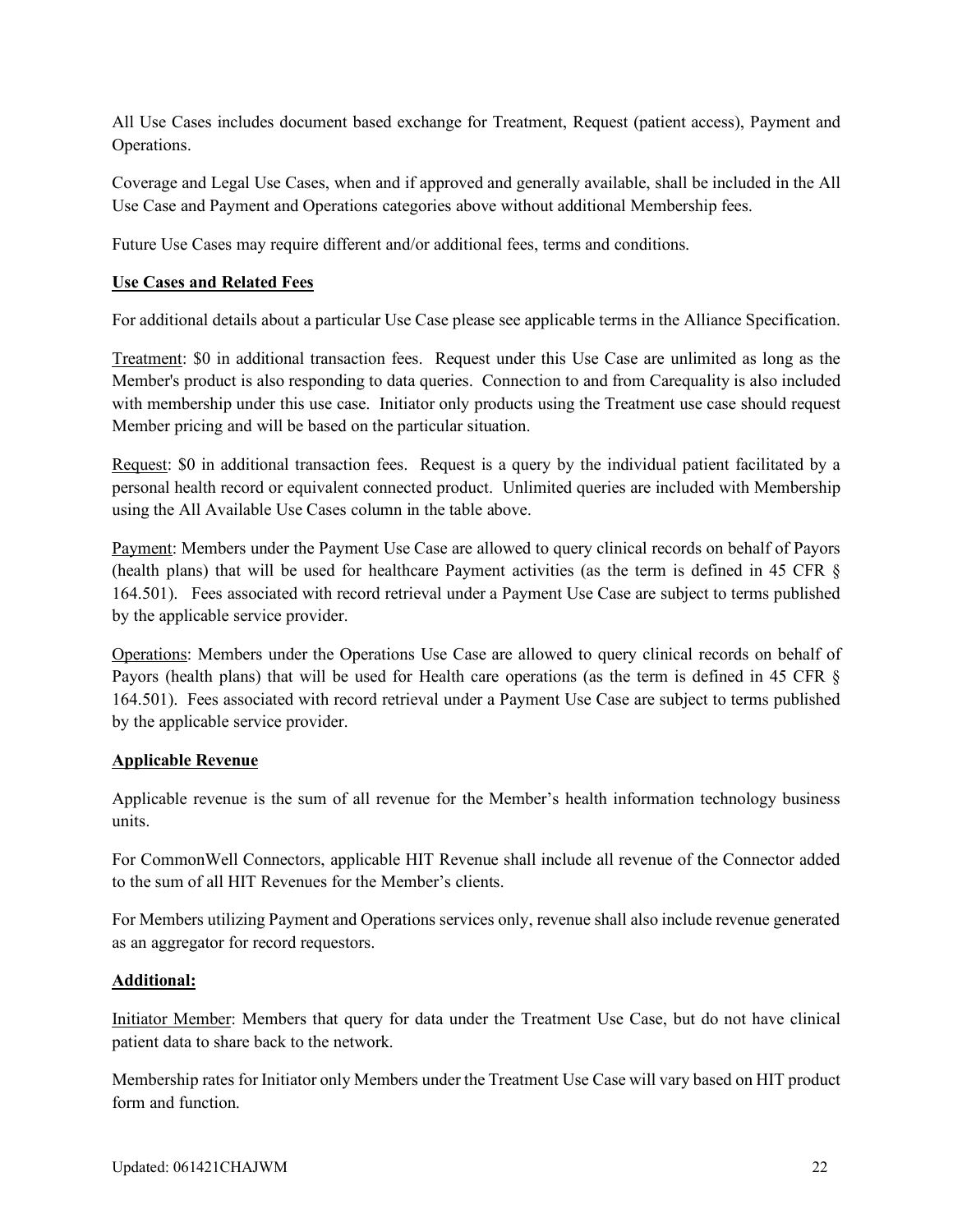Note: Carequality does not currently allow Initiator only connected products, Initiator only products will not be able to make queries into Carequality from CommonWell.

### **Implementation Services:**

1<sup>st</sup> Use Case: \$50,000

Additional Use Case: \$10,000

Basic Implementation: Service Provider will provide Implementation Services including certification, onboarding, and setup support to Authorized Members at a rate of \$50,000 in one-time fees ("Implementation Fee") for the Member's first Use Case. The Implementation Fee shall be paid in three parts in accordance with the following schedule:

1st Payment: \$25,000 (50%) upon execution of the MSA. Implementation Services shall begin after receipt of the initial payment of \$25,000.

 $2<sup>nd</sup>$  Payment: \$12,500 (25%) shall be payable 90 days after execution.

3<sup>rd</sup> Payment: \$12,500 (25%) shall be payable 180 days from execution or upon completion of Implementation Services whichever comes first. No Member shall go-live in the production environment if the Implementation Fee is not paid in full.

Additional Implementation: Members with multiple software or systems which require separate and distinct certification, and Members whose software or system is undergoing a substantial upgrade or other modification requiring a new separate and distinct certification will be provided Implementation Services at a rate up to \$10,000 in one-time fees for up to fifty (50) hours of service, then; (ii) Two Hundred Dollars (\$200.00) per hour for any required service hours beyond fifty hours, where applicable.

Additional Use Cases: Additional Use Cases requiring a distinct certification will be provided Implementation Services at a rate of \$10,000 as a one-time fee for up to fifty (50) hours of service, then; (ii) Two Hundred Dollars (\$200.00) per hour for any required service hours beyond fifty hours, where applicable.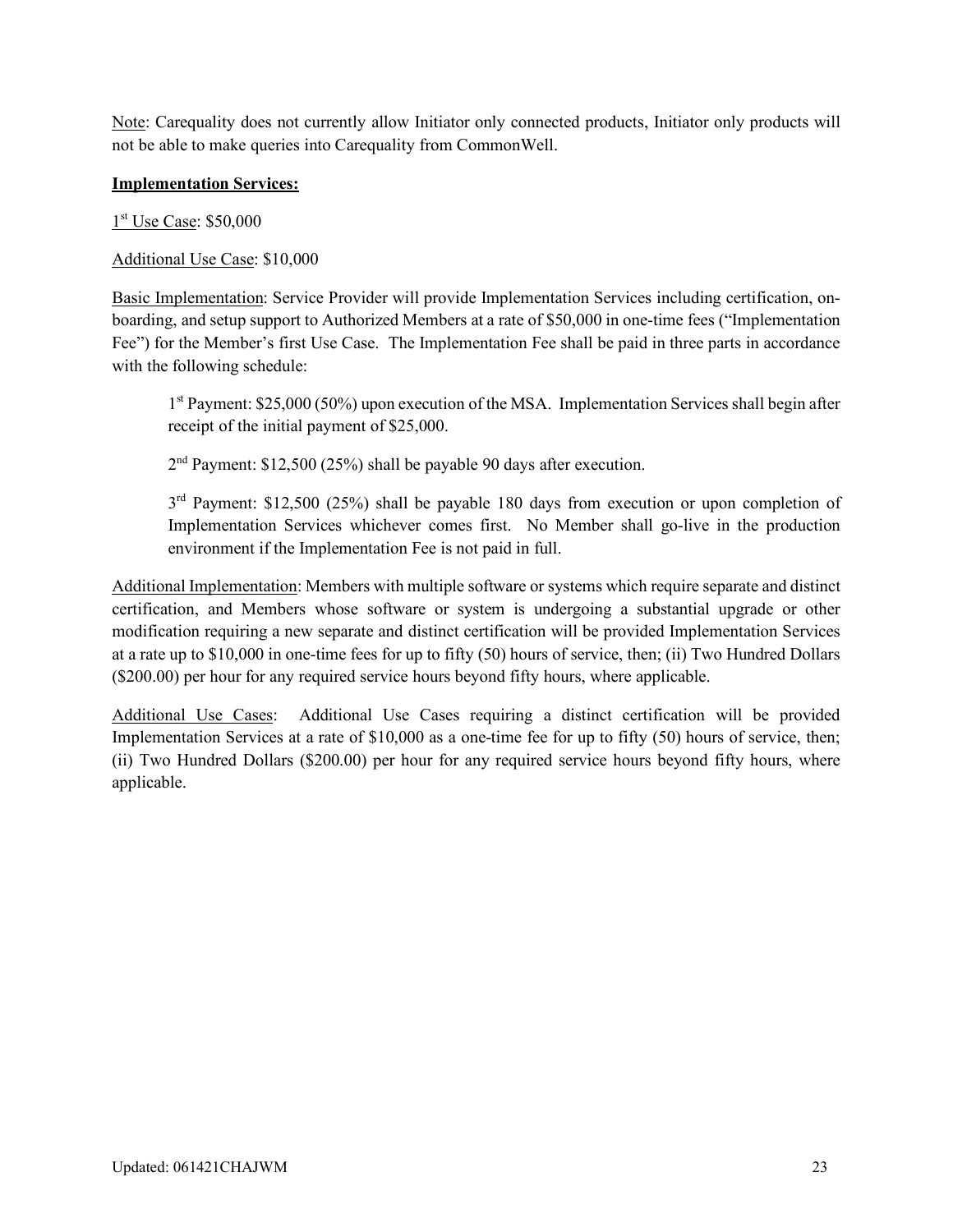## **EXHIBIT C**

#### **SERVICE PROVIDER - SERVICE LEVEL AGREEMENT**

#### **SECTION 1: DEFINITIONS**

For purposes of this Exhibit only, the following definitions shall apply:

**"Fee Portion":** means Change Healthcare's portion of the fee revenue, including revenue from shared revenue generated from administrative fees and services, which leverage the Core Alliance Services. The Fee Portion shall include any ROI Service Royalties received by Change Healthcare.

**"Maintenance Windows"**: means (i) two Saturdays per month, extending up to eight hours between the hours of 6 p.m. and 2 a.m. Pacific Time used to perform scheduled maintenance of the Change Healthcare system, and (ii) periods of time to address disruption due to a potential or actual security risk or other event outside of Service Provider's control.

**"Patient Query"**: means the request for a list of available remote patient content using either XCA or RESTful queries.

### **SECTION 2: SERVICE LEVELS**

### 2.1 **Patient Query Response Time.**

2.1.1 **Service Level Requirement.** Service Provider will transmit its response transaction to ninety-nine percent (99%) of Patient Queries within one and one-half (1.5) seconds or less.

2.1.2 **Measurement.** Patient Query Response Time shall mean the period of time between Service Provider's receipt of a valid and complete API Patient Query request and Change Healthcare's transmission of a response transaction to such Patient Query.

2.1.3 **Remedies.** If Change Healthcare fails to meet this Patient Query Response Time service level during a calendar quarter, the following Service Level Credits shall apply:

(i) If Change Healthcare fails to meet this Patient Query Response Time service level during a single calendar quarter, Change Healthcare shall perform a root cause analysis and will create a corrective action plan to address such failure (collectively the "SLA Documentation"). Change Healthcare shall provide the SLA Documentation to the Alliance within thirty (30) days of the close of the applicable calendar quarter;

(ii) If Change Healthcare fails to meet this Patient Query Response Time service level during two (2) consecutive calendar quarters, Change Healthcare shall issue the Alliance one of the following two remedies based on the extent of the service level failure:

a. If at least one percent (1%) of Patient Queries have a Patient Query Response Time between one and one-half (1.5) and two (2.0) seconds, then in addition to the SLA Documentation, Change Healthcare shall provide the Alliance with a Service Level Credit in an amount equal to one percent (1%) of the Fee Portion during the following calendar quarter for each one tenth (0.1) second over one and onhalf (1.5) seconds;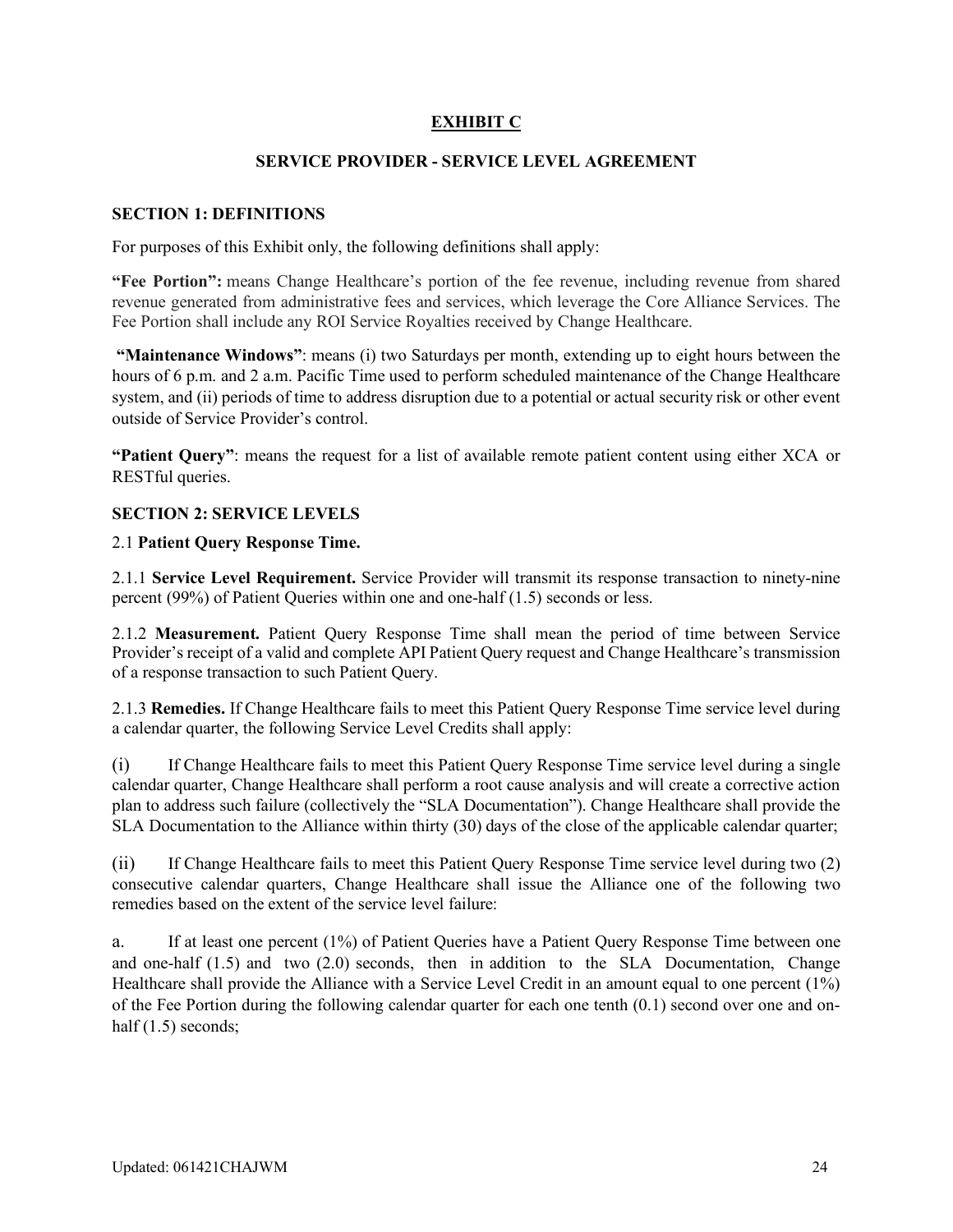b. If at least one percent (1%) of Patient Queries have a Patient Query Response Time between two (2.0) and three (3.0) seconds, then in addition to the SLA Documentation, Change Healthcare shall provide the Alliance with a Service Level Credit in an amount equal to fifteen percent (15%) of the Fee Portion during the following calendar quarter;

c. If at least one percent (1%) of Patient Queries have a Patient Query Response Time greater than three (3.0) seconds, then in addition to the SLA Documentation, Change Healthcare shall provide the Alliance with a Service Level Credit in an amount equal to twenty-five percent (25%) of the Fee Portion during the following calendar quarter;

(iii) If Service Provider fails to meet this Patient Query Response Time service level over three (3) consecutive quarters, the Alliance may terminate this Agreement upon thirty (30) days' prior written notice, provided that this termination right must be exercised within thirty (30) days of the service level failure.

### 2.2 **Document Query Response Time.**

2.2.1 **Service Level Requirement.** Service Provider will transmit its response transaction to ninety-nine percent (99%) of Document Queries within six (6.0) seconds or less, as measured in accordance with Section 2.2.2.

2.2.2 **Measurement.** Document Query Response Time shall mean the period of time between Change Healthcare's receipt of a valid and complete CommonWell platform request and Change Healthcare's transmission of a response transaction to such Document Query, excluding time elapsed communicating with member gateways from transmission of a request to either receipt of a response or timeout of the request.

2.2.3 **Remedies.** If Change Healthcare fails to meet this Document Query Response Time service level during a calendar quarter, the following Service Level Credits shall apply:

**(i)** If Service Provider fails to meet this Document Query Response Time service level during a single calendar quarter, Change Healthcare shall provide the SLA Documentation to the Alliance within thirty (30) days of the close of the applicable calendar quarter;

**(ii)** If Service Provider fails to meet this Document Query Response Time service level during two (2) consecutive calendar quarters, Change Healthcare shall issue the Alliance one of the following two remedies based on the extent of the service level failure:

**a.** If at least one percent (1%) of Document Queries have a Document Query Response Time between six and one-tenth (6.1) and ten (10.0) seconds, as measured in accordance with Section 2.2.2, then in addition to the SLA Documentation, Change Healthcare shall provide

the Alliance with a Service Level Credit in an amount equal to ten percent (10%) of the Fee Portion during the following calendar quarter;

**b.** If at least one percent (1%) of Document Queries have a Document Query Response Time greater than ten (10.0) seconds, as measured in accordance with Section 2.2.2, then in addition to the SLA Documentation, Change Healthcare shall provide the Alliance with a Service Level Credit in an amount equal to twenty percent (20%) of the Fee Portion during the following calendar quarter;

**(iii)** If Service Provider fails to meet this Document Query Response Time service level during over three (3) consecutive quarters, the Alliance may terminate the Service Provider Agreement upon thirty (30)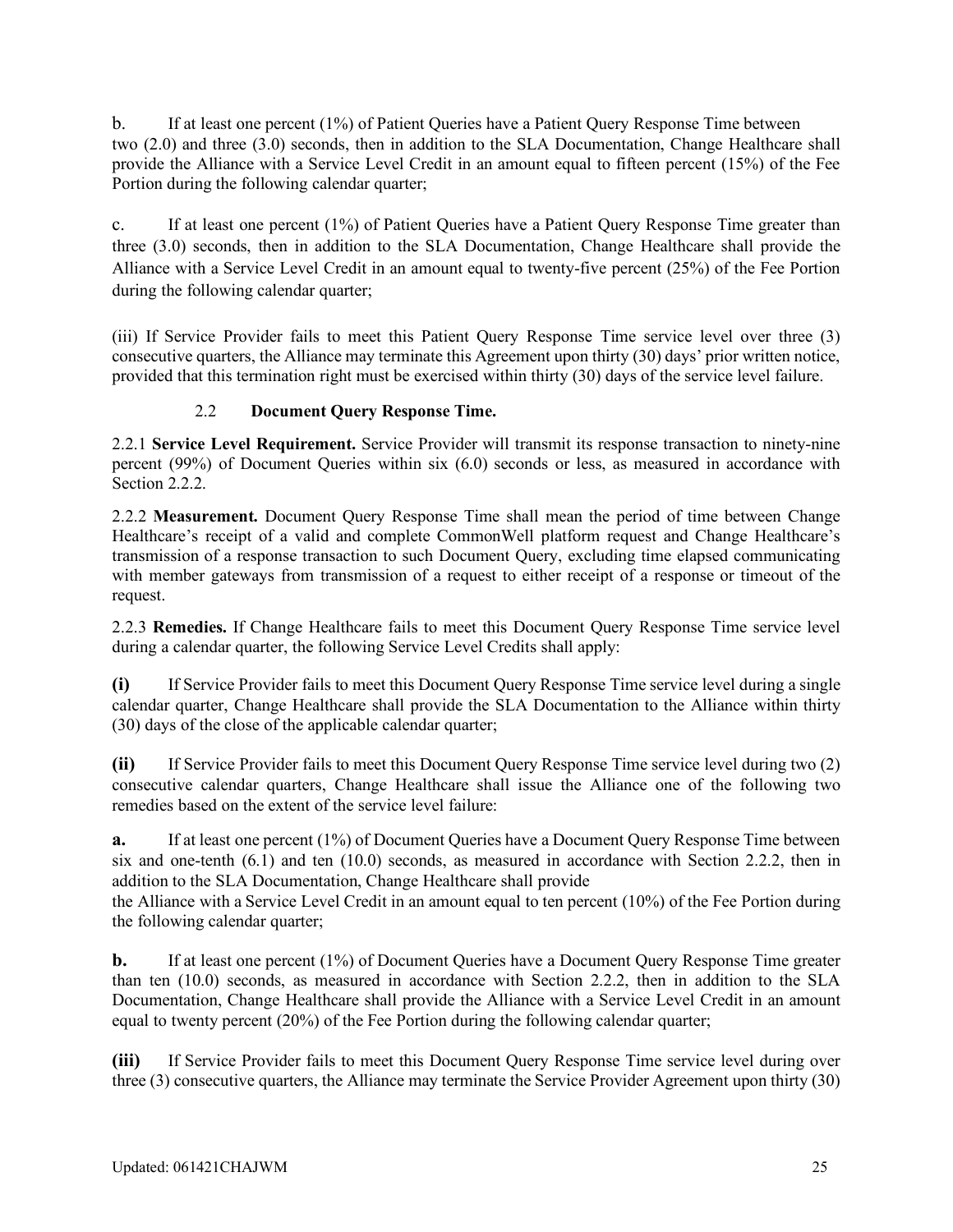days' prior written notice, provided that this termination right must be exercised within thirty (30) days of the service level failure.

## 2.3 **Document Retrieval Response Time.**

2.3.1 **Service Level Requirement.** Service Provider will transmit its response transaction to ninety percent (90%) of Document Retrieval Queries (multi document) within five (5.0) seconds or less, as measured in accordance with Section 2.3.2.

2.3.2 **Measurement.** Document Retrieval Response Time shall mean the period of time between Service Provider's receipt of a valid and complete CommonWell platform request and Change Healthcare's transmission of a response transaction to such Document Query, excluding time elapsed communicating with member gateways from transmission of a request to either receipt of a response or timeout of the request

2.3.3 **Remedies.** If Service Provider fails to meet this Document Retrieval Response Time service level during a calendar quarter, the following Service Level Credits shall apply:

**(i)** If Change Healthcare fails to meet this Document Retrieval Response Time service level during a single calendar quarter, Change Healthcare shall provide the SLA Documentation to the Alliance within thirty (30) days of the close of the applicable calendar quarter;

**(ii)** If Change Healthcare fails to meet this Document Retrieval Response Time service level during two (2) consecutive calendar quarters, Change Healthcare shall issue the Alliance one of the following two remedies based on the extent of the service level failure:

**a.** If at least ten percent (10%) of Document Retrieval Queries have a Document Retrieval Response Time between five and one-tenth (5.1) and ten (10.0) seconds, , as measured in accordance with Section 2.3.2, then in addition to the SLA Documentation, Change Healthcare shall provide the Alliance with a Service Level Credit in an amount equal to ten percent (10%) of the Fee Portion during the following calendar quarter;

**b.** If at least ten percent (10%) of Document Retrieval Queries have a Document Retrieval Response Time greater than ten (10.)0 seconds, as measured in accordance with Section 2.3.2, then in addition to the SLA Documentation, Change Healthcare shall provide the Alliance with a Service Level Credit in an amount equal to twenty percent (20)% of the Fee Portion during the following calendar quarter;

**(iii)** If Service Provider fails to meet this Document Retrieval Response Time service level during over three (3) consecutive quarters, the Alliance may terminate the Service Provider Agreement upon thirty (30) days' prior written notice, provided that this termination right must be exercised within thirty (30) days of the service level failure.

2.3.4 **Exclusions.** The following shall be excluded from this service level requirement:

**(i)** All document retrievals which are extraordinary (i.e., large document size, excessive number of documents in a single retrieve, etc.).

### 2.4 **Core Services Availability.**

2.4.1 **Service Level Requirement.** The Change Healthcare production environment platform shall be available ninety-nine and nine-tenths (99.9%) of the time during each complete calendar quarter.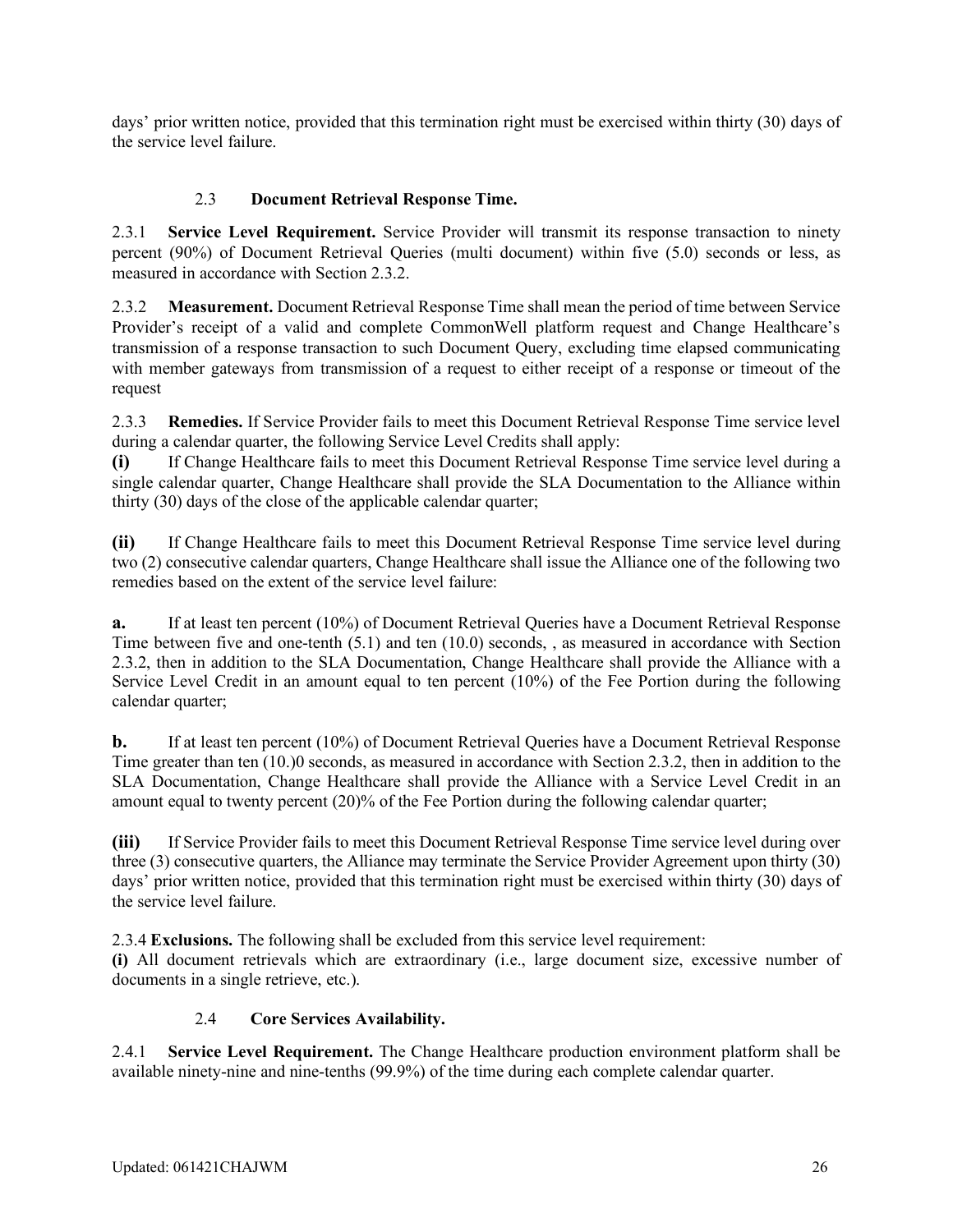2.4.2 **Measurement.** Availability shall be measured on a quarterly basis utilizing web-based monitoring solutions emulating the perspective of an integrated Member.

2.4.3 **Remedies.** If Change Healthcare fails to meet this Availability service level during a calendar quarter, the following Service Level Credits shall apply:

**(i)** If Change Healthcare fails to meet this Availability service level during a single calendar quarter, Change Healthcare shall provide the SLA Documentation to the Alliance within thirty (30) days of the close of the applicable calendar quarter;

**(ii)** If Change Healthcare fails to meet this Availability service level during two (2) consecutive calendar quarters, in addition to the SLA Documentation, Change Healthcare shall provide the Alliance with a Service Level Credit in an amount equal to one percent (1%) of the Fee Portion during the following calendar quarter for each full one tenth percent (0.1%) Availability below the service level;

**(iii)** If Change Healthcare fails to meet this Availability service level during over three (3) consecutive quarters, the Alliance may terminate the Agreement upon thirty

(30) days' prior written notice, provided that this termination right must be exercised within thirty (30) days of the service level failure.

### 2.5 **Service Request Response Times.**

Service Provider will use reasonable effort to process all service requests and contact the requestor with an acknowledgement of the request within two (2) business hours of receipt. Service Provider business hours are 9am – 7pm Eastern Time Monday through Friday, excluding holidays.

Service Provider will use reasonable efforts to resolve service requests based on their severity. Service Provider will engage the requestor and the Alliance to determine course of action and agree on timeline for requests requiring code changes, and/or direction from committees and/or STIG.

| <b>Severity</b> | <b>Definition</b>                                                                                                                                            | <b>Example</b>                                                                                                                                                                                                                                                   | <b>Support Assignment SLA</b>                                                                                                                  |
|-----------------|--------------------------------------------------------------------------------------------------------------------------------------------------------------|------------------------------------------------------------------------------------------------------------------------------------------------------------------------------------------------------------------------------------------------------------------|------------------------------------------------------------------------------------------------------------------------------------------------|
| Critical        | An issue in Production<br>resulting from an<br>inability to access Core<br>Alliance Services from<br>multiple organizations<br>or a large group of<br>users. | Workflow Initiating<br>APIs not available (patient<br>Match, Search Person) over a<br>sustained length of time<br>(greater than fifteen (15)<br>minutes)<br>Previously functional<br>Organization<br>(HomeCommunityID)<br>unable to access<br>Alliance Services. | Communication every hour<br>until resolution; or on an<br>agreed timeframe between<br>Members and Service Member<br>Support.<br>24x7 delivery. |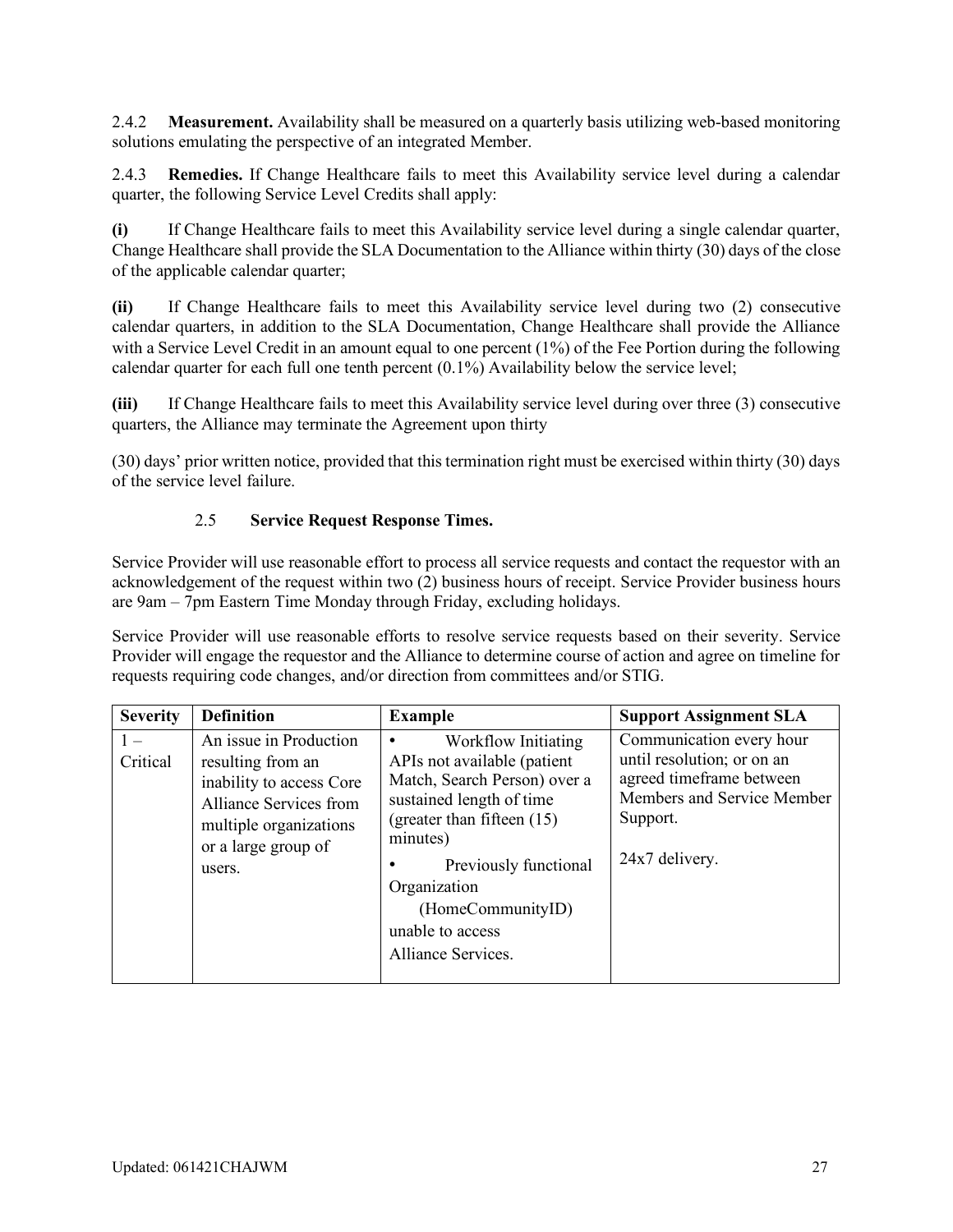| $2 - High$      | Any issue in<br>Production that affects a<br>subset of users or<br>Alliance functionality<br>without a workaround.                                                                                             | Unusual slow system<br>$\bullet$<br>performance<br>A small subset of<br>users is unable to access<br>workflow initiating APIs<br>(patient match, person Search)<br>over a sustained length of time<br>(greater than fifteen (15)<br>minutes)<br>Single or Multiple<br>service calls are always failing<br>for a subset of users.<br>Issue is preventing<br>customer from completing key<br>implementation $task(s)$ in the<br>designated time<br>A New or Update<br>organization Request                                                       | Reasonable effort resolution<br>target of three $(3)$ business<br>days.<br>Business hour delivery. |
|-----------------|----------------------------------------------------------------------------------------------------------------------------------------------------------------------------------------------------------------|------------------------------------------------------------------------------------------------------------------------------------------------------------------------------------------------------------------------------------------------------------------------------------------------------------------------------------------------------------------------------------------------------------------------------------------------------------------------------------------------------------------------------------------------|----------------------------------------------------------------------------------------------------|
| $3 -$<br>Medium | An issue in Production<br>that affects customer<br>usage or data integrity.<br>There is a workaround.<br>An issue in non-<br>Production<br>environments impacting<br>deployed members<br>without a workaround. | Product, Service or<br>$\bullet$<br>documentation contains<br>incorrect logic, incorrect<br>descriptions, or<br>functional problems<br>which the customer can<br>work around or where a<br>temporary correction has<br>been implemented (fully<br>functional but needs<br>improvement).<br>Single or Multiple<br>service calls are<br>occasionally failing for a<br>subset of users.<br>A single document<br>$\bullet$<br>source<br>is unavailable or<br>returning invalid data<br>over an extended period<br>based on an unplanned<br>outage. | Reasonable effort resolution<br>target of seven $(7)$ business<br>days.<br>Business hour delivery. |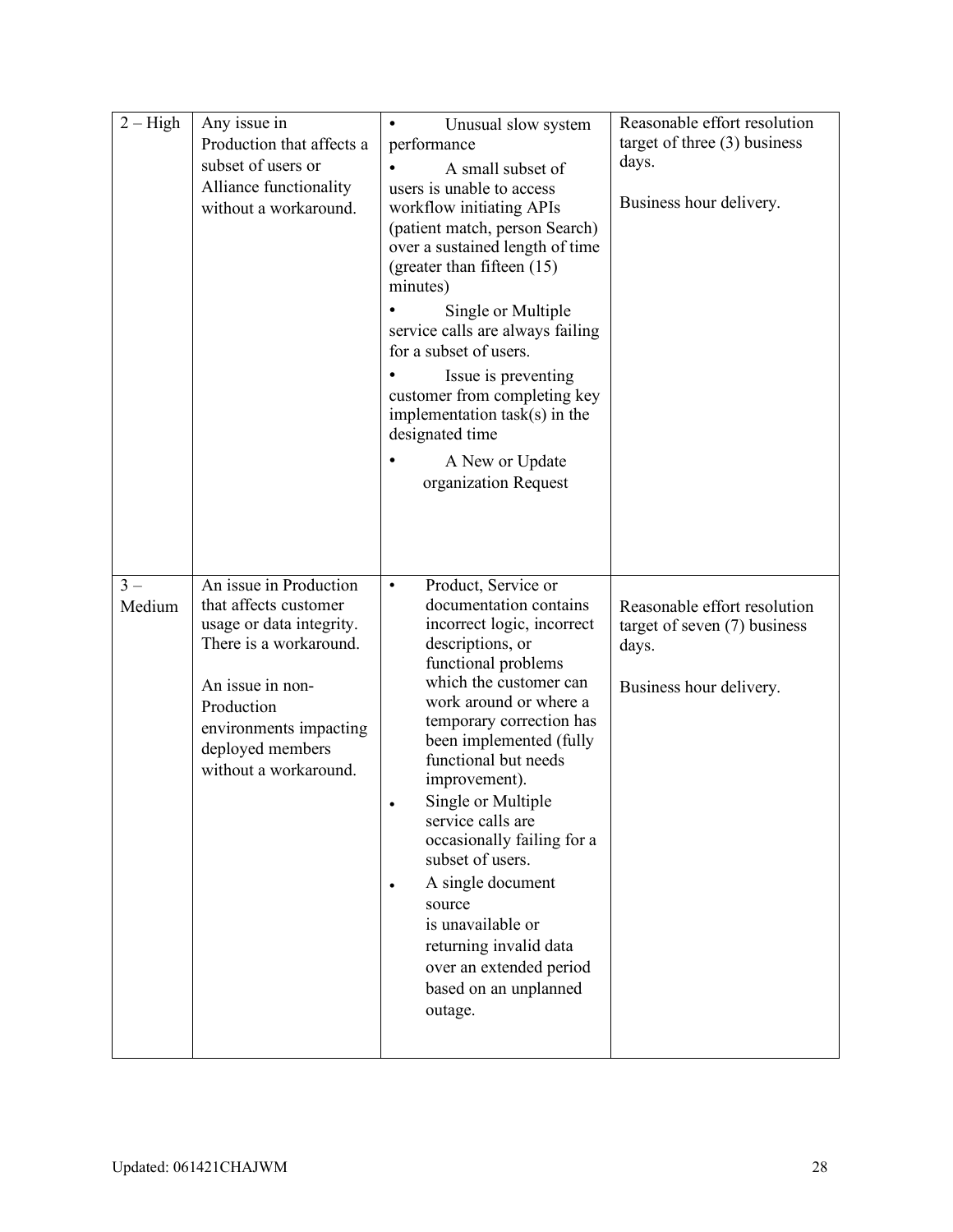| $4 - Low$ | Low-impact issues,<br>questions / concerns<br>about platform behavior,<br>requests for changes or<br>revision to platform<br>behavior. | Questions about why a<br>service responds as it<br>does.<br>A single document<br>source<br>is unavailable or<br>returning invalid data<br>over an extended period<br>based on a planned | Reasonable effort resolution<br>target of fifteen $(15)$ business<br>days.<br>Business hour delivery. |
|-----------|----------------------------------------------------------------------------------------------------------------------------------------|-----------------------------------------------------------------------------------------------------------------------------------------------------------------------------------------|-------------------------------------------------------------------------------------------------------|
|           |                                                                                                                                        | outage.                                                                                                                                                                                 |                                                                                                       |

### **SECTION 3: SERVICE LEVELS EXCLUSIONS**

**3.1 General Exclusions.** Change Healthcare's failure of service level hereunder shall be excused, and no corresponding penalty shall apply during or because of any of the following:

**(i)** Maintenance Windows;

**(ii)** Any four-week period where Change Healthcare proactively notifies of service level performance risk and communicates and executes a service levelremediation plan;

**(iii)** Any service level failure attributable to the Alliance, any agent of the Alliance, any third party not acting on behalf of Change Healthcare, or any; and

**(iv)** The response to, or prevention of, suspected security event(s), malicious use, and/or misuse.

Each party shall provide notice within 24 hours if there is a disruption expected. Parties will work to develop protocols to determine what constitutes escalation if a threat requires less than 24 hours' notice.

### **SECTION 4: OTHER**

4.1 The remedies set forth in this exhibit are not cumulative and are the sole and exclusive remedy for such service level failures. If multiple Service Level Credits are triggered for any one failure, Change Healthcare will only be assessed the highest individual Service Level Credit amount.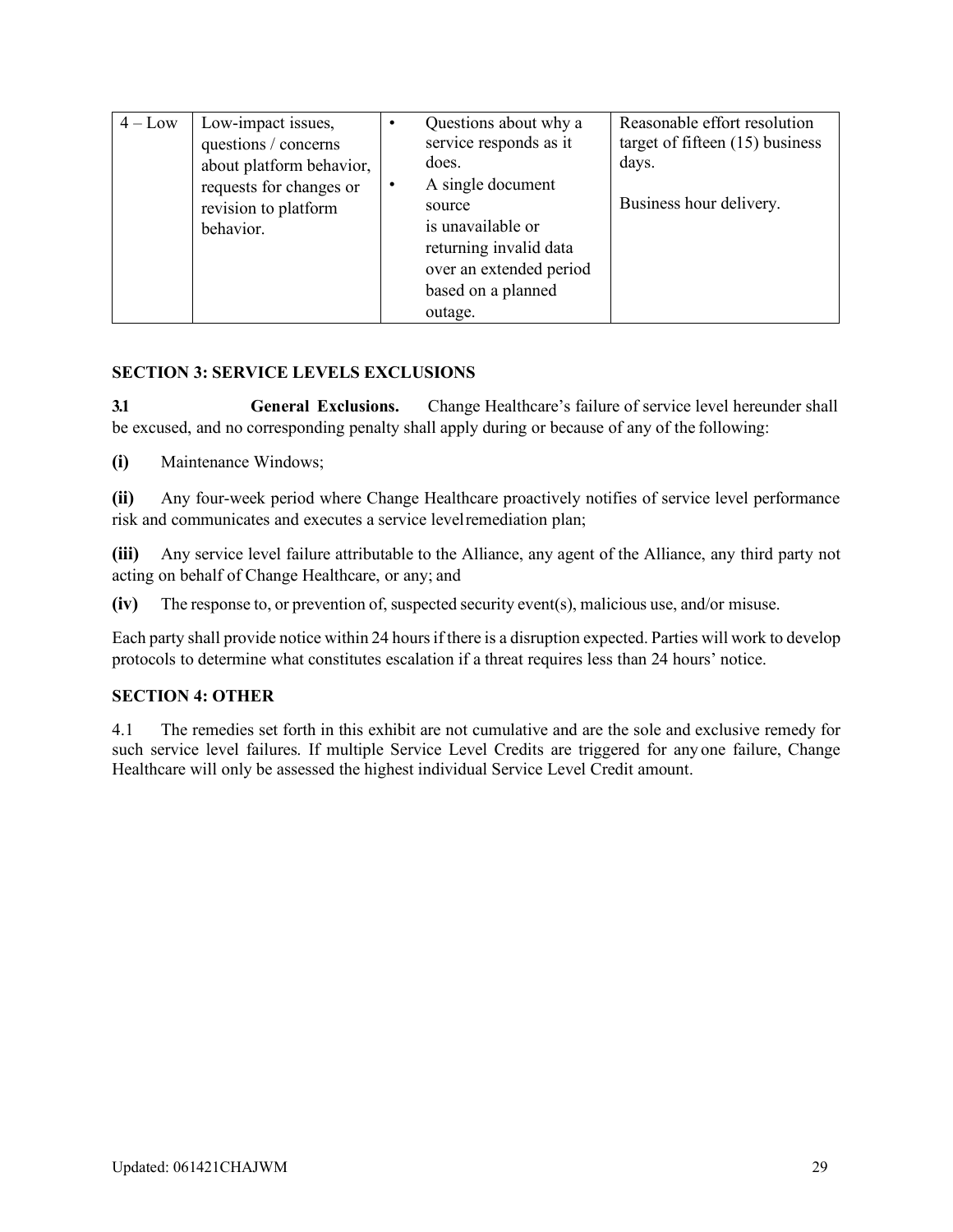#### **EXHIBIT D SUPPORT SERVICES AND RESPONSIBILITY MATRIX**

A. **Summary of Obligations.** The table below summarizes some of the key responsibilities of Member and the Alliance (through its Service Provider).

|    |                                                                                                                                                                                                                                                                                                     | <b>Member</b><br><b>Responsibilities</b> | <b>Service</b><br>Provider<br><b>Responsibilities</b> |
|----|-----------------------------------------------------------------------------------------------------------------------------------------------------------------------------------------------------------------------------------------------------------------------------------------------------|------------------------------------------|-------------------------------------------------------|
|    | <b>Sales and Marketing</b>                                                                                                                                                                                                                                                                          |                                          |                                                       |
|    |                                                                                                                                                                                                                                                                                                     |                                          |                                                       |
| 1. | Promptly advise Service Provider concerning any charges, complaints, or<br>claims by Subparticipants or others about the Services and any market<br>information that may come to Member's attention regarding the Services<br>and the continued competitiveness of the Services in the marketplace. | V                                        |                                                       |
| 2. | Service Provider will promptly advise Member of any charges,<br>complaints, or claims regarding the Member's performance related to the<br>Services during the Term                                                                                                                                 |                                          | V                                                     |
| 3. | Maintain the ability to effectively demonstrate the Services                                                                                                                                                                                                                                        | $\sqrt{}$                                |                                                       |
| 4. | Contract with Subparticipants for Services                                                                                                                                                                                                                                                          | $\sqrt{}$                                |                                                       |
|    | Implementation                                                                                                                                                                                                                                                                                      |                                          |                                                       |
| 5. | Software installation at the Participant site                                                                                                                                                                                                                                                       | $\sqrt{}$                                |                                                       |
| 6. | Train Member on the process to deploy and provide Participant training<br>for the Services                                                                                                                                                                                                          |                                          | V                                                     |
| 7. | Provide Participant training to support full Participant participation                                                                                                                                                                                                                              | V                                        |                                                       |
| 8. | Have personnel trained by Service Provider on staff                                                                                                                                                                                                                                                 | V                                        |                                                       |
| 9. | Setup and configuration of Participant systems and users on the Services                                                                                                                                                                                                                            | V                                        |                                                       |
|    | 10. Daily monitor transmission and response files and inform Service<br>Provider of any irregularities provided the timing of such information<br>may be adjusted for circumstances outside of Member's control                                                                                     | V                                        |                                                       |
|    | 11. Provide onboarding process for Subparticipants with respect to the<br>Services                                                                                                                                                                                                                  | V                                        |                                                       |
|    | <b>Support</b>                                                                                                                                                                                                                                                                                      |                                          |                                                       |
|    | 12. Provide Tier I & Tier II Support for Subparticipants with respect to the<br>Services                                                                                                                                                                                                            | V                                        |                                                       |
|    | 13. Provide support to Member with respect to the Services, including<br>promptly providing all error corrections and updates                                                                                                                                                                       |                                          | ٦                                                     |
|    | 14. Provide status updates and communication to Subparticipants on reported<br>issues                                                                                                                                                                                                               | V                                        |                                                       |
|    | 15. Provide Service Provider with troubleshooting steps and data on<br>Participant issues that are escalated to Service Provider                                                                                                                                                                    | V                                        |                                                       |
|    | 16. Provide training on Services to Member Support Representatives.                                                                                                                                                                                                                                 |                                          | V                                                     |
|    | 17. Provide Tier III Support for issues reported to Service Provider                                                                                                                                                                                                                                |                                          | V                                                     |
|    | 18. Provide status updates and communication to Member on reported issues                                                                                                                                                                                                                           |                                          | V                                                     |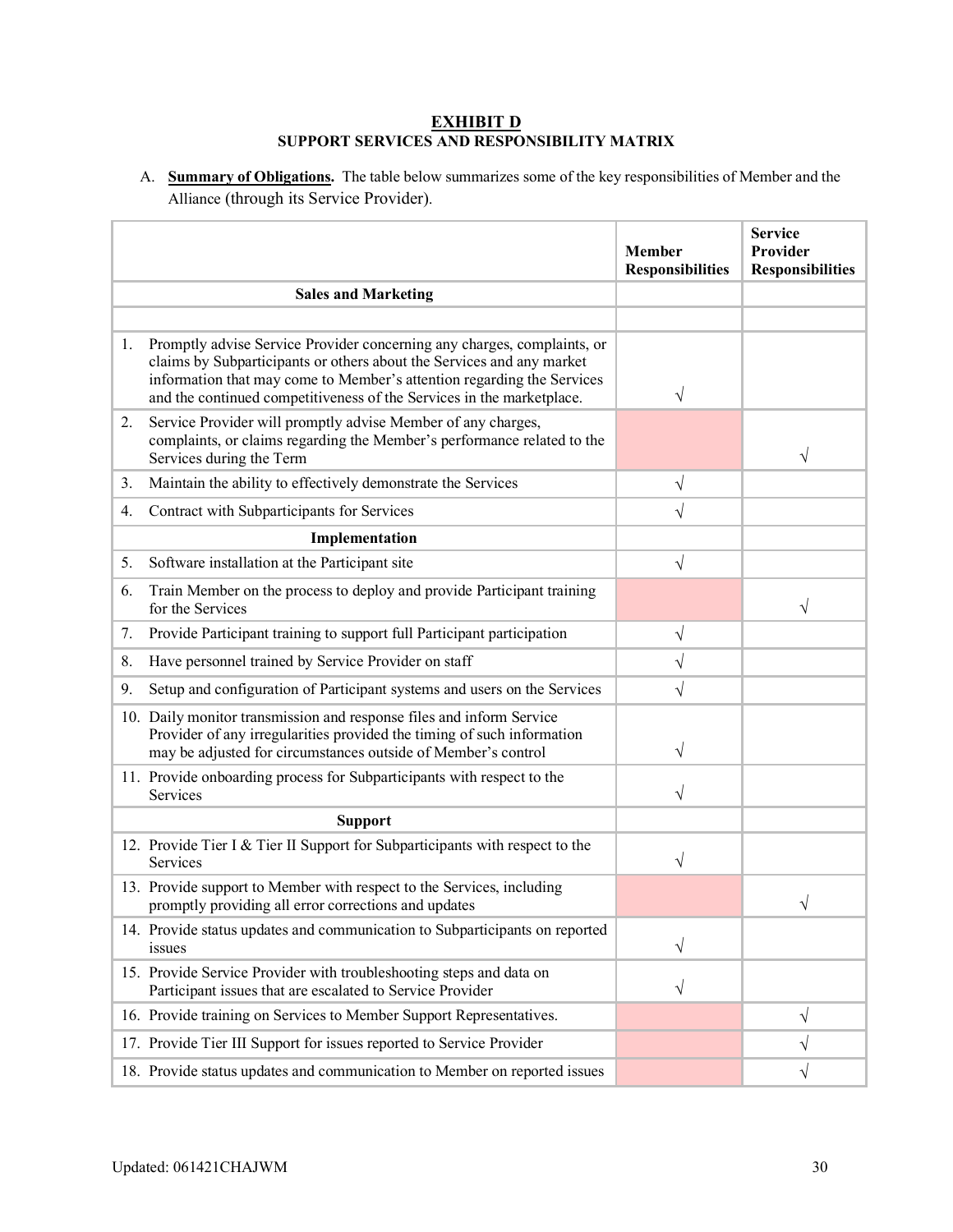#### **B. Implementation and Delivery Services.**

- **1. Overview**. Member is responsible for providing its Subparticipants with the required Implementation Services associated with the Services.
- **2. Implementation Delivery and Issues Reporting**. Member will have responsibility for implementing the Services and supporting its Subparticipants(s) while implementing the Services. Service Provider will maintain responsibility for supporting Member in resolving Services issues during the implementation process. Member will maintain the relationship with its Subparticipants. In addition to the guidelines and requirements set forth in the Implementation Plan, the following apply:
	- **a)**Member will be the primary contact for all Participant implementation issues during the implementation process. Member will provide Tier I and Tier II support for those issues. Member will escalate Tier III issues related to the Services to Service Provider's support team ("**Service Provider Support**") via the Alliance support email address with details of issue that fully describes the incident and the efforts undertaken by Member to resolve the problem, unless an alternate means of communication related to escalation is otherwise mutually agreed upon in writing.
	- b)Service Provider Support will be responsible for adhering to the issue prioritization and response time goals in continuing with the resolution process and maintaining communication and updates back to the Member.
	- **c)**To facilitate coordination and resolution of Participant issues, Service Provider will use the contact information in the Member's case reporting system and the Member will access the published Contact List from Service Provider. This Contact List will be made available on the Alliance extranet and will be updated monthly by Companies and Service Provider support leadership.
	- **d)**Member will deliver to Service Provider an electronic copy of demographic data from the Member systems for the Subparticipants participating in the Services.
	- **e)**Member will facilitate a regular patient identity demographic information feed from Participant to Service Provider to assist in maintaining the effectiveness of the Services.

#### **3. Issue Management Responsibilities**

- **a)**Member will be responsible for initial intake and triage of Participant calls and reporting to Service Provider Support. Member will direct Subparticipants to follow standard procedures for issue reporting during implementation.
- **b)**If Member is unable to resolve the issue, Member will escalate the issue to Service Provider Support via email at support $@$ commonwellaliance.org. or other communication method as mutually agreed. For Critical Severity Issues or High Severity Issues (defined herein), if an alternate means of communication related to escalations is not otherwise mutually agreed and established, Member will follow up with a phone call to inform Service Provider Support of the severity level. Member will retain responsibility of Participant interactions and communications.
	- **1)** Member will gather the data below and include as part of the initial email to  $support@commandwellaliance.org, as applicable:$ 
		- **a.** Member case number
		- **b.** Case Severity Level (Critical, High, Medium, Low)
		- **c.** Member Participant
		- **d.** Member contact name(s) and email/phone number
		- **e.** Environment (i.e. Production, Test)
		- **f.** Issue description (add applicable information):
			- **i.** Description of the issue
			- **ii.** Is the issue reproducible?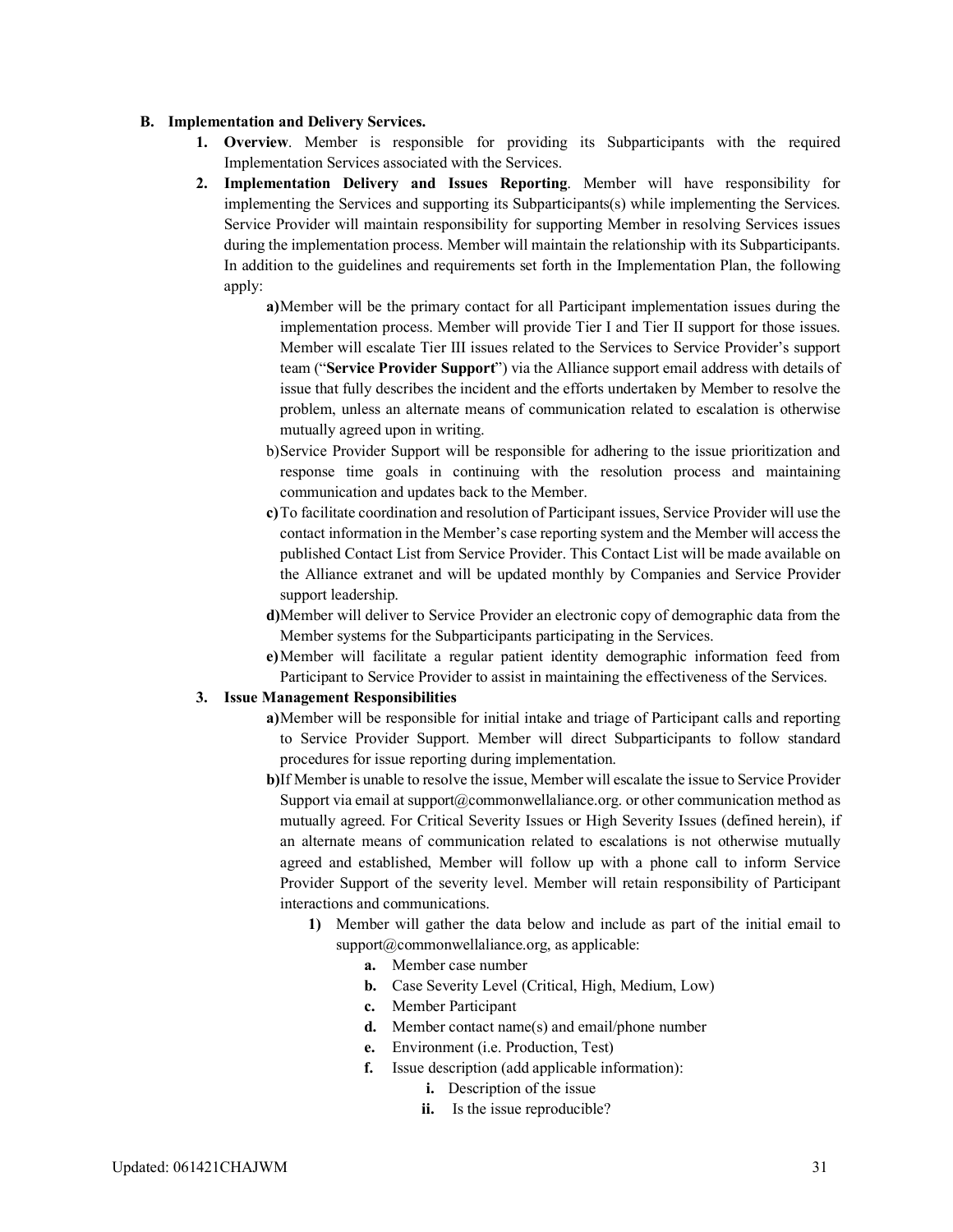- iii. Patient and data and example (service called, expected vs. actual data returned)
- **iv.** Is the issue affecting an individual user, a hospital, a practice, or an entire group?
- **v.** Any log files or errors that can be provided from the transaction
- **vi.** Summary of Member issue resolution efforts
- **2)** Service Provider Support will generate a support case from the initial email and respond back to Member contacts noted in the initial email, with a case number within time frames defined below.
- **3)** Service Provider Support will assign and work the issue according to issue severity level. Service Provider Support will provide status updates on the case.
	- **a.** If issue is setup related, Service Provider will communicate back to Member with the correct procedure that will resolve the issue so Member can track/train in their knowledge base and implement resolution with the Participant.
	- **b.** If the issue is a defect, Service Provider will use the originating tracking number for status updates.
- **4)** If Service Provider Support needs to contact Member for escalation or consultation, Service Provider will contact Member, and Member will open a case or update an existing case at that time. Escalation roles are identified above. The escalation contact name and contact information can be found on the contact list for Member on the contact list published on the Alliance Extranet.
- **c)**If a Participant contacts Service Provider Support directly to report an issue, Service Provider Support will inform the Participant that they should contact Member with the issue and submit a case if they have not already done so. Service Provider will assist the Participant by providing contact information to Member Support contact listed on the Alliance Extranet.

#### **C. Support Services.**

- **a. Overview**. During the term of this Agreement, Service Provider will provide the Services to all Authorized Members to assist in the interoperability between the Participant Solutions. As a result, Member may identify certain issues or bugs that are outside the control of Service Provider. In such case, Service Provider will endeavor to enable a structure by which Member can escalate and track issues or bugs among one another, but Service Provider will not be responsible for resolving or facilitating the resolution of such issues or bugs.
- **b. Participant Support and Issues Reporting**. Member will maintain responsibility for supporting Subparticipants using the Participant Solution and other Authorized Member systems. Service Provider will maintain responsibility for supporting Member in resolving Participant issues with the Services. Member will retain ownership of the Participant. The following guidelines apply:
	- **i.** Member will be the primary contact for all Participant issues relating to the Participant Solution and other Member systems and will provide Tier I and Tier II support for those issues. Member will escalate Tier III issues related to the Services via the Alliance support email address with details of issue that fully describes the incident and the efforts undertaken by the Member team to resolve the problem.
	- **ii.** Service Provider Support will be responsible for adhering to the issue prioritization and response time goals in continuing with the resolution process and maintaining communication and updates back to the Member.
	- **iii.** To facilitate coordination and resolution of Participant issues, Service Provider and Member shall publish and maintain a key contact list.
- **c. Participant Support Responsibilities.**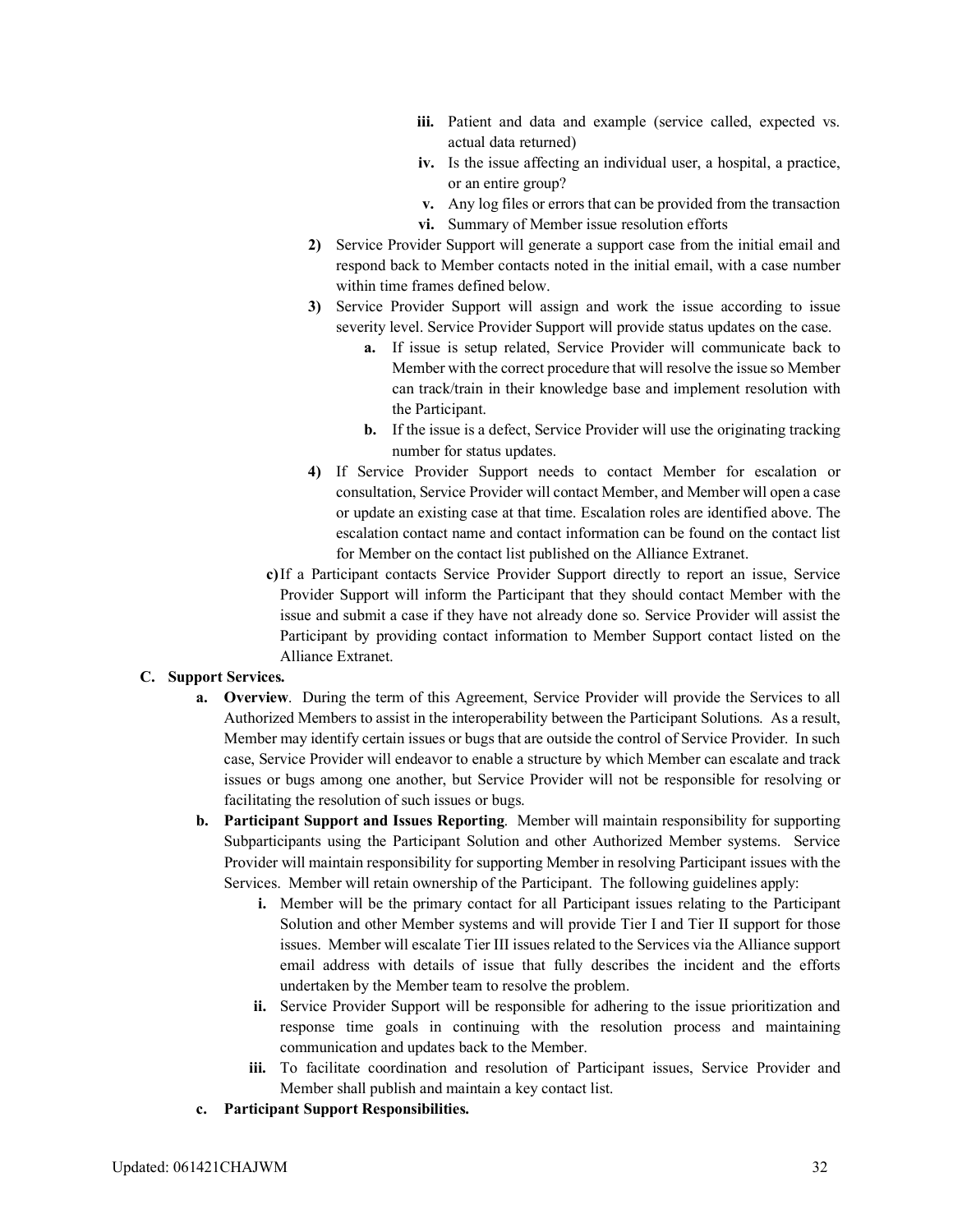- **i.** Member will be responsible for initial intake and triage of Participant calls and service orders. Subparticipants will be directed to contact Member Support.
- **ii.** If Member is unable to resolve the issue, Member will escalate the issue to Service Provider Support through the following method, as applicable:
	- **1.** Via e-mail a[t support@Commonwellalliance.org](mailto:support@Commonwellalliance.org)
	- **2.** For critical/high issues, follow up with a phone call to inform Service Provider Support of the Severity Level.
	- **3.** Member will retain ownership of Participant service order, Participant interactions and Participant communication.
	- **4.** Service Provider Support will generate a support case from the initial email and respond back to Member with a case number within time frames defined below.
- **d.** If issues reported to Service Provider require the coordination of multiple Members to resolve, Service Provider Support will facilitate the coordination of necessary parties to reach resolution.
- **e.** If Subparticipants contact Service Provider support directly to report an issue, Service Provider Support will inform the Participant that Member Support should be contacted first and assist the Participant by providing contact information to the Member Support contact listed on the Alliance Extranet.

#### **D. Support Services, Business Hours, and Support Tiers.**

#### **a. Support Services**

| <b>Severity</b>  | <b>Definition</b>                                                                                                                          | <b>Example</b>                                                                                                                                                                                                                                                                                                                                                                                                                                                                | <b>Support Assignment SLA</b>                                                                                                                                                                                                                                                                                                                               |
|------------------|--------------------------------------------------------------------------------------------------------------------------------------------|-------------------------------------------------------------------------------------------------------------------------------------------------------------------------------------------------------------------------------------------------------------------------------------------------------------------------------------------------------------------------------------------------------------------------------------------------------------------------------|-------------------------------------------------------------------------------------------------------------------------------------------------------------------------------------------------------------------------------------------------------------------------------------------------------------------------------------------------------------|
| $1-$<br>Critical | An issue resulting from an<br>inability to access core<br>CommonWell services from<br>multiple organizations or a large<br>group of users. | Workflow Initiating APIs not<br>available (patient Match, Search<br>Person) over a sustained length of<br>time (greater than 15 minutes)<br>Entire Organization<br>$\bullet$<br>(HomeCommunityID) unable to<br>access CommonWell<br>Services. This could be due to a<br>Certificate being invalid. This<br>would only apply to an<br>Organization that was previously<br>configured and working<br>properly. Not initial setup and<br>configuration of a new<br>Organization. | Assignment within 1 hour with<br>communication every hour until<br>resolution or agreed timeframe<br>between Members and Service<br>Provider Support. Intensity<br>$24x7.$ NOTE: The 1 hour<br>assignment time will be<br>reviewed over the next couple<br>months with the intent to reduce<br>this once the appropriate teams<br>and training is in place. |
| $2-High$         | An issue that is affecting only a<br>subset of users or CommonWell<br>functionality. There is no<br>workaround.                            | Unusual slow system performance<br>A small subset of users is unable<br>to access workflow initiating APIs<br>(patient match, person Search)<br>over a sustained length of time<br>(greater than 15 minutes)<br>Single or Multiple service calls are<br>always failing for a subset of<br>users.<br>Issue is preventing Participant<br>from completing key<br>implementation $task(s)$ in the<br>designated time<br>A New or Update organization<br>Request                   | Assignment less than 1 Business<br>Day with daily follow-up or<br>other agreed upon timeframe.<br>Intensity normal business hours.                                                                                                                                                                                                                          |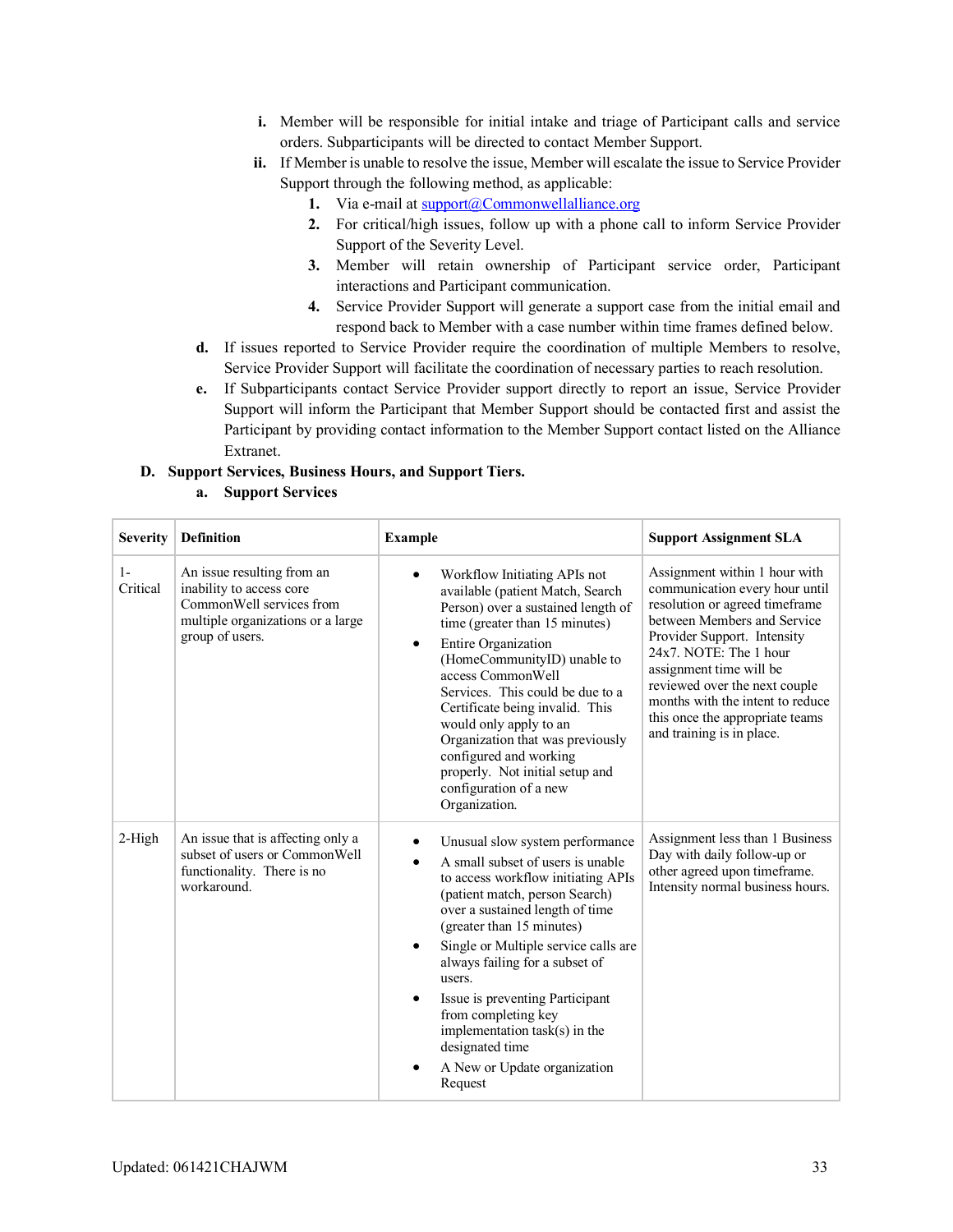| $3-$<br>Medium | An issue that affects Participant<br>usage or data integrity. There is<br>a workaround. Set up, training,<br>testing and Participant Education,<br>can continue as scheduled during<br>an implementation. If the<br>Participant is live Medium issues<br>may relate to problems in<br>Productions, Test, QA or<br>Training environments. Project<br>Requests and Organization<br>Requests fall under<br>Medium Severity. | Product, Service or documentation<br>contains incorrect logic, incorrect<br>descriptions, or functional<br>problems which the Participant is<br>able to work around or where a<br>temporary correction has been<br>implemented (fully functional but<br>needs improvement).<br>Single or Multiple service calls are<br>occasionally failing for a subset of<br>users.<br>A single document source is<br>$\bullet$<br>unavailable or returning invalid<br>data over an extended period of<br>time based on an unplanned<br>outage. | Assignment in less than 5<br>Business Days with follow-up<br>every 3 days or other agreed<br>upon timeframe. Intensity<br>normal business hours.  |
|----------------|--------------------------------------------------------------------------------------------------------------------------------------------------------------------------------------------------------------------------------------------------------------------------------------------------------------------------------------------------------------------------------------------------------------------------|-----------------------------------------------------------------------------------------------------------------------------------------------------------------------------------------------------------------------------------------------------------------------------------------------------------------------------------------------------------------------------------------------------------------------------------------------------------------------------------------------------------------------------------|---------------------------------------------------------------------------------------------------------------------------------------------------|
| $4$ -Low       | A low impact issue which could<br>be a question or concern about the<br>way CommonWell behaves in a<br>specific scenario but the answer is<br>not needed in an urgent manner.                                                                                                                                                                                                                                            | Service is responding as expected<br>but there is a question about why<br>it responds that way.<br>A single document source is<br>$\bullet$<br>unavailable or returning invalid<br>data over an extended period of<br>time based on a planned outage.                                                                                                                                                                                                                                                                             | Assignment in less than 10<br>Business Days with follow-up<br>every 5 days or other agreed<br>upon timeframe. Intensity<br>normal business hours. |

- **b. Business Hours**. Member and Service Provider agree to the following definition of Business and After Hours:
	- **i.** Member Business Hours: Support provided for all priorities Monday thru Friday, 7am to 5pm Mountain Time Zone.
	- **ii.** Member After Hours and Holidays: Support provided for Critical Severity Issues Monday through Thursday and weekends outside of RH Business hours below. After Hours and Holiday issues will follow the Member After Hours issue escalation and handling process.
	- **iii.** Service Provider Business Hours: Support provided for all priorities Monday through Friday 7am to 5pm Mountain Time Zone.
	- **iv.** Service Provider After Hours and Holidays: Support provided for Critical priority issues outside of RH Business Hours above. (M-F 7-5 Mountain Time Zone).

#### **c. Support Tiers.**

- i. Tier I Member Support analysts, application and technical support for Member related application, setup and connection issues.
- ii. Tier II Member Support product and technical advisors, subject matter experts for Member related application, setup and connection issues.
- iii. Tier III Service Provider Support for non-Member related application, setup and connection issues.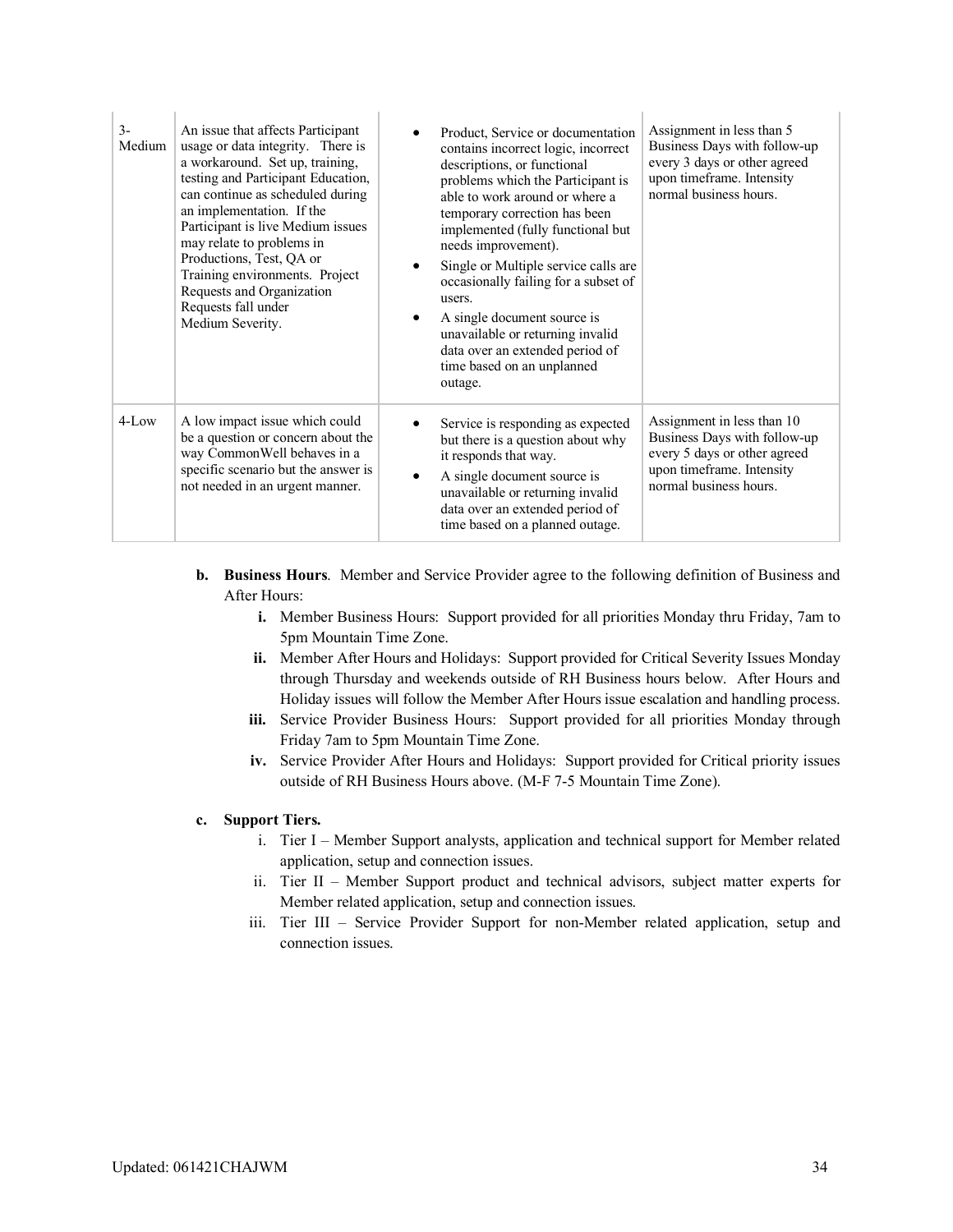### **EXHIBIT E IMPLEMENTATION PLAN**

| <b>Key Activities</b>                                                                                                                                                                                                                                                                                                              | <b>Descriptions</b>                                                                                                                                                                                                                                                                                                             | <b>Expected</b><br><b>Duration &amp;</b> | <b>CommonWell Resources</b>                                                                                         |                                          |  |  |  |
|------------------------------------------------------------------------------------------------------------------------------------------------------------------------------------------------------------------------------------------------------------------------------------------------------------------------------------|---------------------------------------------------------------------------------------------------------------------------------------------------------------------------------------------------------------------------------------------------------------------------------------------------------------------------------|------------------------------------------|---------------------------------------------------------------------------------------------------------------------|------------------------------------------|--|--|--|
|                                                                                                                                                                                                                                                                                                                                    |                                                                                                                                                                                                                                                                                                                                 | <b>Timeline</b><br>(weeks)               | <b>Member</b>                                                                                                       | <b>Service</b><br>Provider               |  |  |  |
|                                                                                                                                                                                                                                                                                                                                    | <b>PROJECT PREREQUISITES</b>                                                                                                                                                                                                                                                                                                    |                                          |                                                                                                                     |                                          |  |  |  |
| <b>Non-Technical</b><br>Confirmation of resource commitment<br><b>Technical</b><br>1. Code release version<br>2. Software Packages<br>3. Software components<br>4. Security Certificates requirements<br>5. Hardware requirements<br>6. Backload requirements<br>7. ELC App requirements<br>8. Participant's Software Requirements | Participant expectations &<br>requirements to be<br>confirmed to ensure<br>Subparticipants can engage<br>in implementation.<br>Note: Some technical<br>prerequisites identified may<br>not apply to all Members<br>and Subparticipants.<br>The Members will use<br>either the ELC App or<br>provide a functional<br>equivalent. | 2 Weeks                                  | Project<br>Manager,<br>Technical<br>Team                                                                            | Project<br>Manager,<br>Technical<br>Team |  |  |  |
| <b>PROJECT KICKOFF ENGAGEMENT</b>                                                                                                                                                                                                                                                                                                  |                                                                                                                                                                                                                                                                                                                                 |                                          |                                                                                                                     |                                          |  |  |  |
| Discuss Project Scope<br><b>Discuss Project Timeline</b><br><b>Discuss Workflow Impact</b><br><b>Discuss Patient Impact</b>                                                                                                                                                                                                        | Review implementation<br>logistics as they relate to<br>and impact timelines,<br>practice workflow and<br>provider/patient impact.                                                                                                                                                                                              | 2 Weeks                                  | Project<br>Manager,<br>Product<br>Manager if<br>not included<br>in the<br>"Technical<br>Team,"<br>Technical<br>Team | Project<br>Manager                       |  |  |  |
| <b>SYSTEM CONFIGURATION</b>                                                                                                                                                                                                                                                                                                        |                                                                                                                                                                                                                                                                                                                                 |                                          |                                                                                                                     |                                          |  |  |  |
| Perform technology assessment<br>Evaluate hardware readiness<br>Develop interface triggers<br>Establish connections (INT, PROD)                                                                                                                                                                                                    | Complete technical project<br>planning, technical<br>configuration, and unit<br>testing to confirm<br>connectivity is established<br>in preparation for end-to-<br>end testing.                                                                                                                                                 | 3 Weeks                                  | Project<br>Manager,<br>Technical<br>Team                                                                            | Project<br>Manager                       |  |  |  |
| <b>SYSTEM VALIDATION / TESTING</b>                                                                                                                                                                                                                                                                                                 |                                                                                                                                                                                                                                                                                                                                 |                                          |                                                                                                                     |                                          |  |  |  |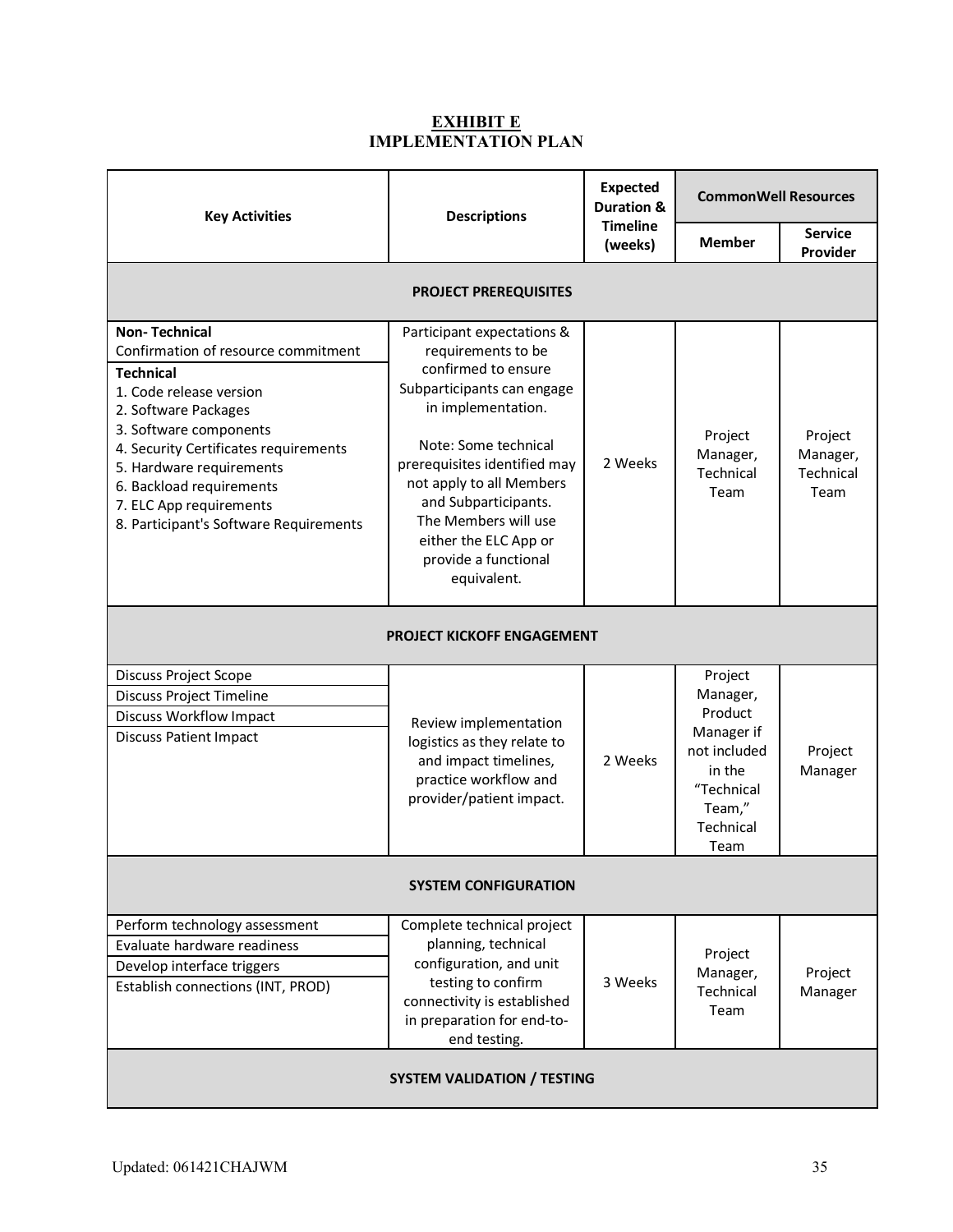| <b>Key Activities</b>                                                                                                                                                                                    | <b>Descriptions</b>                                                                                                                                                | <b>Expected</b><br><b>Duration &amp;</b><br><b>Timeline</b><br>(weeks) | <b>CommonWell Resources</b>                          |                                                              |
|----------------------------------------------------------------------------------------------------------------------------------------------------------------------------------------------------------|--------------------------------------------------------------------------------------------------------------------------------------------------------------------|------------------------------------------------------------------------|------------------------------------------------------|--------------------------------------------------------------|
|                                                                                                                                                                                                          |                                                                                                                                                                    |                                                                        | <b>Member</b>                                        | <b>Service</b><br>Provider                                   |
| Availability of test environments                                                                                                                                                                        | Confirm testing                                                                                                                                                    |                                                                        |                                                      |                                                              |
| Create test patients                                                                                                                                                                                     | requirements are in place                                                                                                                                          |                                                                        |                                                      |                                                              |
| Validate test patients                                                                                                                                                                                   | to begin end-to-end testing.                                                                                                                                       |                                                                        | Project                                              | Project                                                      |
| Test Connectivity (INT, PROD)                                                                                                                                                                            | Utilize test plan provided to                                                                                                                                      | 4 Weeks                                                                | Manager,                                             | Manager,                                                     |
| Develop testing plan                                                                                                                                                                                     | conduct testing validation.                                                                                                                                        |                                                                        | Technical<br>Team                                    | Technical<br>Team                                            |
| Execute test plans                                                                                                                                                                                       | Report out issues/bugs for                                                                                                                                         |                                                                        |                                                      |                                                              |
| Certification                                                                                                                                                                                            | review and follow up.                                                                                                                                              |                                                                        |                                                      |                                                              |
|                                                                                                                                                                                                          | <b>TRAINING</b>                                                                                                                                                    |                                                                        |                                                      |                                                              |
| Identify super users<br>Provide training - use of Management<br>portal to identify and troubleshoot issues<br>and problems - to Member for end user<br>support<br>Modify training curriculum & materials | Complete production<br>readiness with training of<br>identified users. Customized<br>training will be provided<br>based upon workflow<br>impact during deployment. | 3 Weeks                                                                | Project<br>Manager,<br>Technical<br>Team, QA<br>Team | Project<br>Manager,<br>Technical<br>Team,<br>Support<br>Team |
| Provide end user training                                                                                                                                                                                |                                                                                                                                                                    |                                                                        |                                                      | N/A                                                          |
|                                                                                                                                                                                                          | <b>CONVERSION</b>                                                                                                                                                  |                                                                        |                                                      |                                                              |
| Validate production operation                                                                                                                                                                            | Turn production feeds on;                                                                                                                                          |                                                                        |                                                      |                                                              |
| Turn Live Feed on<br>Go-Live                                                                                                                                                                             | Alliance members will<br>monitor production<br>interfaces and triage issues<br>identified through Support<br>model.                                                | 1 Week                                                                 | Project<br>Manager,<br>Technical<br>Team,<br>Support | Project<br>Manager,<br>Technical<br>Team,<br>Support         |
| Turn over to Support - Member will also<br>train its own development teams to self<br>service, troubleshoot, and resolve                                                                                 | Team<br>Transition production feeds<br>TBD by<br>to Participant Support.<br>Member                                                                                 |                                                                        | Team                                                 |                                                              |
| POST CONVERSION MONITORING AND IMPROVEMENT                                                                                                                                                               |                                                                                                                                                                    |                                                                        |                                                      |                                                              |
| Begin Participant support (1st, 2nd, 3rd                                                                                                                                                                 |                                                                                                                                                                    |                                                                        | Project                                              | Project                                                      |
| Levels)                                                                                                                                                                                                  | Post Go-Live monitoring for<br>process/technical                                                                                                                   | Ongoing                                                                | Manager,                                             | Manager,                                                     |
| Begin ongoing reporting and monitoring                                                                                                                                                                   | improvement                                                                                                                                                        |                                                                        | Support                                              | Support                                                      |
| Perform post conversion review                                                                                                                                                                           |                                                                                                                                                                    |                                                                        | Team                                                 | Team                                                         |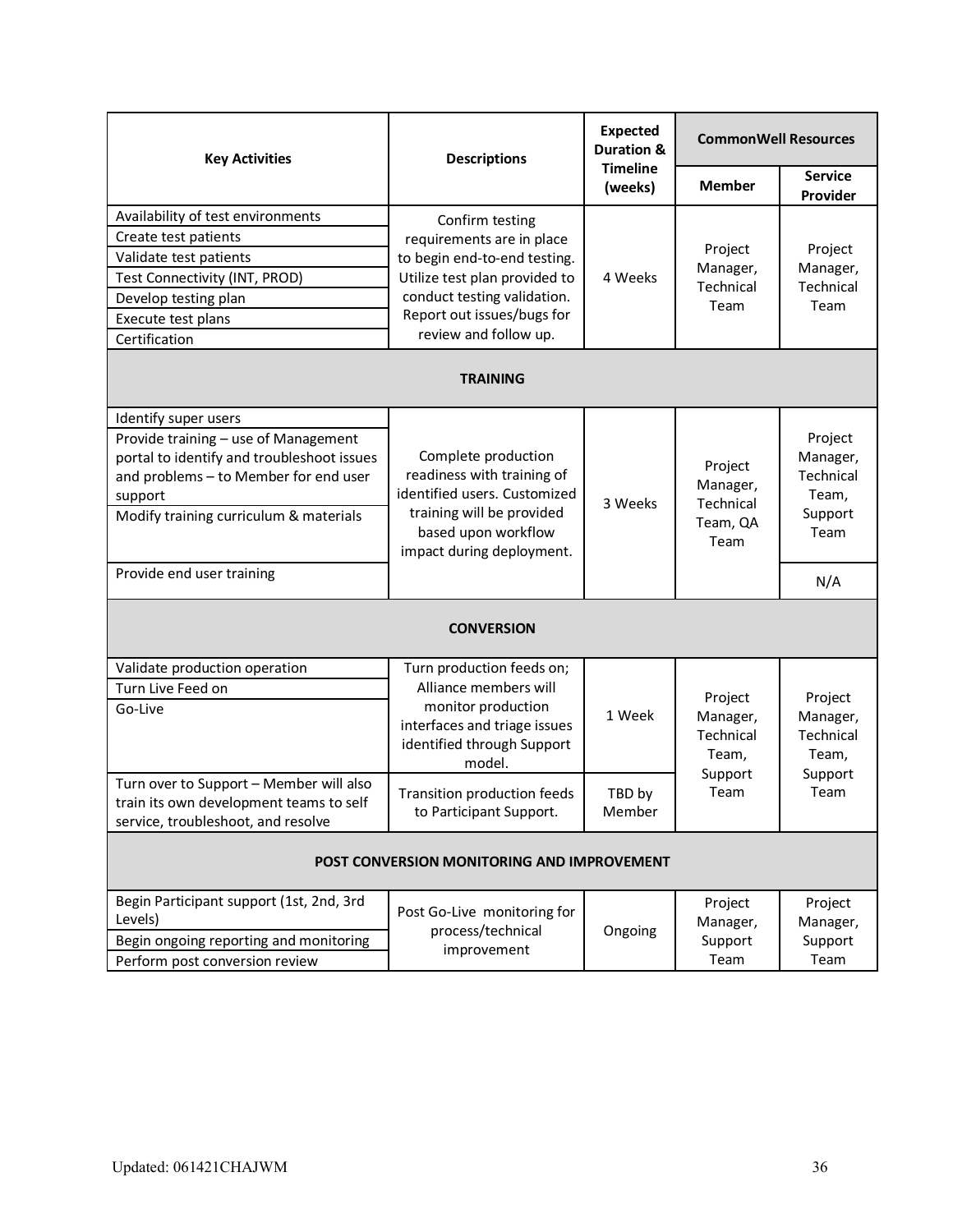#### **EXHIBIT F BUSINESS ASSOCIATE AGREEMENT (BAA) ALLIANCE-PARTICIPANT**

This business associate agreement (this "BAA") applies to the PHI received, created, maintained or transmitted by Alliance in providing the following business associate services in connection with the CommonWell Health Alliance Services (as such term is defined in the Underlying Agreement) to Participant:

1. Maintenance, use and disclosure of PHI by Alliance on behalf of Participant in providing the Services.

2. Receipt of PHI by Alliance from Participant, receipt of requests for PHI by Alliance from Participant with respect to specific patients, submission on behalf of Participant of those requests to other participating vendors/providers, receipt on behalf of Participant of responses from other participating vendors/providers to Participant requests, and provision to Participant of those responses.

#### **SECTION 1: DEFINITIONS**

**"Breach"** will have the same meaning given to such term in 45 C.F.R. § 164.402.

**"Covered Entity"** will have the same meaning given to such term in 45 C.F.R. § 160.103.

**"Designated Record Set"** will have the same meaning as the term "designated record set" in 45 C.F.R. § 164.501.

**"Electronic Protected Health Information"** or **"Electronic PHI"** will have the meaning given to such term under the Privacy Rule and the Security Rule, including, but not limited to, 45 C.F.R. § 160.103, as applied to the information that Alliance creates, receives, maintains or transmits from or on behalf of Participant.

**"Individual"** will have the same meaning as the term "individual" in 45 C.F.R. § 160.103 and will include a person who qualifies as a personal representative in accordance with 45 C.F.R. § 164.502(g).

**"Parties"** will mean, collectively, Participant and Alliance.

**"Party"** will mean, individually, Participant or Alliance.

**"Privacy Rule"** will mean the Standards for Privacy of Individually Identifiable Health Information at 45 C.F.R. Parts 160 and Part 164, Subparts A and E.

**"Protected Health Information"** or **"PHI"** will have the same meaning as the term "protected health information" in 45 C.F.R. § 160.103, as applied to the information created, received, maintained or transmitted by Alliance from or on behalf of Participant or its Authorized Users. All references to PHI include Electronic PHI.

**"Required by Law"** will have the same meaning as the term "required by law" in 45 C.F.R. § 164.103.

**"Secretary"** will mean the Secretary of the Department of Health and Human Services or his or her designee.

**"Security Incident"** will have the meaning given to such term in 45 C.F.R. § 164.304.

**"Security Rule"** will mean the Security Standards at 45 C.F.R. Parts 160 and Part 164, Subparts A and C.

**"Unsecured PHI"** will have the same meaning given to such term under 45 C.F.R. § 164.402, and guidance promulgated thereunder.

**"Underlying Agreement"** will mean the Participant Services Agreement between Alliance and Participant.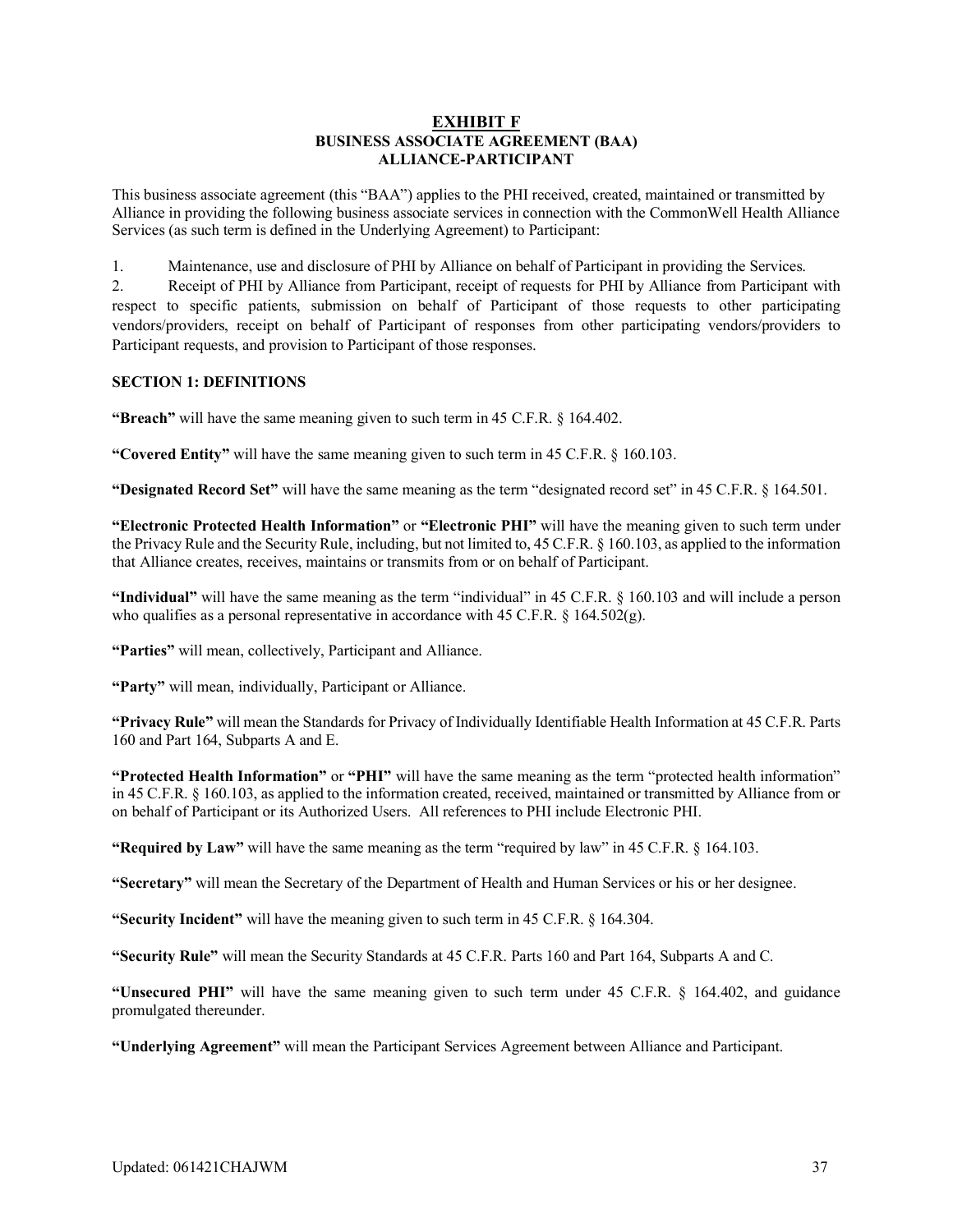**Capitalized Terms**. Capitalized terms used in this BAA and not otherwise defined herein will have the meanings set forth in the Privacy Rule, the Security Rule, and the HIPAA Final Rule, and the Underlying Agreement which definitions are incorporated in this BAA by reference.

#### **SECTION 2: PERMITTED USES AND DISCLOSURES OF PHI**

2.1 Uses and Disclosures of PHI Pursuant to the Underlying Agreement. Except as otherwise limited in this BAA, Alliance may use or disclose PHI solely to perform services for Participant as specified in the Underlying Agreement, provided that such use or disclosure would not violate the Privacy Rule if done by the Participant or a Covered Entity. Alliance may de-identify PHI to performance test, trouble-shoot and improve the Services as provided in the Underlying Agreement. Except as set forth in the prior sentence, in no event may Alliance de-identify or aggregate PHI or Electronic PHI or use or disclose any PHI or Electronic PHI for data mining, to provide data aggregation services or to develop new products or services.

2.2 Permitted Uses of PHI by Alliance. Except as otherwise limited in this BAA, Alliance may use PHI for the proper management and administration of Alliance related to the Services, which is defined as risk management, quality control, and support services for the Alliance infrastructure to provide the Services.

2.3 Permitted Disclosures of PHI by Alliance. Except as otherwise limited in this BAA, Alliance may disclose PHI for the proper management and administration of Alliance related to the Services, which is defined as risk management, quality control, and support services for the Alliance infrastructure to provide the Services, provided that the disclosures are Required by Law, or Alliance obtains reasonable assurances from the person to whom the information is disclosed that it will remain confidential and will be used or further disclosed only as Required by Law or for the purpose for which it was disclosed to the person (which purpose must be consistent with the limitations imposed upon Alliance pursuant to this BAA), and that the person agrees to notify Alliance of any instances of which it is aware in which the confidentiality of the information has been breached. Alliance may use PHI to report violations of law to appropriate federal and state authorities, consistent with 45 C.F.R. § 164.502(j)(1). All other uses or disclosures of PHI or Electronic PHI not expressly authorized by this BAA or Required by Law are strictly prohibited.

#### **SECTION 3: OBLIGATIONS OF ALLIANCE**

3.1 Appropriate Safeguards. Alliance will use appropriate safeguards and will comply with the Security Rule with respect to Electronic PHI, to prevent use or disclosure of such information other than as provided for by the Underlying Agreement and this BAA. Except as expressly provided in the Underlying Agreement, Alliance shall not assume any obligations of a Covered Entity under the HIPAA Final Rule. To the extent that Alliance is to carry out any of Covered Entity's obligations under the HIPAA Final Rule as expressly provided in the Underlying Agreement, Alliance will comply with the requirements of the HIPAA Final Rule that apply to Participant in the performance of such obligation.

3.2 Reporting of Improper Use or Disclosure, Security Incident or Breach. Alliance will report to Participant any use or disclosure of PHI not permitted under this BAA, Breach of Unsecured PHI or any Security Incident, without unreasonable delay, and in any event no more than five (5) days following discovery and will provide a further report within a reasonable period of time after the information becomes available using commercially reasonable efforts to do so within ten (10) days following discovery; provided, however, that Participant acknowledges and agrees that this Section constitutes notice by Alliance to Participant of the ongoing existence and occurrence of attempted but Unsuccessful Security Incidents (as defined below) for which notice to Participant by Alliance will be required only upon request. "Unsuccessful Security Incidents" will include, but not be limited to, pings and other broadcast attacks on Alliance's firewall, port scans, unsuccessful log-on attempts, denials of service and any combination of the above, so long as no such incident results in unauthorized access, use or disclosure of PHI. Alliance's notification to Participant of a Breach will include: (i) the identification of each individual whose Unsecured PHI has been, or is reasonably believed by Alliance to have been, accessed, acquired or disclosed during the Breach; (ii) any particulars regarding the Breach that a Covered Entity would need to include in its notification, as such particulars are identified in 45 C.F.R. § 164.404; and (iii) the remedial actions taken by Alliance to mitigate the adverse effects of the Breach.

3.3 Alliance's Agents. In accordance with 45 C.F.R.  $\S$  164.502(e)(1)(ii) and 45 C.F.R.  $\S$  164.308(b)(2), as applicable, Alliance will enter into a written agreement with any agent or subcontractor that creates, receives,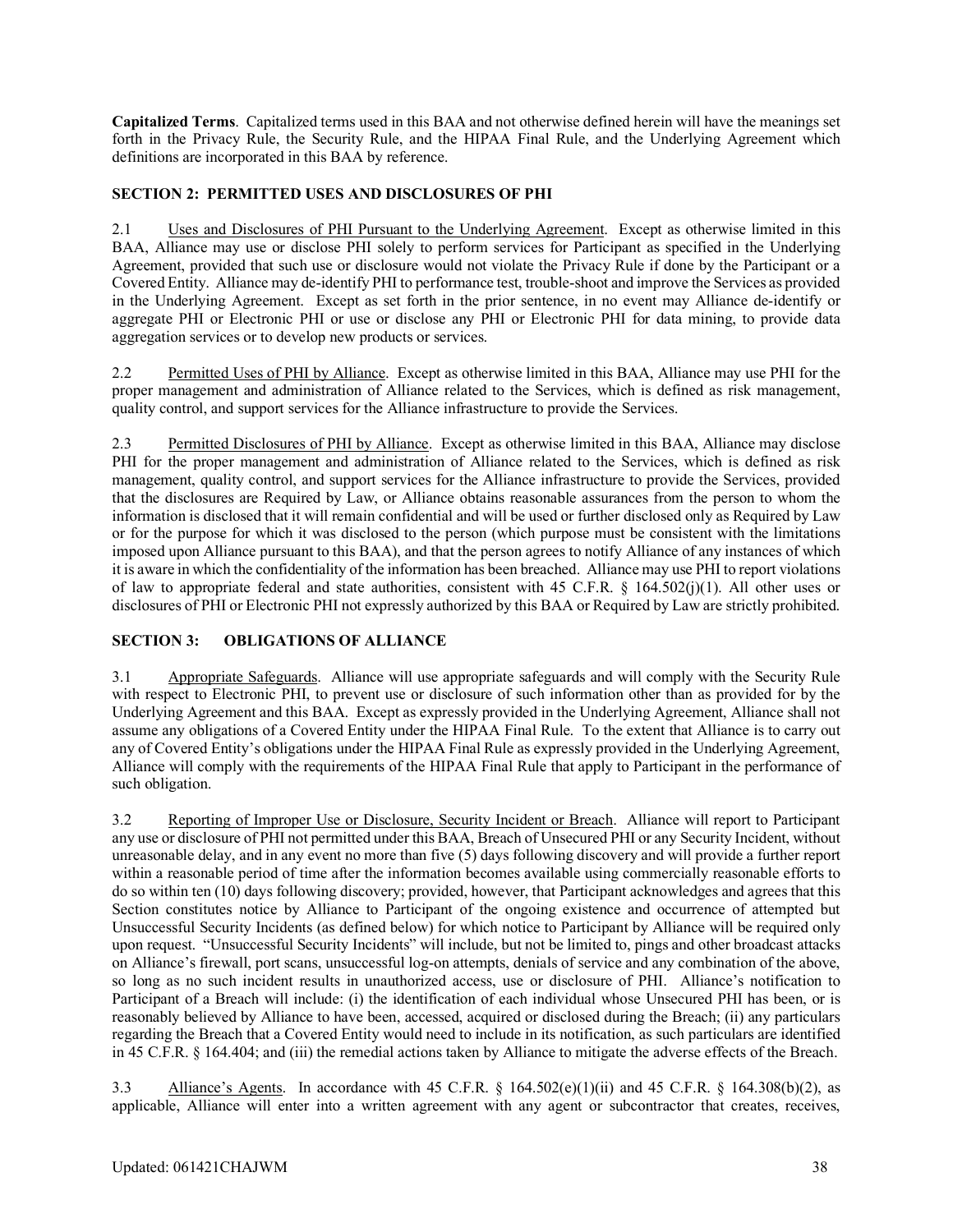maintains or transmits PHI on behalf of Alliance for services provided to Participant, providing that the subcontractor or agent agrees to restrictions and conditions that are substantially similar to those that apply through this BAA to Alliance with respect to such PHI or Electronic PHI.

3.4 Access to PHI. The Parties do not intend for Alliance to maintain any PHI in a Designated Record Set for Participant. To the extent Alliance possesses PHI in a Designated Record Set, Alliance agrees to make such information available to Participant pursuant to 45 C.F.R. § 164.524, within five (5) business days of Alliance's receipt of a written request from Participant; provided, however, that Alliance is not required to provide such access where the PHI contained in a Designated Record Set is duplicative of the PHI contained in a Designated Record Set possessed by Participant. If an Individual makes a request for access pursuant to 45 C.F.R. § 164.524 directly to Alliance, or inquires about his or her right to access, Alliance will promptly forward such request to Participant.

3.5 Amendment of PHI. The Parties do not intend for Alliance to maintain any PHI in a Designated Record Set for Participant. To the extent Alliance possesses PHI in a Designated Record Set, Alliance agrees to make such information available to Participant for amendment pursuant to 45 C.F.R. § 164.526 within five (5) business days of Alliance's receipt of a written request from Participant. If an Individual submits a written request for amendment pursuant to 45 C.F.R. § 164.526 directly to Alliance, or inquires about his or her right to amendment, Alliance will promptly forward such request to Participant.

3.6 Documentation of Disclosures. Alliance agrees to document such disclosures of PHI and information related to such disclosures as would be required for Participant to respond to a request by an Individual for an accounting of disclosures of PHI in accordance with 45 C.F.R. § 164.528. Alliance will document, at a minimum, the following information ("Disclosure Information"): (a) the date of the disclosure; (b) the name and, if known, the address of the recipient of the PHI; (c) a brief description of the PHI disclosed; (d) the purpose of the disclosure that includes an explanation of the basis for such disclosure; and (e) any additional information required under the HITECH Act and any implementing regulations.

3.7 Accounting of Disclosures. Alliance agrees to provide to Participant, within ten (10) days of Alliance's receipt of a written request from Participant, information collected in accordance with Section 3.6 of this BAA, to permit Participant to respond to a request by an Individual for an accounting of disclosures of PHI in accordance with 45 C.F.R. § 164.528. If an Individual submits a written request for an accounting of disclosures of PHI pursuant to 45 C.F.R. § 164.528 directly to Alliance, or inquires about his or her right to an accounting, Alliance will promptly forward such request to Participant.

3.8 Governmental Access to Records. Alliance will make its internal practices, books and records relating to the use and disclosure of PHI received from, or created or received by Alliance on behalf of Participant available to the Secretary, and ensure a copy of written materials delivered to the Secretary is delivered to Participant, for purposes of the Secretary determining a Covered Entity's or Participant's compliance with the Privacy Rule, the Security Rule, and/or the Final Rule.

3.9 Mitigation. To the extent practicable, Alliance will mitigate and cooperate with Participant's efforts to mitigate a harmful effect that is known to Alliance of a use or disclosure of PHI by Alliance that is not permitted by this BAA.

3.10 Minimum Necessary. Alliance will request, use and disclose the minimum amount of PHI necessary to accomplish the purpose of the request, use or disclosure, in accordance with 45 C.F.R. § 164.514(d), and any amendments thereto.

3.11 HIPAA Final Rule Applicability. Alliance acknowledges that enactment of the HITECH Act, as implemented by the HIPAA Final Rule, amended certain provisions of HIPAA in ways that now directly regulate, or will on future dates directly regulate, Alliance under the Privacy Rule and Security Rule. Alliance agrees to comply with applicable requirements imposed under the HIPAA Final Rule, including any amendments thereto.

3.12 In the event that a Breach is identified and it is determined that, (i) individual and/or public notification is required and (ii) that the requirement for notification is due to the acts or omissions of Alliance, its subcontractors or agents, Alliance shall be responsible for the reasonable and necessary costs incurred by Participant to meet all federal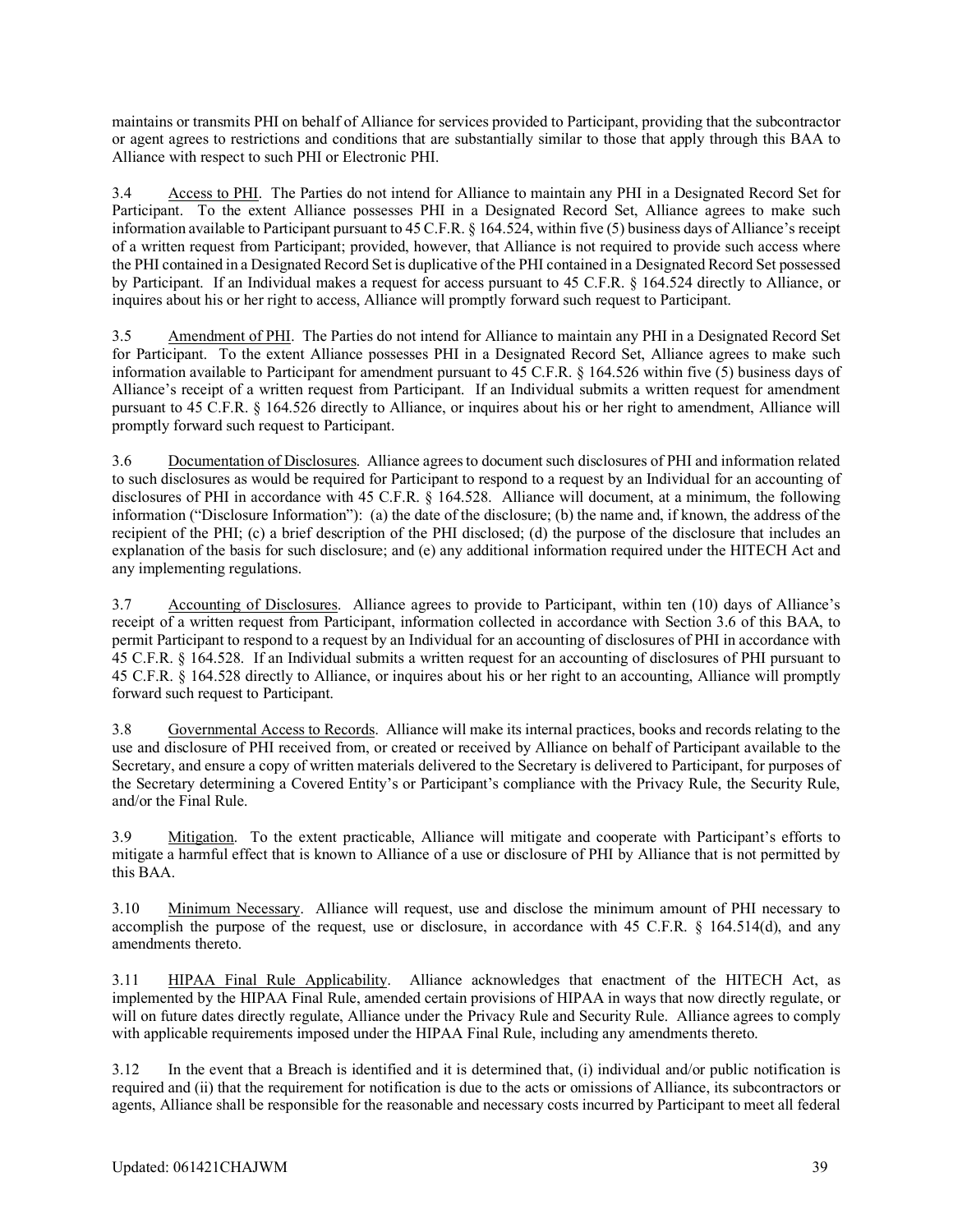and state legal and regulatory disclosure and notification requirements including but not limited to costs for investigation, risk analysis, any required individual and/or public notification, fines and mitigation activities.

3.13 Reasonable Assurances. Upon reasonable written request of Participant, Alliance will provide Participant with reasonable assurances that Alliance is in compliance with the obligations of this BAA. Such assurances may include, without limitation, information from third party consultants or security reviews, or, as mutually agreed upon with Alliance, a third party audit of the Alliance information technology used to provide the Services.

#### **SECTION 4: PERMISSIBLE REQUESTS BY PARTICIPANT**

4.1 Permissible Requests by Participant. Participant will not request Alliance to use or disclose PHI in any manner that would not be permissible under the Privacy Rule, the Security Rule or the HITECH Act if done by Participant, except as permitted pursuant to the provisions of Sections 2.2 and 2.3 of this BAA.

#### **SECTION 5: TERM AND TERMINATION**

5.1 Term. The term of this BAA will commence as of the BAA Effective Date, and will terminate when all PHI provided by Participant to Alliance, or created or received by Alliance on behalf of Participant, is destroyed or returned to Participant. If it is infeasible to return or destroy PHI, Alliance will extend the protections to such information, in accordance with Section 5.3.

5.2 Termination for Cause. Upon Participant's knowledge of a material breach by Alliance of this BAA, Participant will provide written notice to Alliance detailing the nature of the breach and providing an opportunity to cure the breach within thirty (30) business days. Upon the expiration of such thirty (30) day cure period, Participant may terminate this BAA and, at its election, the Underlying Agreement, if Alliance does not cure the breach or if cure is not possible. Notwithstanding the above, Alliance agrees that if Participant determines that Alliance has violated a material term of this BAA or HIPAA, Participant has the option to either immediately terminate the Underlying Agreement and this BAA.

#### 5.3 Effect of Termination.

5.3.1 Except as provided in Section 5.3.2, upon termination of the Underlying Agreement or this BAA for any reason, Alliance will return or destroy all PHI received from Participant, or created or received by Alliance on behalf of Participant, and will retain no copies of the PHI. This provision will apply to PHI that is in the possession of subcontractors or agents of Alliance.

5.3.2 If it is infeasible for Alliance to return or destroy the PHI upon termination of the Underlying Agreement or this BAA, Alliance will: (a) extend the protections of this BAA to such PHI and (b) limit further uses and disclosures of such PHI to those purposes that make the return or destruction infeasible, for so long as Alliance maintains such PHI.

#### **SECTION 6: COOPERATION IN INVESTIGATIONS**

The parties acknowledge that certain breaches or violations of this BAA may result in litigation or investigations pursued by federal or state governmental authorities of the United States resulting in civil liability or criminal penalties. Each Party will cooperate in good faith in all respects with the other Party in connection with any request by a federal or state governmental authority for additional information and documents or any governmental investigation, complaint, action or other inquiry.

#### **SECTION 7: SURVIVAL**

The respective rights and obligations of Alliance under this BAA will survive the termination of this BAA and the Underlying Agreement.